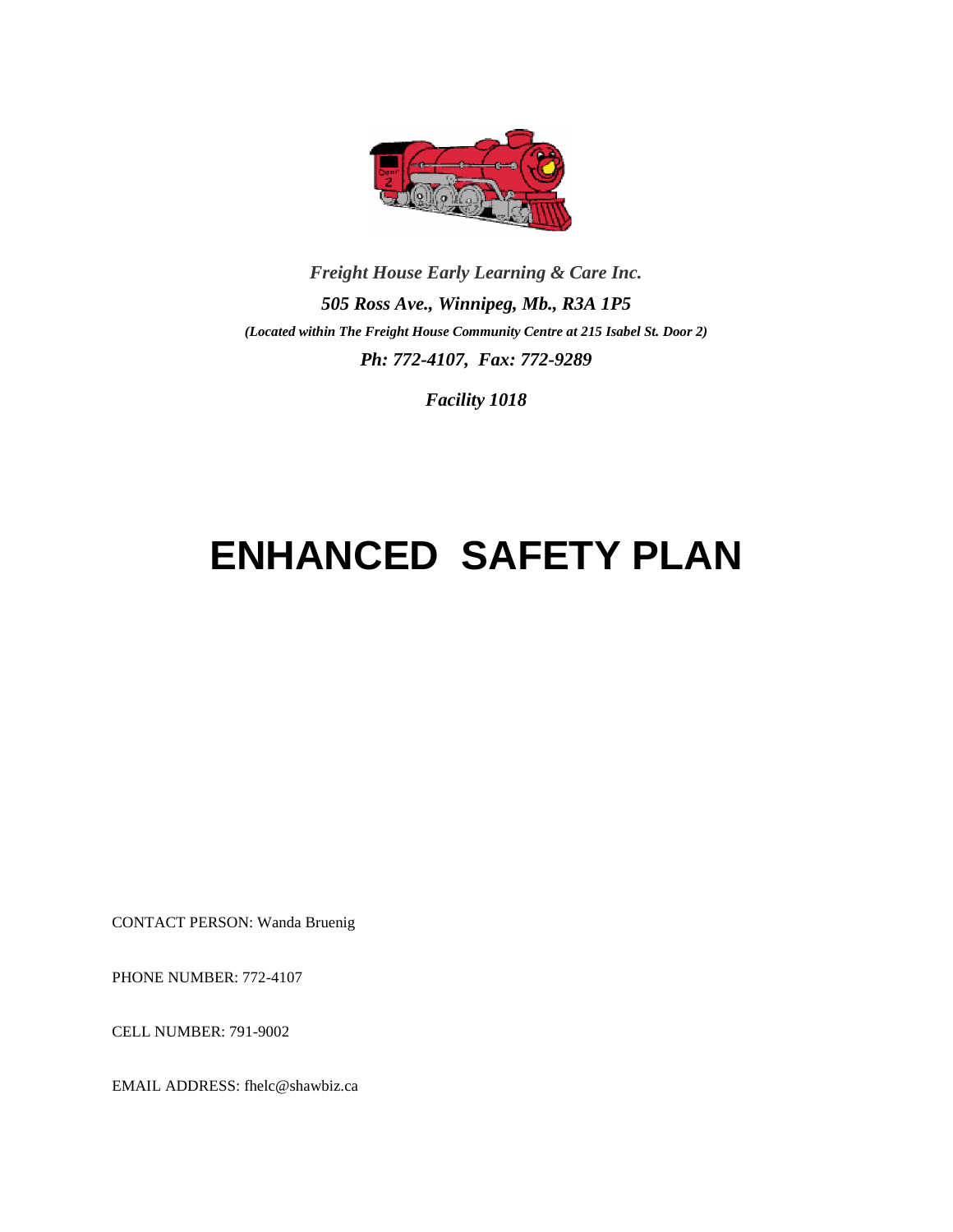## **FACILITY OVERVIEW**

**Freight House Early Learning & Care Inc - Preschool - F1018**

505 Ross Ave. Winnipeg, Mb R3A 1P5

| Date Developed: Feb 23, 2010                                                              | Last Revised: June 20, 2011 | Last Reviewed: |  |
|-------------------------------------------------------------------------------------------|-----------------------------|----------------|--|
| Reviewed and Approved by:<br>Fire authority _ Child care coordinator _ Board of directors |                             |                |  |
| Copies provided to:                                                                       |                             |                |  |
| _ all supervisory staff and designated alternates                                         |                             |                |  |
| child care coordinator                                                                    |                             |                |  |
| posted in each separate area for easy reference by all staff and the fire authority       |                             |                |  |
| $\_\_$ owner/landlord $\_\$ City of Winnipeg                                              |                             |                |  |

## **Purpose**

This safety plan is designed to provide guidance and direction to staff and the board of directors. This will help ensure the safety of the children, families, staff and visitors to our child care centre. It establishes clear and concise policy and procedures:

- to prepare staff on what to do in the event of different types of emergencies
- to evacuate safely to our designated place of shelter
- to shelter-in-place when it is safer to remain in the centre
- to close the centre due to severe weather, health-related or other emergencies
- to ensure the safety of children with anaphylaxis (life-threatening allergies)
- to ensure safe indoor and outdoor environments
- to control visitor access

## **Delegation of Authority**

The Executive Director/Supervisor (or designated alternate) maintains the authority to declare an emergency situation and implement evacuation, shelter-in-place or closure procedures. This responsibility includes communications with parents and the media. The Executive Director is assumes responsibility when on-site.

### **Children, Staff and Building Personnel**

#### **Children**

Licensed for maximum of 44 spaces aged 18 months to 6 years

#### **Staffing**

11 staff including: 1 Executive Director, 9 staff including Supervisor and 1 cook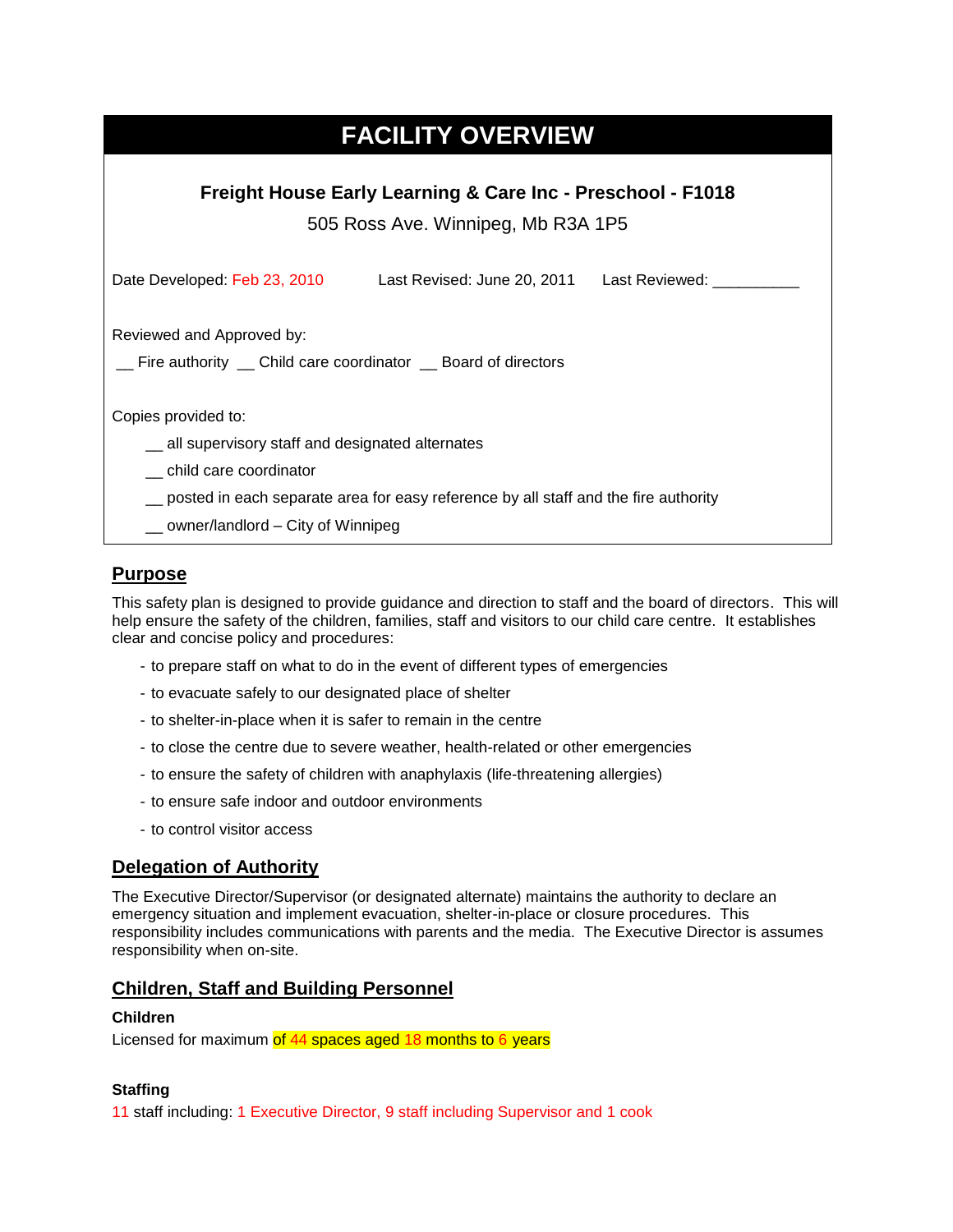Executive Director is responsible for 3 sites and is primarily located at the Ross Avenue site but is regularly at the other 2 sites.

#### **Building personnel**

Owned by The City of Winnipeg - Central Control (1st contact) - 986-2382 City Of Winnipeg - maintaining fire protection and security system

### **Building Description**

3462 square foot, wooden-Brick structure, single-occupant at Door 2, 1-level with crawl space.

There are five adjoining modules. Each module is independent and has their own access doors. Concrete walls divide the modules, ground to roof. Door 1 has access keys for all modules.

#### **Spaces Used by Centre**

10 rooms: main level

Nursery - Red Room - Office - Board Room - Staff Room - Storage Room -Kitchen - Gym – Front Entrance - Passive area

**Exits** South Entrance - Main Entrance North Entrance - Rear Entrance

| <b>Heating, Ventilation and Air Conditioning</b> |                              |  |
|--------------------------------------------------|------------------------------|--|
| Heating                                          | <b>Electric Wall Mounted</b> |  |
| <b>Air Conditioning</b>                          | <b>Forced Air</b>            |  |

#### **Fire Safety Equipment and Locations**

**Fire Alarm System** Simplex Alarm System -- Simplex model 4100U - single stage system

#### **Fire Alarm System Control panel**

Located: Main Panel at Door 1 - Facility Panel at South Entrance (Main) Signal is sent directly to Fire Department, Keys are onsite in a lock box located at Door 1 Monitored by: PROTELEC at 949-1415

**Fire Alarm Pull Stations located:** Front Entrance & Rear Entrance

**Fire Department Connection:** South West Corner of Ross and Isabel

**Smoke Alarms**: Hard Wired in all rooms as indicated on the attached centre drawing

**Portable fire extinguishers**: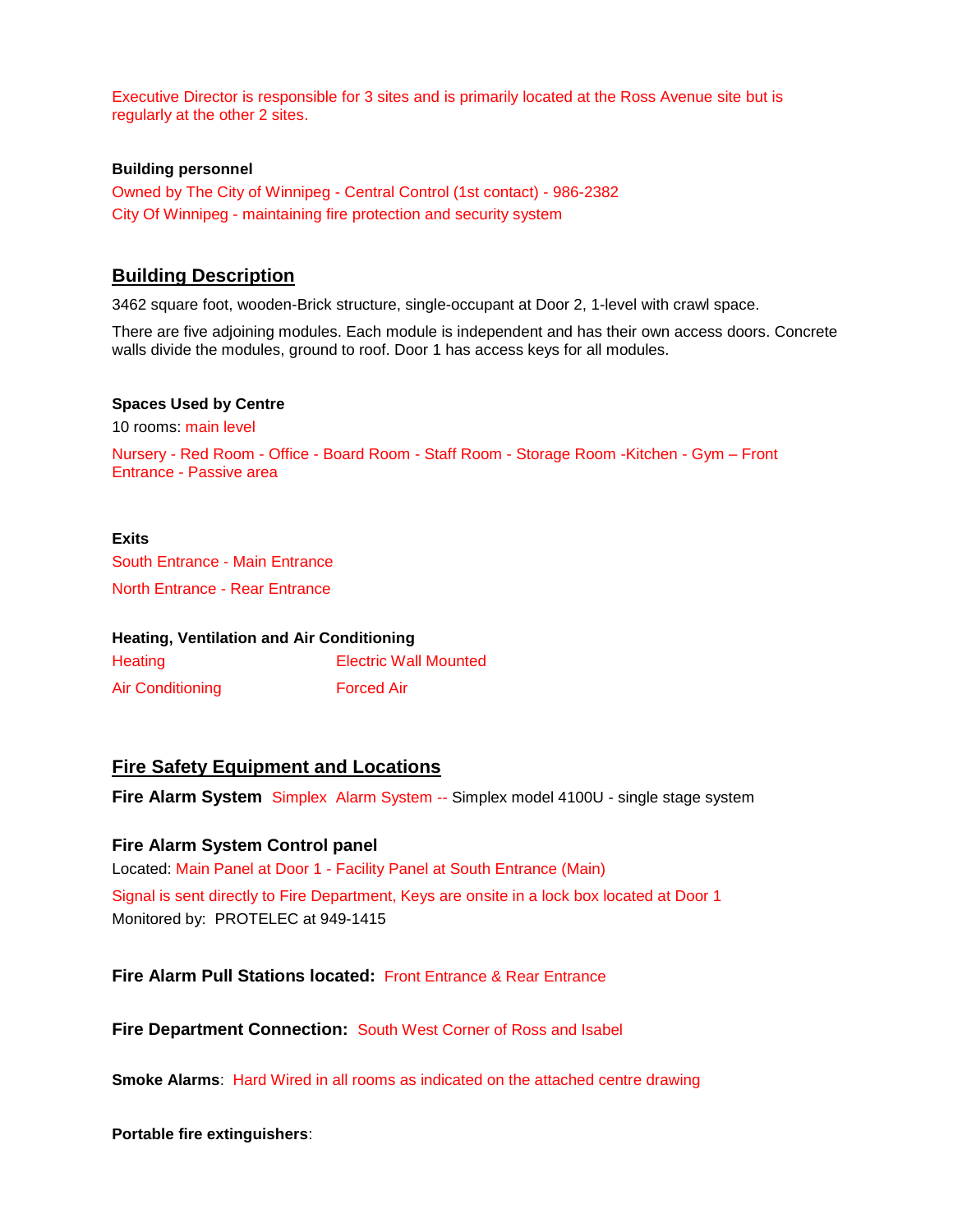ABC - South Entrance (Front) ABC - North Entrance (Rear)

ABC - Entrance to Kitchen ABC - Back Storage Room 2nd Door Entrance

## **Utility Shut-off Locations**

Shut-off instructions are posted by each utility Water main: Freight House Door 1 & Door 3 Centre does not have access Main natural gas valve: Gas located at Door 3 Centre does not have access Furnace: Not Applicable Air conditioner: Thermostat-On/Off located on South wall of Nursery by the kitchen Water heater: Located in closet by Rear Entrance Electrical panels: Located in Office, Board Room and back storage The following are identified on the electrical panel: Yes - furnace

- air conditioner
- water heater
- clothes dryer
- exhaust fans in kitchens, bathrooms and any other spaces

## **EMERGENCY FLOOR PLAN**

#### See attached

## **EMERGENCY EVACUATION PROCEDURES**

Emergency evacuation procedures will be used in case of:

- fire

- a chemical or hazardous materials accident inside of the centre
- a suspected natural gas leak

Emergency evacuation procedures may be also used in situations such as:

- bomb threat
- threatening behaviour inside the building
- a chemical accident in the area outside of the centre
- a health-related emergency such as utility failure or sewage back up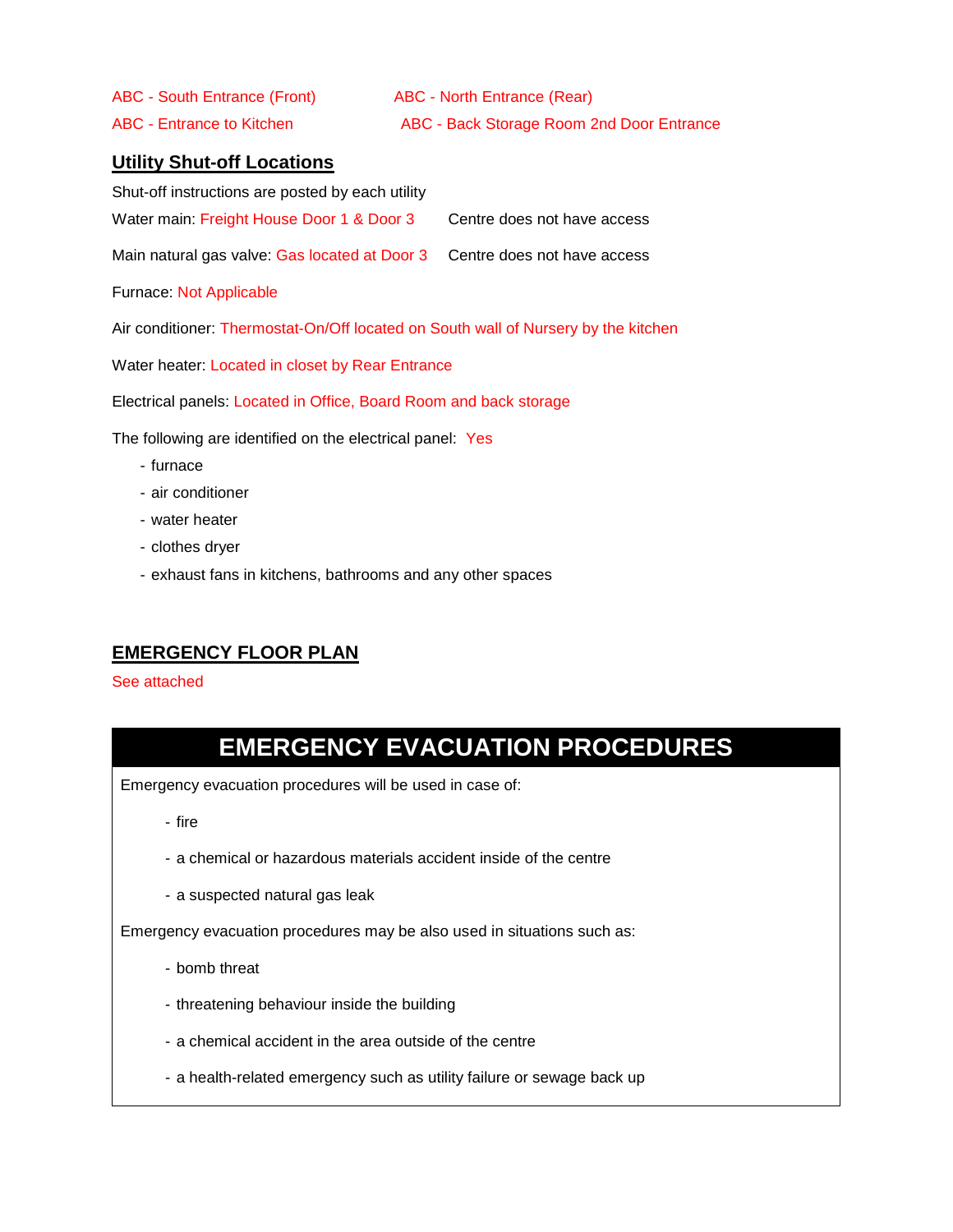### **In Case of Fire**

#### **Staff should:**

- 1. Ensure everyone evacuates fire area immediately.
- 2. Close doors to fire area.
- 3. Pull fire alarm bell.
- 4. Notify Executive Director/Supervisor (or designated alternate).
- 5. Follow direction from Opening/Closing staff to evacuate all children, staff and visitors from building.

## **Suspicion of Gas Leak - IMPORTANT - Do NOT pull fire alarm bell**

#### **Staff should:**

- 1. Verbally notify the Executive Director/Supervisor (or designated alternate) immediately.
- 2. Follow direction from Opening/Closing staff to evacuate all children, staff and visitors from building.

#### **Executive Director/Supervisor (or designated alternate) should:**

- 1. Verbally notify staff to evacuate the building.
- 2. Direct Opening/Closing staff to lead *Evacuation Procedures*.
- 3. Call 911 for fire department and state nature of emergency and address.
- 4. Notify City of Winnipeg Central Control of the situation.

## **Upon Hearing Fire Alarm (or Suspicion of Gas Leak)**

#### **All children, staff and visitors should:**

- 1. Stop all activities immediately, calmly gather with children in area and walk to the closest, safest exit.
- 2. Follow directions of Opening/Closing staff to evacuate building.
- 3. Meet in the assembly area outside of the centre
	- o **Rear Evacuation - North fence line of playground – Primary Evacuation location for all Emergency Evacuations, fire alarms and testings April 1 through to October 31 - Place of Shelter – Dufferin School 545 Alexander Ave.**
	- o **Front Evacuation - South entrance deck – Primary Evacuation location for all Emergency Evacuations, fire alarms and testing November 1 through to March 31 - Place of Shelter – Tim Horton's 188 Isabel St. Call 911 for a Bus for shelter.**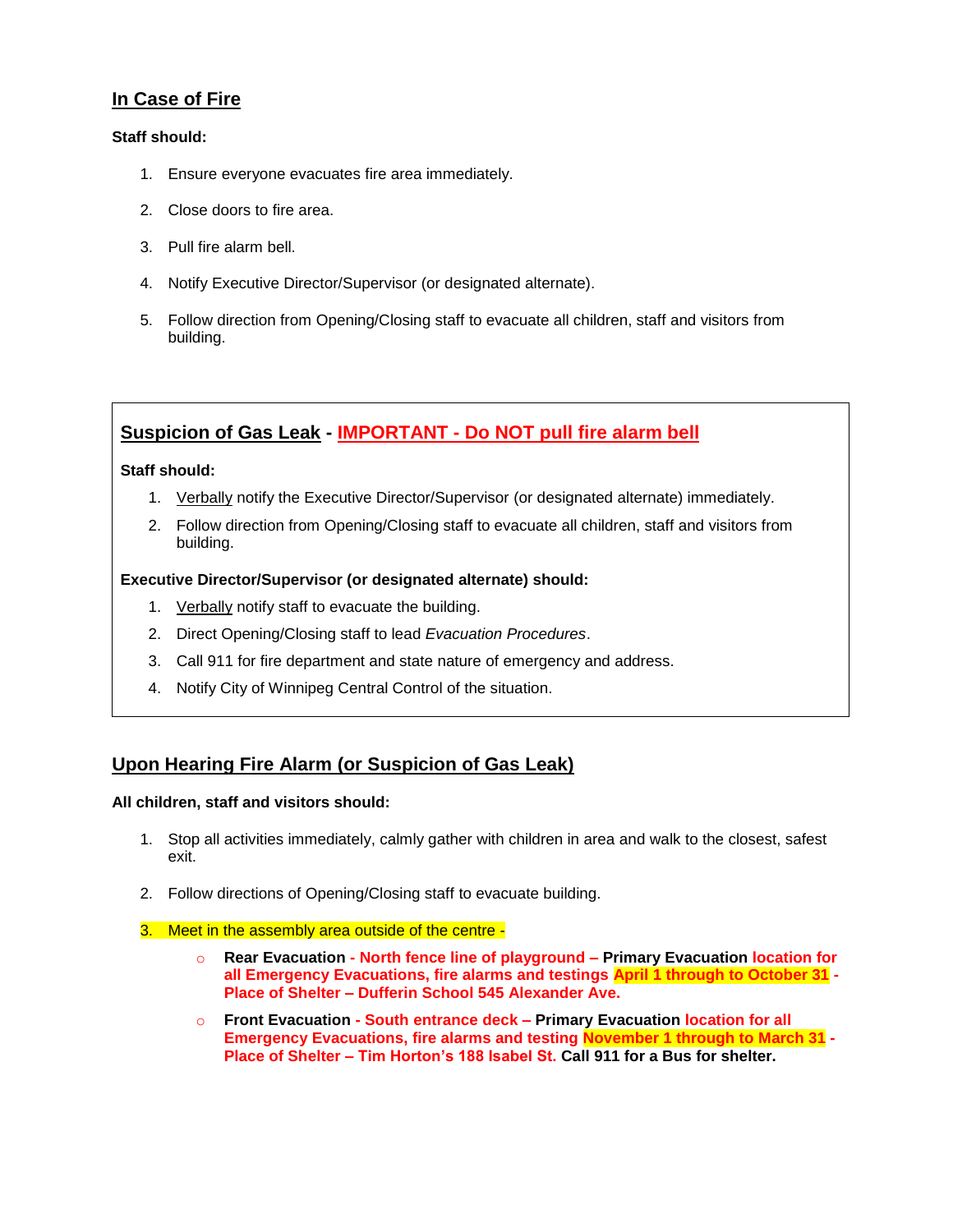#### **Opening/Closing shift staff should:**

- 1. Direct staff to gather with children and visitors by the inside of exit door. Feel the door for heat before opening.
- 2. Assign specific staff to:
	- Conduct a sweep of the centre looking for any remaining children or adults.
	- Lead evacuation out of the building.
	- Bring the attendance record (with floor plan attached) and take attendance in the assembly area.
	- Take the emergency backpack (including first aid kit, child information records, staff emergency information and contact information for schools/transportation services and City of Winnipeg Central Control).
	- Help children who require additional assistance.
	- Take required medications and specialized equipment for children with additional support needs if essential to their immediate safety and it is safe to do so.
- **3. During winter - bring the backpack which holds the emergency blankets (located in the foyer) and if possible grab the designated evacuation sleds (If safe to do so).**
- 4. Close all doors and windows, time permitting.
- 5. Report evacuation status to Executive Director/Supervisor (or designated alternate).

#### **Executive Director/Supervisor (or designated alternate) should:**

- 1. Call 911 to ensure fire department is aware of the situation.
- 2. Review attendance record received from staff. Confirm that all children, staff and visitors are accounted for.
- 3. In the event of "true evacuation event" call 911 and request a Bus for shelter.
- 4. If not on-site, notify Executive Director as soon as possible and advise of evacuation status.
- 5. Advise the fire department of evacuation status (for example, complete with no possibility that any child care staff, children or visitors are unaccounted for).
- 6. Take direction from fire department.
- 7. Direct staff to return inside or proceed to designated place of shelter upon direction from fire department.
- 8. If staff and children proceed to designated place of shelter before fire department arrives:
	- If possible, assign a staff member to remain at main entrance to advise fire department.
	- Call 911 to inform of evacuation status and for cold weather request a Bus for shelter.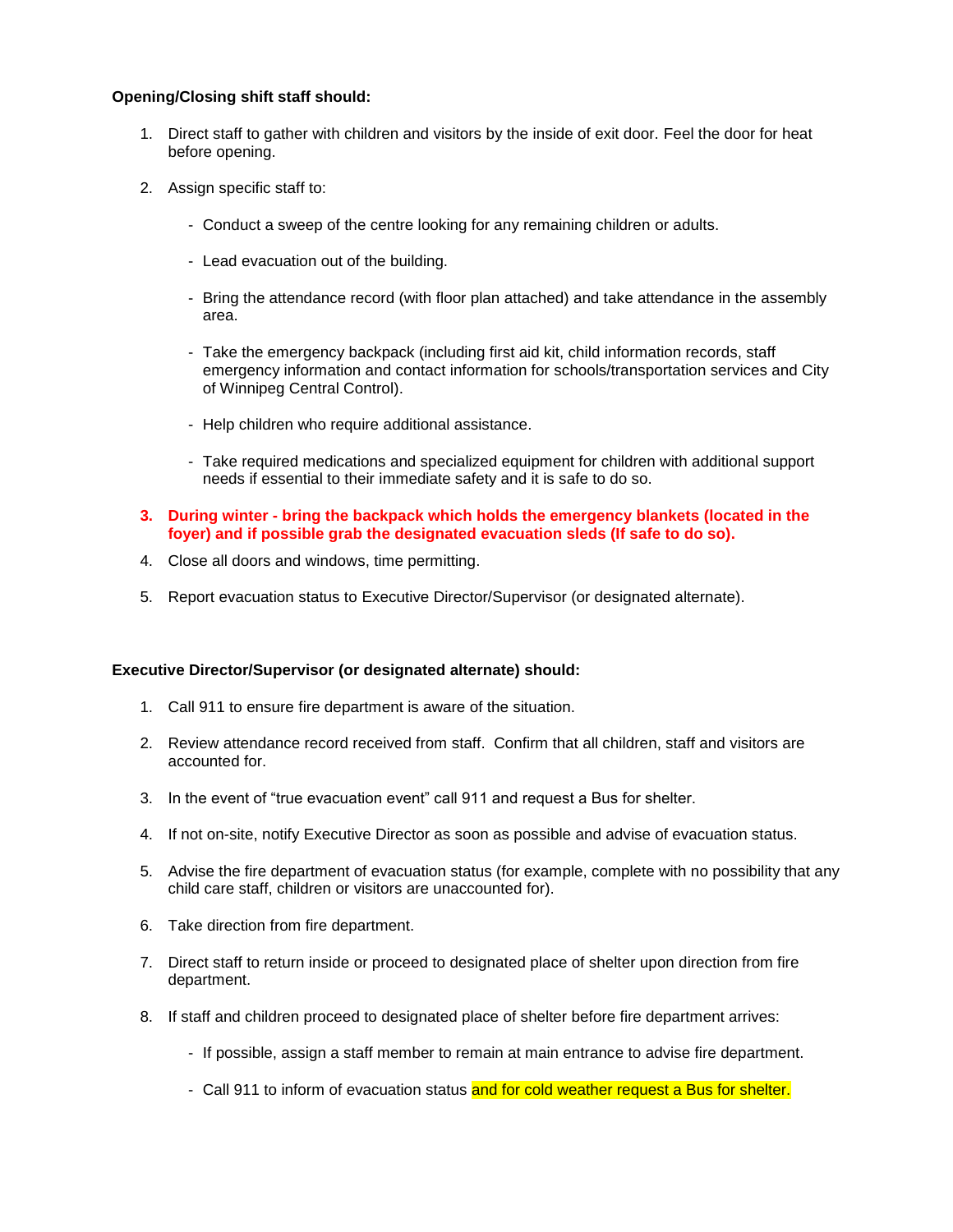- 9. Post the name, location and contact number of the designated place of shelter on the outside door.
- 10. Prepare a written statement to relay to parents by telephone, e-mail or text to let them know the children are safe, where to pick them up and whether they need to come early.
- 11. Assign specific staff to contact parents with prepared statement using centre's cell phone and office phone in designated place of shelter.
- 12. Record an outgoing message on the centre's voice mail system.
- 13. Contact staff on outings to return to designated place of shelter, not the centre.
- 14. Contact schools/transportation services and advise that the children cannot come to the centre. Make necessary arrangements for children's care.
- 15. Be available to discuss event with parents when they pick up children.

#### **After the event, the Executive Director (or designated alternate) should:**

- 1. Write and distribute a short letter telling parents about the event and any follow-up steps that will be taken.
- 2. Tell the Child Care Coordinator about the event.
- 3. If necessary, call the Regional Health Authority to access the community crisis/trauma response team within 24 hours of the event for advice, resources or in-person support.

**Dufferin School** *545 Alexander Ave. 774-3409*

> *Caretaker: 770-6855*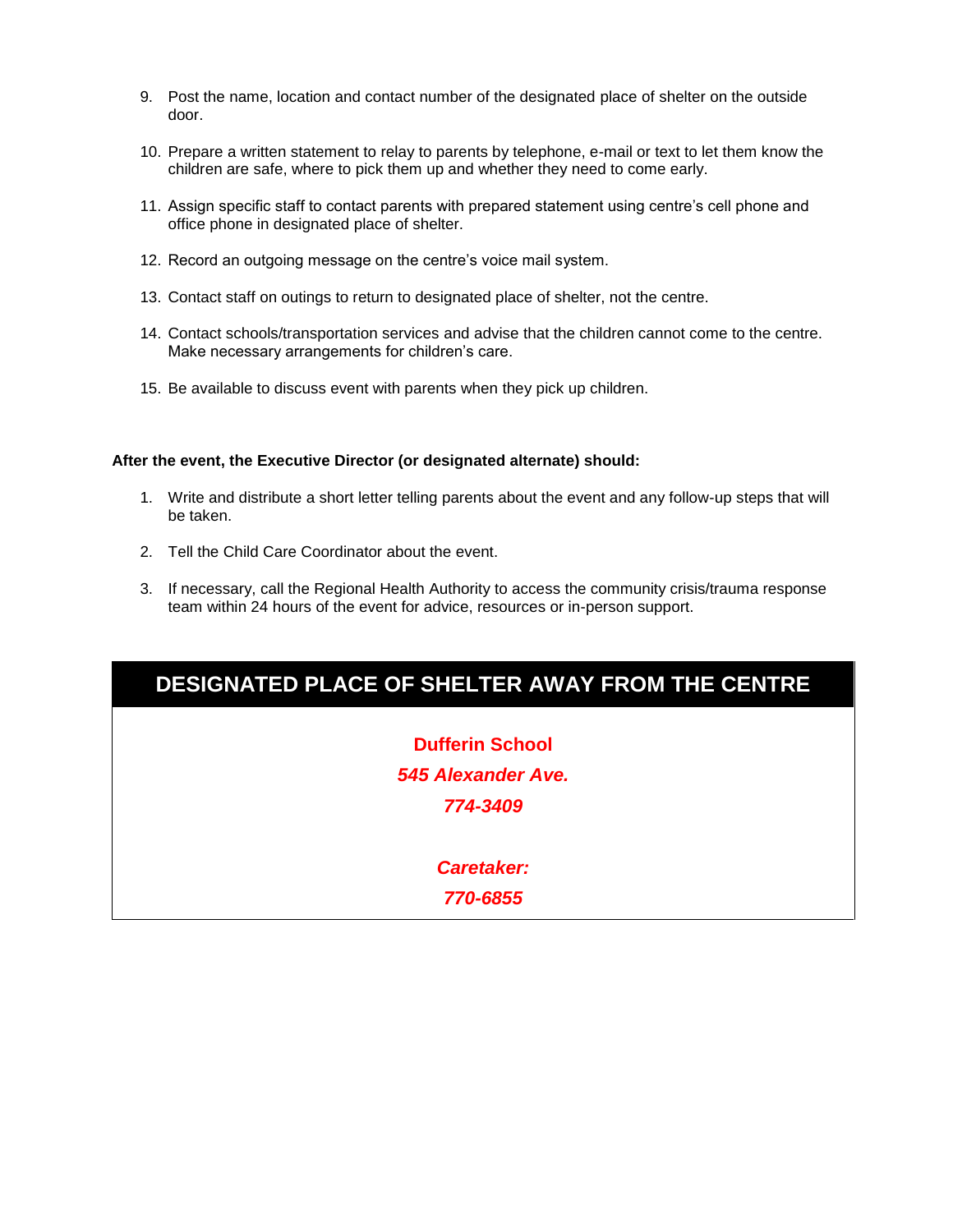## **EVACUATION AND SHELTER-IN-PLACE PRACTICE DRILLS**

The following procedures are used to ensure the safety of children and adults in our centre.

Evacuation and shelter-in-place practice drills are documented on the Evacuation and Shelter-in-Place Drill Record form and maintained on file for at least one year. Staff and children are not told in advance of the drills. Parents and visitors are required to participate in the drill when in the centre and follow the direction of staff.

## **Emergency Evacuation Drills**

Freight House Early Learning & Care Inc. has adopted an Emergency Evacuation Plan which designates an evacuation officer with responsibilities listed below.

- a minimum of 1 (one) fire drill per month
- using alternate exit routes
- at different times of the day with varying numbers of staff
- a nap-time evacuation at least once annually
- complete evacuation to our designated place of shelter at least once a year
- documentation of the drills including, date, time, number of children and staff present and the length of time for the evacuation

Our centre views **Emergency Evacuations Procedures** as a very important learning experience for children and staff.

During the warm months, the staff will guide the children to the safest exit at the time of the alarm (the fire evacuation officer will place a picture of a flame at exits to indicate unsafe passage) however, we realize that during the cold months it is not feasible for the children to meet outdoors due to the cold weather. Therefore, the staff will guide the children into the front foyer at the entrance to the centre, in order for the children to become aware of the fire alarm and the appropriate procedure of exiting the building.

Opening/Closing Staff are responsible to ensure that the attendance sheets, emergency contacts (containing the children's files) rescue medication are also brought out during the evacuation. In increment/cold weather the opening/closing staff is responsible to bring the backpack, located in the front foyer, containing the emergency blankets. Also if possible grab the designated evacuation sleds (for winter evacuations only).

### **Use of Fire Alarm Manual Pull Stations**

#### **Executive Director/Supervisor (or designated alternate) should:**

- notify fire department of the drill so they will not respond
- notify alarm company of the drill and that a pull station will be used
- make sure the alarm is reset immediately after the drill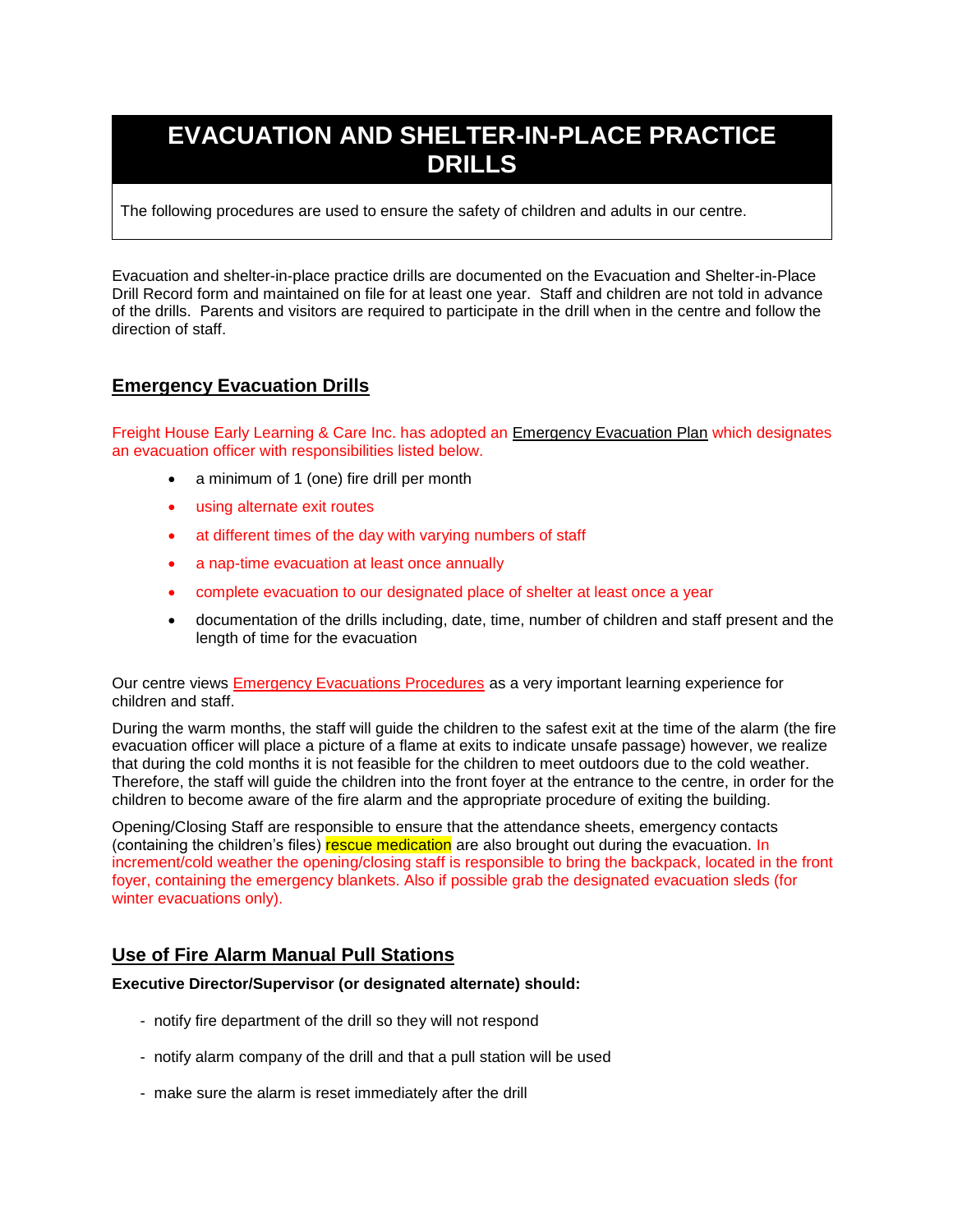## **Shelter-in-Place Drills**

**- Minimum of one shelter-in-place drill every year**

## **After Evacuation or Shelter-in-Place Practice Drills**

- Executive Director/Supervisor (or designated alternate) will post this information for families
- staff will try to discuss the drill with each family at departure time, particularly if their child found it interesting or upsetting

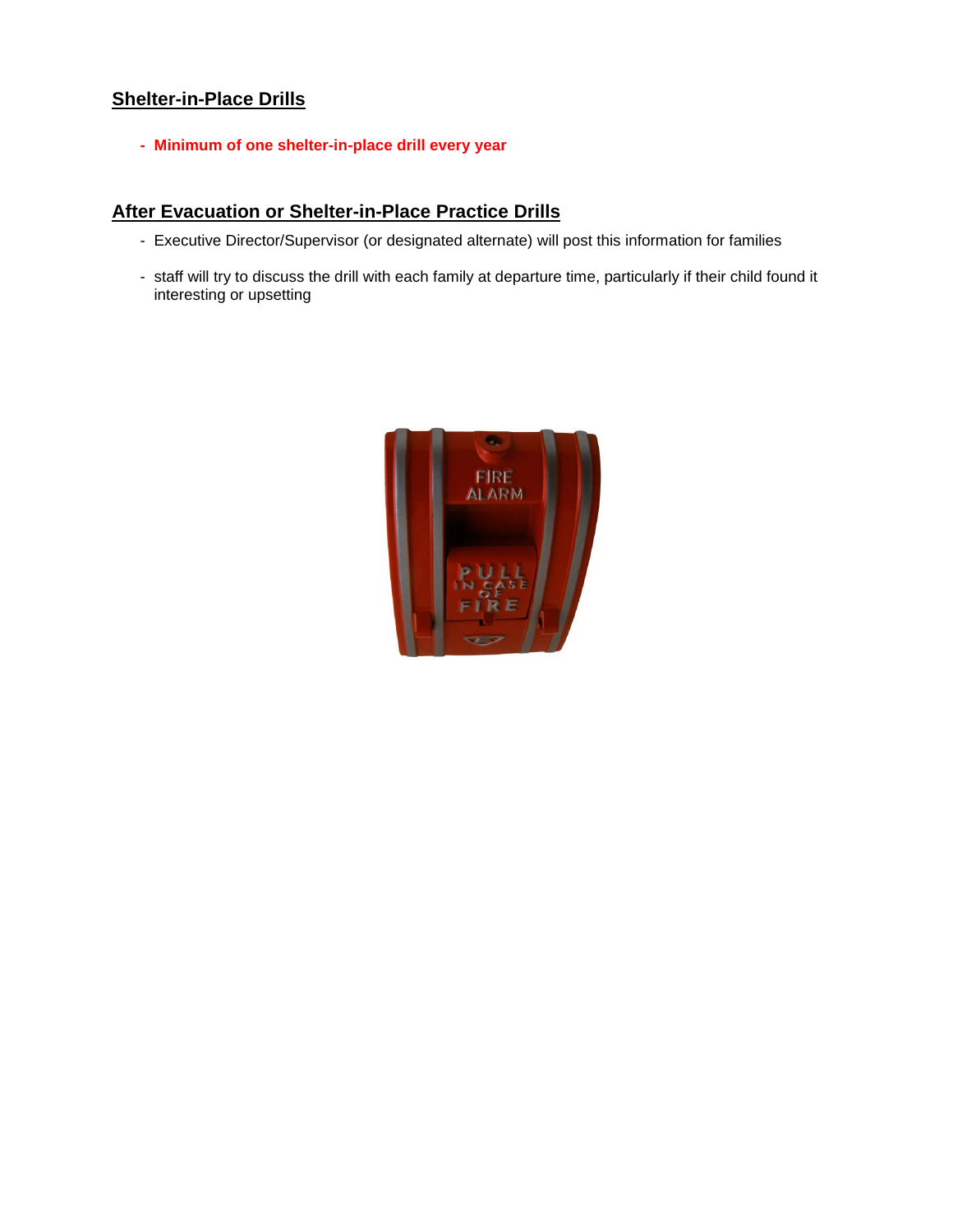## **CENTRE CLOSURE PROCEDURES**

The following procedures and communication policies will be used in the event of partial or full day closure of the centre due to:

- weather-related emergencies such as a severe winter storm
- health-related emergencies such as a utility failure or the outbreak of illness
- floods
- forest fires

#### **Emergency Closure Procedures**

- Staff are expected to try and make it in to work in the safest way possible. The Board of Directors does not want any staff members to put themselves in a dangerous position to get to work. Assume that the centre parking lots won't be cleared and the best way to get to work will be by bus. If the buses are not running, you will be advised of this either by listening to the radio or calling Transit. No exceptions will be made for staff living outside the city limits.
- Parents should call the centre before bringing their children in. This is to make sure the centre is open and accepting children.
- The first staff person in will handle the phones and let parents know that the centre cannot take any children until two staff members are in. This is for safety reasons; should anything happen to one child then one staff can be with the emergency and one with the remaining children. In the event that one staff arrives from each centre only one centre will open and the closed centre will be posted CLOSED on the door. The children will then proceed to the other centre. Once sufficient staff have arrived both centres will open again.
- Parents maybe be asked to be understanding in giving priority of care based on ratios of children to staff as listed below.
- No children are to be accepted into care until two staff members are in. Preschool/School age ratio for these days are 2:8, 3:16,4:24, and infant ratio is 2:4, 3:8 etc., thus allowing for one staff to be available to deal with phones and emergencies.
- No children will be accepted into care past noon or over ratio to the number of staff in.
- Staff are expected to notify the centre of their status so parents can be kept well informed.
- The answering machine is to be left on every night and weekends.
- Parents will be asked by staff members on that day to pick up their children by 4:00 P.M. If it appears that the storm is intensifying during the day this time can be changed. It will be the decision of the Executive Director (or designated alternate) or Opening/Closing staff member on duty to determine any change to closing time. If the time is changed, staff will notify all parents.
- Staff will make sure that all parents who leave their children at the centre on stormy days leave a telephone number where they can be reached or the phone number of an alternate who can be responsible for child pick-up that day.
- Staff are advised to be tolerant of stragglers on stormy days. Parents will be advised to keep the centre posted as to when they anticipate being able to pick up their child by calling the centre and leaving a message as to what time they are leaving work or school.
- If at any time the centre has no water, heat or no electricity, the centre will automatically be considered closed until service can be restored.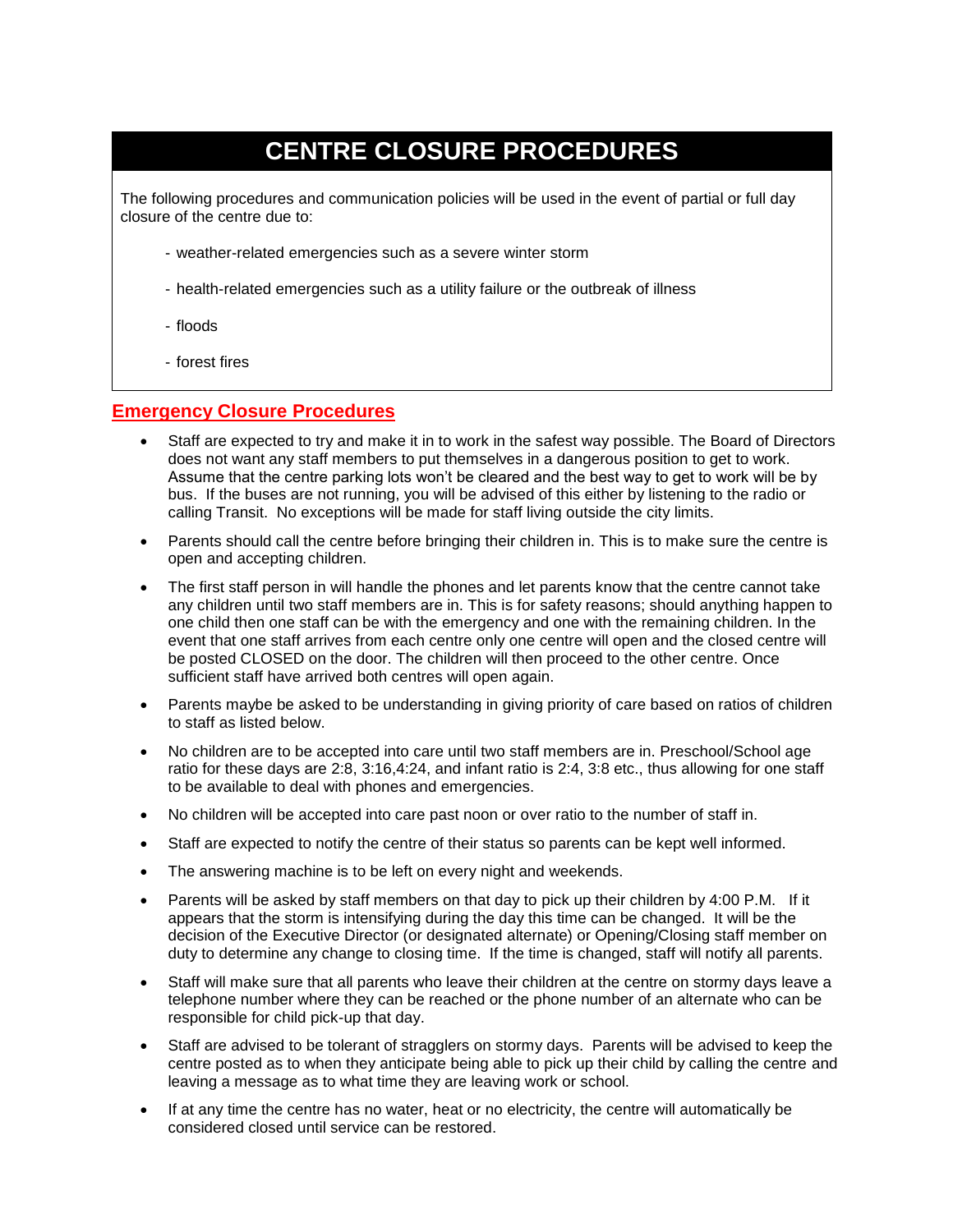### **Closure of centre for portion of day**

#### **Executive Director (or designated alternate) should:**

- 1. Contact parents by telephone, e-mail or text message. Advise them to pick up their children early at centre or at designated place of shelter. Provide staff with a scripted statement to use if helping notify parents.
- 2. Contact emergency contacts designated by parents, if parents cannot be reached.
- 3. Post a note on the outside door with the name, location and phone number for the designated place of shelter. Include the centre's cell number.
- 4. Advise all staff not there at the time.
- 5. Tell City of Winnipeg Central Control.
- 6. Inform schools/transportation services used by school-age or kindergarten children.

### **Closure of centre for the full day**

#### **Executive Director (or designated alternate) should:**

- 1. Attempt to contact all families and staff the previous evening or early in the morning by telephone, e-mail or text message. Provide staff with a scripted statement to use if helping notify parents.
- 2. Arrange to have the closure announced on **CJOB-68 AM, 103.1 FM** (local radio station).
- 3. Record an outgoing message on the centre's voice mail system.
- 4. Post a note on the outside door, if possible.
- 5. Tell the building's other occupants.
- 6. Inform schools/transportation services used by school-age or kindergarten children.

### **Additional steps to prepare for closure due to flooding or forest fire**

#### **Executive Director (or designated alternate) should:**

- 1. Make sure City of Winnipeg Central Control is notified immediately so all necessarily services and utilities can be shut down.
- 2. Take important documents such as child and staff information and financial records, time permitting.

## **Additional steps if our building is flooded**

**Executive Director (or designated alternate) should:**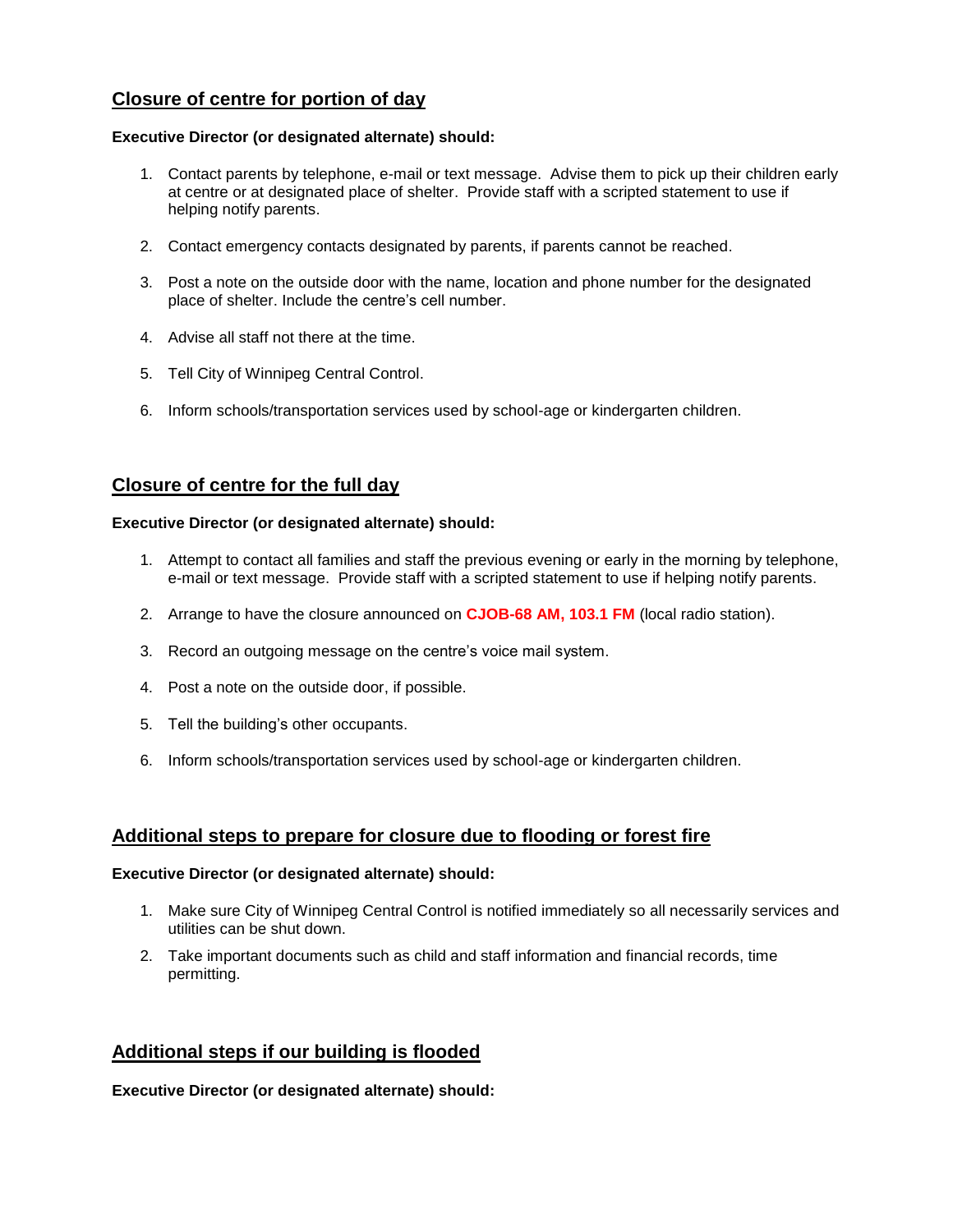- 1. Contact City of Winnipeg Central Control to take action and shut down all necessary utilities and services.
- 2. Ensure City of Winnipeg Central Control is aware of all damages so they can schedule the cleaning, service and replacing of main circuit panels, light switches, electrical sockets, appliances, furnaces, etc by certified technicians.
- 3. Ensure City of Winnipeg Central Control is aware that there is a need to have all wiring inspected by a qualified electrician before turning power on.
- 5. Ensure City of Winnipeg Central Control schedules appropriate cleaning for all flooded areas.
- 6. Contact parents with an expected reopening date.

### **After partial or full day closure**

#### **Executive Director (or designated alternate) should:**

- 1. Write and distribute a short letter telling parents about the event and any follow-up steps that will be taken.
- 2. Tell the Child Care Coordinator about the event.
- 3. If necessary, call the Regional Health Authority to access the community crisis/trauma response team within 24 hours of the event for advice, resources or in-person support.
- 4. Contact fire and public health inspectors and the child care coordinator. Depending on the reason for closure, there may be requirements or recommendations to reopen centre.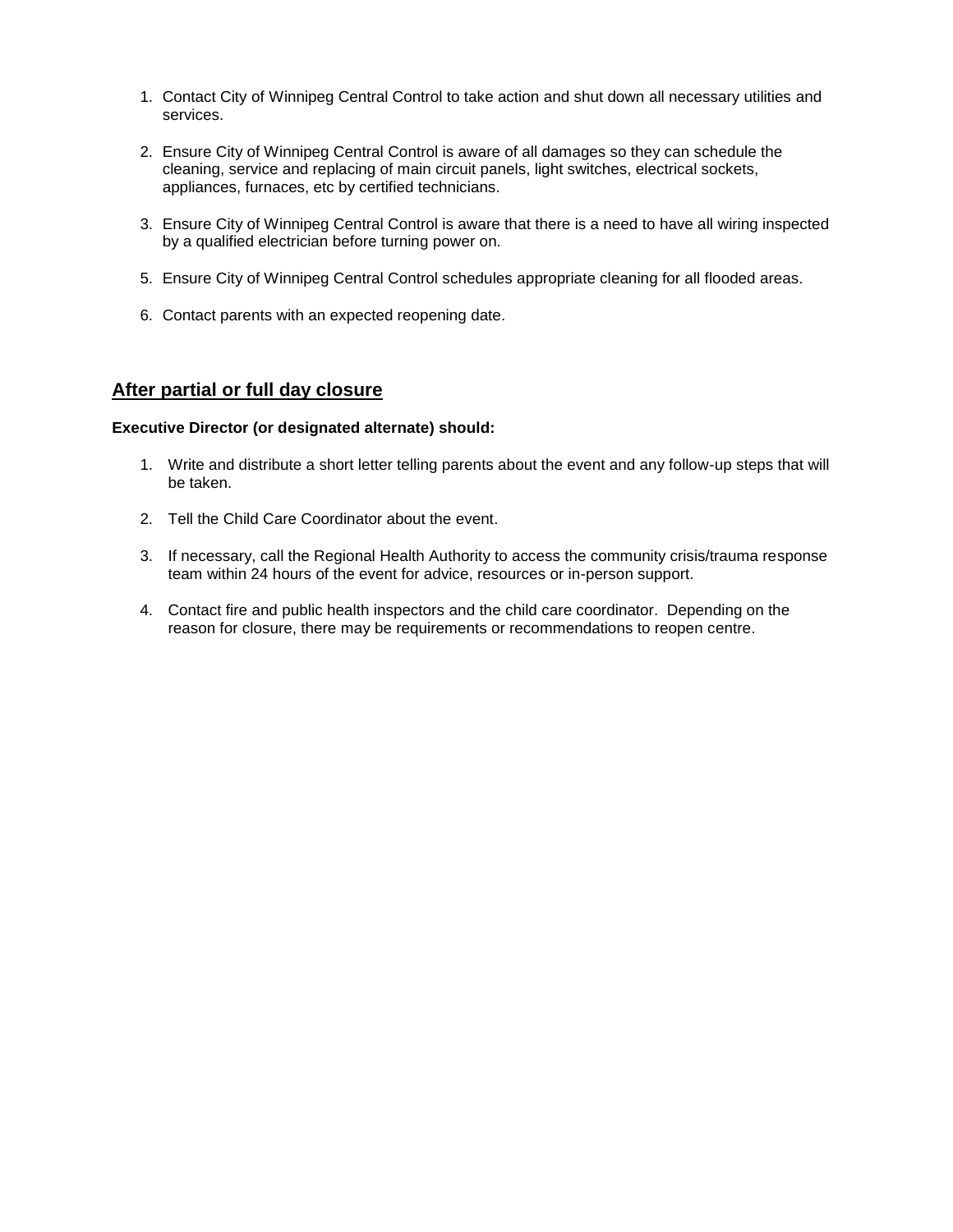## **CONTROLLING FIRE HAZARDS and INSPECTION AND MAINTENANCE OF FIRE SAFETY EQUIPMENT**

The following procedures will be used to ensure requirements under the Manitoba Fire Code are met to reduce and prevent the risk of fire by:

- controlling fire hazards
- inspecting and maintaining fire safety equipment

## **Documentation File**

The following documentation will be maintained by the Executive Director for review by the fire inspector. The designated alternate will know the location of this file, which will contain:

- copies of safety checklists used to document daily, monthly and annual checks to control fire hazards and inspect and maintain fire safety equipment
- evacuation and shelter-in-place practice drill record

The Executive Director reminds City of Winnipeg to ensure that the following inspections have been completed in a timely manner. The Executive Director (or designated alternate) will refer the fire inspector to the City of Winnipeg for the following documentation:

- fire extinguishers annual inspection report by a certified agency
- fire protection system annual inspection report by a qualified technician
- rotating use of fire alarm manual pull stations
- heating system annual inspection report by a qualified heating contractor

These following items have been integrated into our Safety Checklists to document the checks required on a daily, monthly and annual basis. The City of Winnipeg is responsible for the inspection and maintenance of the many of the items however child care staff are to be aware and notify City staff of any issues noted during their inspections.

### **Daily Inspections and Maintenance**

- 1. Evacuation procedures and floor plans are prominently posted in each room used by the centre.
- 2. Exit signs used by the centre are easy to see and lit.
- 3. Corridors and exits used by the centre are unobstructed and properly lit.
- 4. Exits used by the centre are free of snow and ice. There is a minimum of three meters (about 10 feet) cleared of snow outside of exit. There is a cleared path so that everyone can move further away from the building.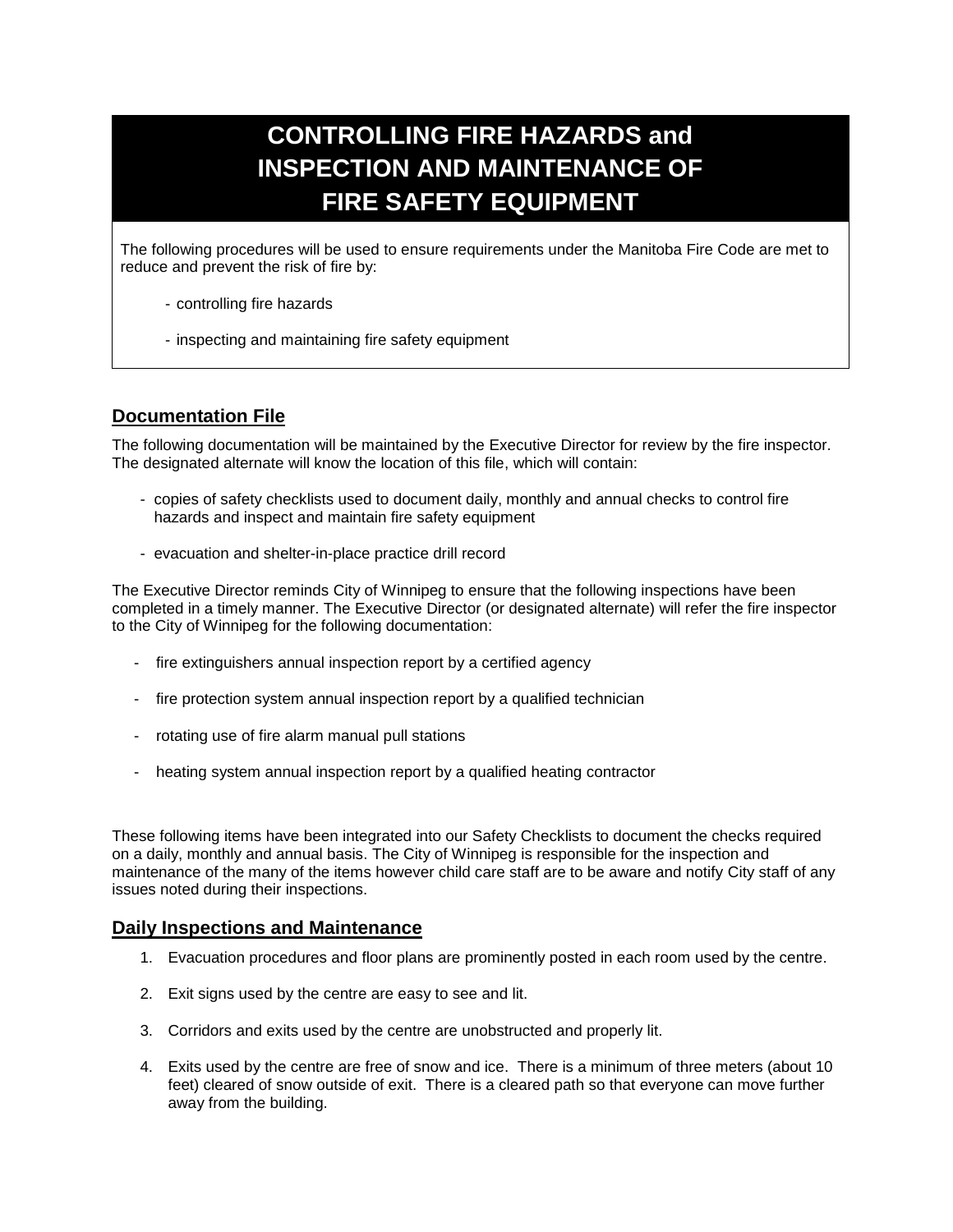- 5. Fire doors and stairway doors are NOT wedged or blocked open.
- 6. Electrical appliances are unplugged when not in use (toaster, coffee maker, etc.)
- 7. All electrical outlets have covers in place.
- 8. Lint traps in laundry equipment are cleaned after each use.

### **Monthly Inspections and Maintenance**

- 1. Exit doors used by the centre are readily opened from the inside without the use of keys or other locking devices.
- 2. Fire department access is unobstructed. Exterior fire department connections are easy to see and unobstructed (if applicable). For example, no vehicles may be parked in a fire route/lane. There is no excessive vegetation, snow or other obstructions to access routes and fire hydrant.
- 3. All fire extinguishers are checked by the centre to make sure:
	- proper type
	- hung in required locations
	- labelled
	- ready for use
	- tagged
	- properly charged (arrow in green zone)
	- monthly check documented on tag and on practise drill record
- 4. Battery operated smoke alarms are checked to ensure proper function (documented).
- 5. Storage areas are checked to make sure that combustible materials have not built up.
- 6. Inspection documentation for fire alarm system and equipment is maintained by City of Winnipeg for review by fire inspector.

#### **Annual Inspections and Maintenance**

Inspection documentation maintained by the City of Winnipeg for review by fire inspector for the following:

- 1. Fire extinguishers are inspected by certified agency (also documented on tag).
- 2. Heating system is inspected by qualified heating contractor.
- 3. Fire alarm system and emergency lighting are inspected by a certified technician.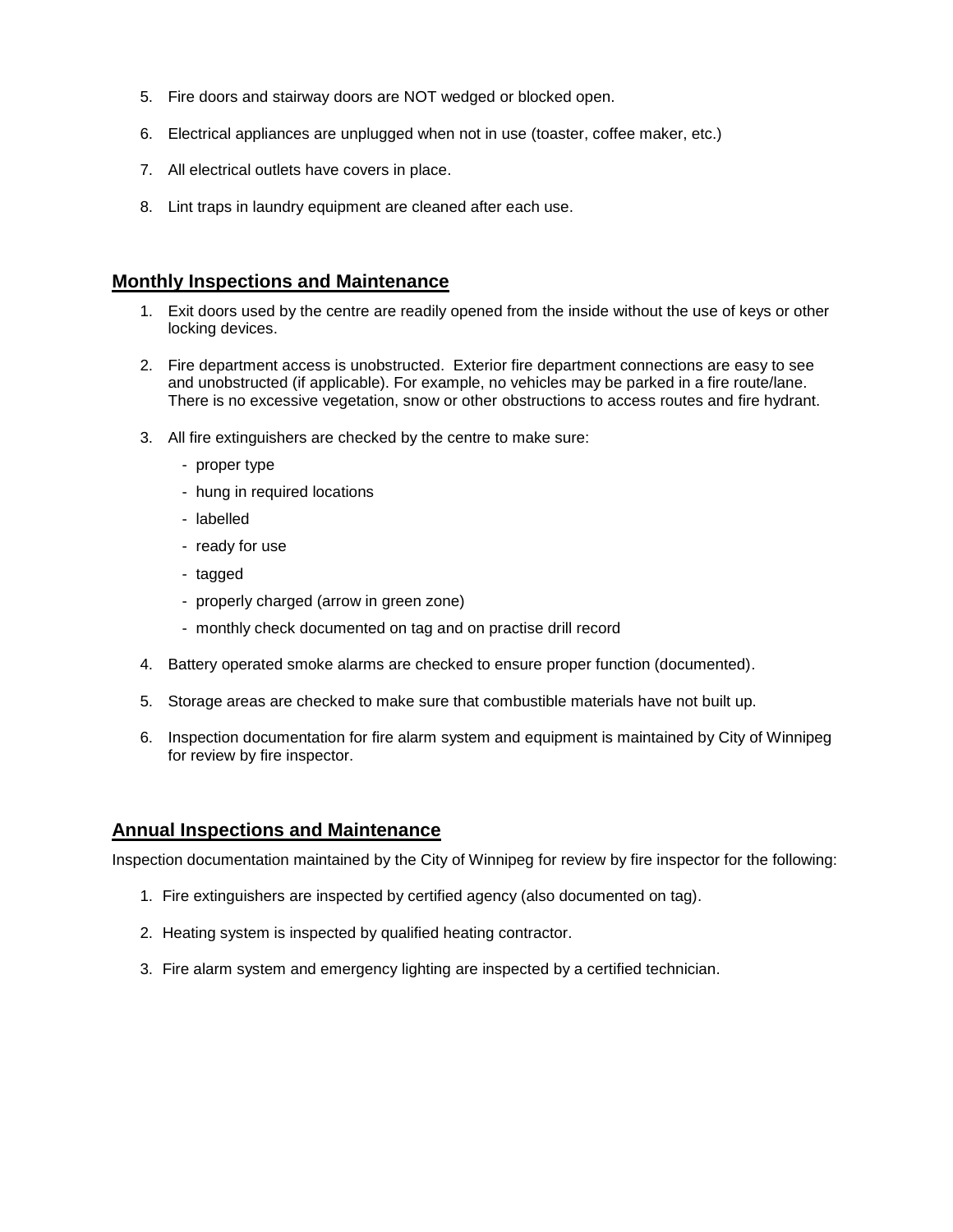# **WEATHER-RELATED EMERGENCIES** The following procedures will be used in the event of the following in our area: - winter storms - flooding - forest fires - tornadoes - severe thunderstorms

## **Preparation**

To prepare to care for children outside of regular centre hours or during a utility failure, the Executive Director/Supervisor (or designated alternate) will ensure that:

- non-perishable food and water is stored and replenished at least annually
- flashlights and battery operated lights with fresh batteries are available in all areas of the centre
- fresh batteries are available for the weather radio or portable radio

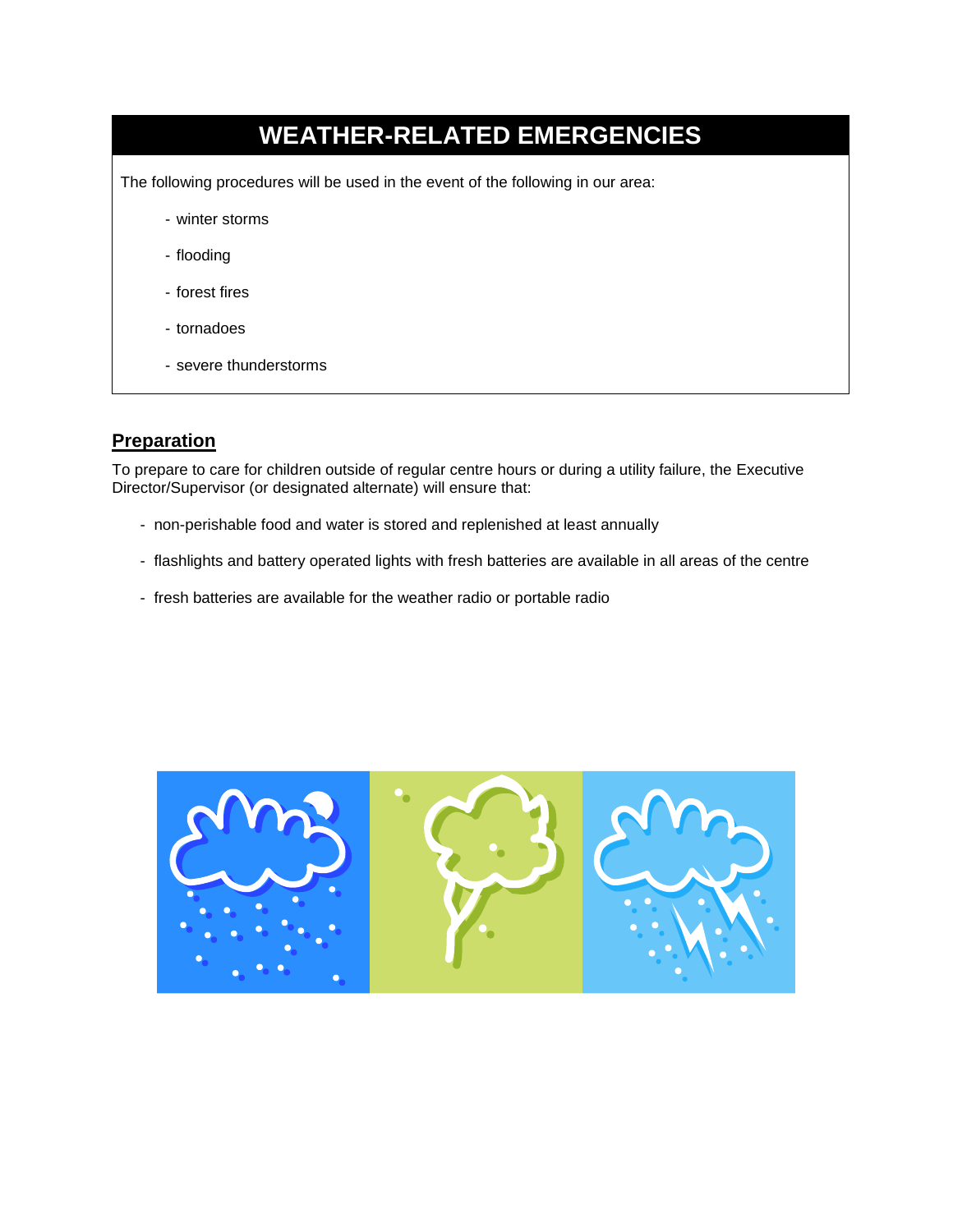## **Winter Storm, Flood and Forest Fire Procedures**

#### **Executive Director/Supervisor (or designated alternate) should:**

- 1. Monitor appropriate source listed below when there is potential for severe weather, flooding or forest fires:
	- Environment Canada for weather watches and warnings on weather radio or local media
	- Manitoba Water Stewardship's Hydrologic Forecast Centre website [\(manitoba.ca/waterstewardship/floodinfo\)](http://www.gov.mb.ca/waterstewardship/floodinfo) and local media during the spring run off period and during other high water advisories for the area
	- Manitoba Conservation Fire Program website [\(manitoba.ca/conservation/fire/\)](http://www.gov.mb.ca/conservation/fire/) as well as local media during forest fire season from April to October
- 2. Supervisor should notify and consult with Executive Director if not on-site.
- 3. Notify staff in playground to bring children inside in the event of a severe weather warning.
- 4. Notify any groups on outings to return or take indoor shelter immediately.
- 5. Reschedule outdoor play and all outings away from the centre.
- 6. Post information indicating that there may be a need for closure and reminding parents how the closure will be communicated.

#### **Additional steps for severe winter weather watch/warning or a blizzard warning**

- 1. Executive Director and the board chair will consult on the need for emergency closure.
- 2. Follow *Emergency Closure Procedures* if required.

#### **Additional steps when there is potential for flooding or forest fire**

- 1. Executive Director and the board chairperson will consult on the need for an emergency closure based on the information available from emergency response officials.
- 2. Executive Director (or designated alternate) will:
	- advise parents if a decision is made to close the centre
	- follow all instructions from emergency response officials
	- remind parents to listen to local media and emergency response officials for evacuation orders and assume that the centre will be closed until further notice
- 3. Follow *Emergency Closure Procedures* if required.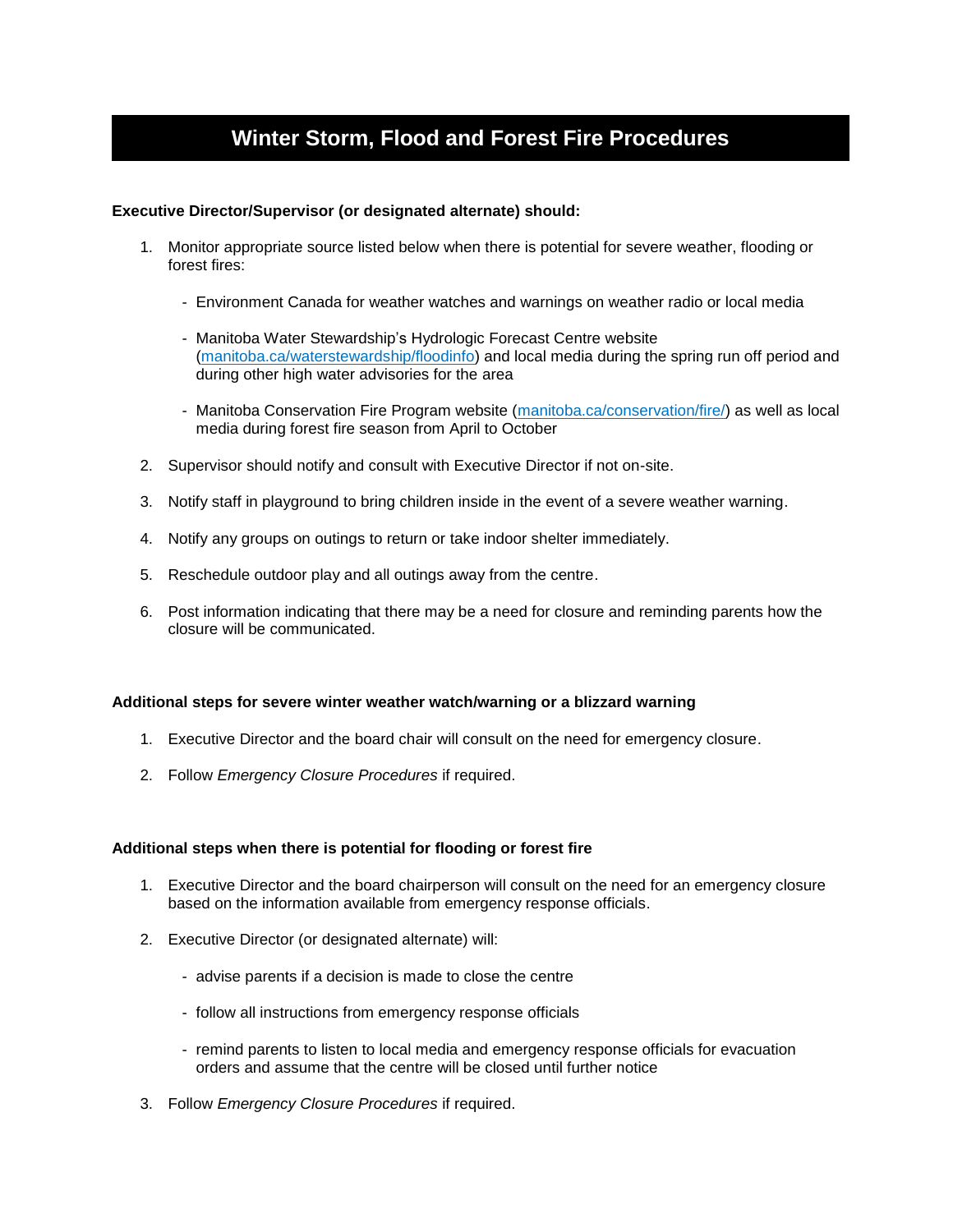## **Tornado or Severe Thunderstorm Procedures**

#### **Staff should:**

1. Immediately contact the Executive Director/Supervisor (or designated alternate) if aware of a severe thunderstorm or tornado warning/sighting in the area.

#### **Executive Director/Supervisor (or designated alternate) should:**

- 1. Monitor the situation using information from Environment Canada on the weather radio.
- 2. Make decision to enact *Shelter-in-Place Procedures*. *Tornado*
- 3. Supervisor should notify Executive Director if not on-site.

#### **Opening/Closing staff should:**

- 1. Remind staff not to use electrical equipment and avoid using the telephone.
- 2. Direct staff to move children away from doors and windows.
- 3. Make sure flashlights and battery operated lights with fresh batteries are available in all areas of the centre.
- 4. Unplug all electrical appliances such as TVs, radios and toasters.

#### **Staff should:**

- 1. Follow directions from Opening/Closing staff.
- 2. Guide children to stay away from windows, doors, radiators, stoves, metal pipes, sinks or other electrical charge conductors.

#### **Shelter-in-Place Procedures: Tornado**

Shelter-In-Place Tornado is to be implemented if a severe thunderstorm or tornado warning/sighting is in the area.

**Protective Space for a tornado** is located in the crawl space below the centre. Access to the crawl space is located in the office.

**All staff must remain calm and guide the children safely into the crawl space where they will remain until it is safe to move back to the general space.**

#### **Executive Director/Supervisor (or designate alternate) should:**

- 1. Direct Opening/Closing staff to lead *Shelter-in-Place Procedures*: *Tornado*
- 2. Notify staff in playground to return indoors immediately.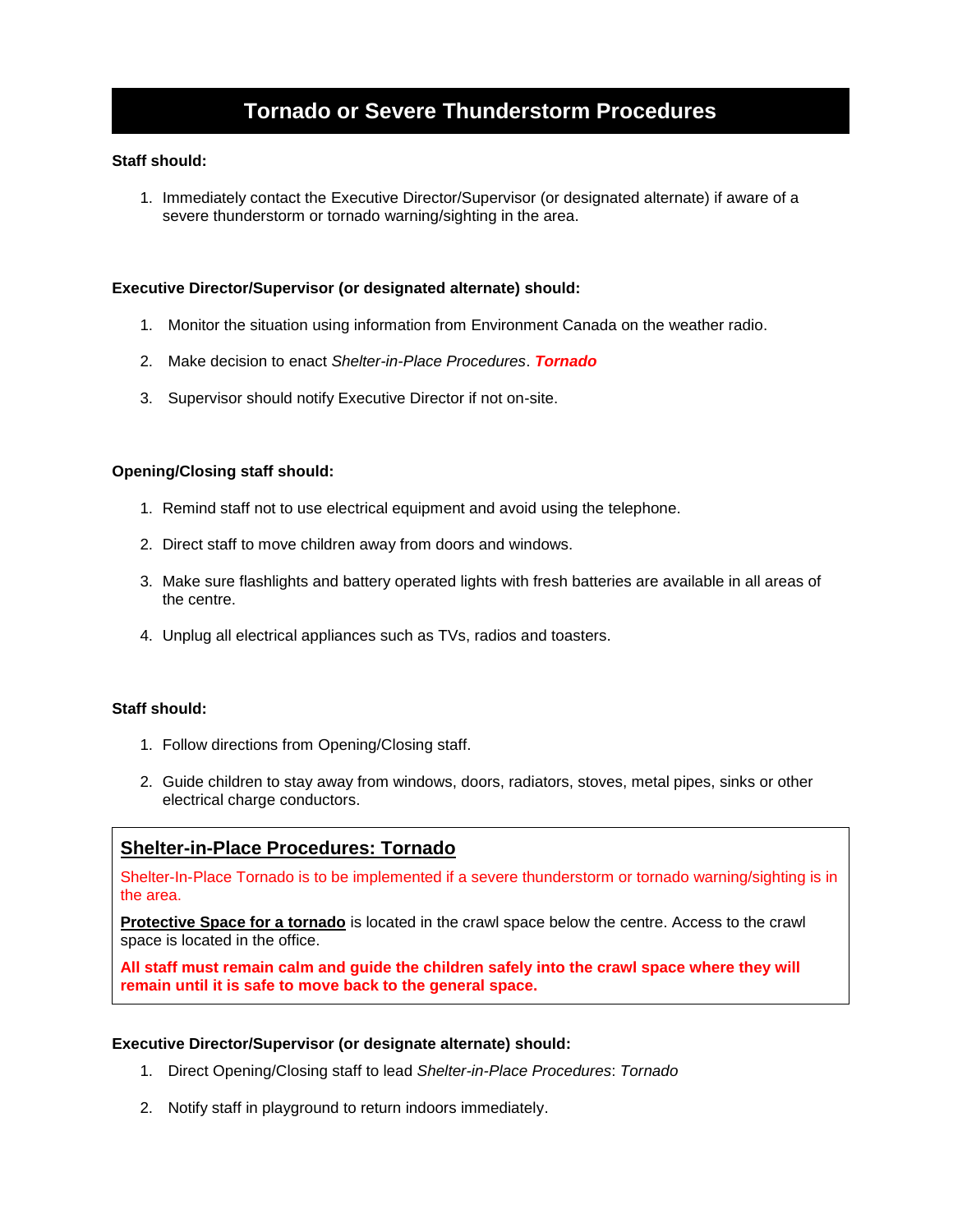- 3. Notify staff on outings away from centre to immediately seek the closest indoor shelter. Remind them to call back with their location.
- 4. Notify schools/transportation services that the children cannot come to the centre. Make arrangements for the children's care.
- 5. Bring the weather radio operating on battery back up and cell phone to protective space to monitor when it is safe to leave the protective spaces.

#### **Opening/Closing staff should:**

- 1. Direct staff and children to gather in the protective spaces.
- 2. Assign specific staff to:
	- bring the emergency backpack into the protective spaces (including the first aid kit, child information records, staff emergency information, contact information for City of Winnipeg Central Control and schools/transportation services)
	- take attendance to make sure all children and staff are accounted for
	- help children who require additional assistance
	- take required medications and specialized equipment for children with additional support needs if it is possible to do so safely and if essential for the immediate safety of a child
- 3. Advise Executive Director/Supervisor (or designated alternate) of the status of *Shelter-in-Place Procedures*.

#### **After the event, Executive Director (or designated alternate) should:**

- 1. Write and distribute a short letter telling parents about the event and any follow-up steps that will be taken.
- 2. Tell the Child Care Coordinator about the event.
- 3. If necessary, call the Regional Health Authority to access the community crisis/trauma response team within 24 hours of the event for advice, resources or in-person support.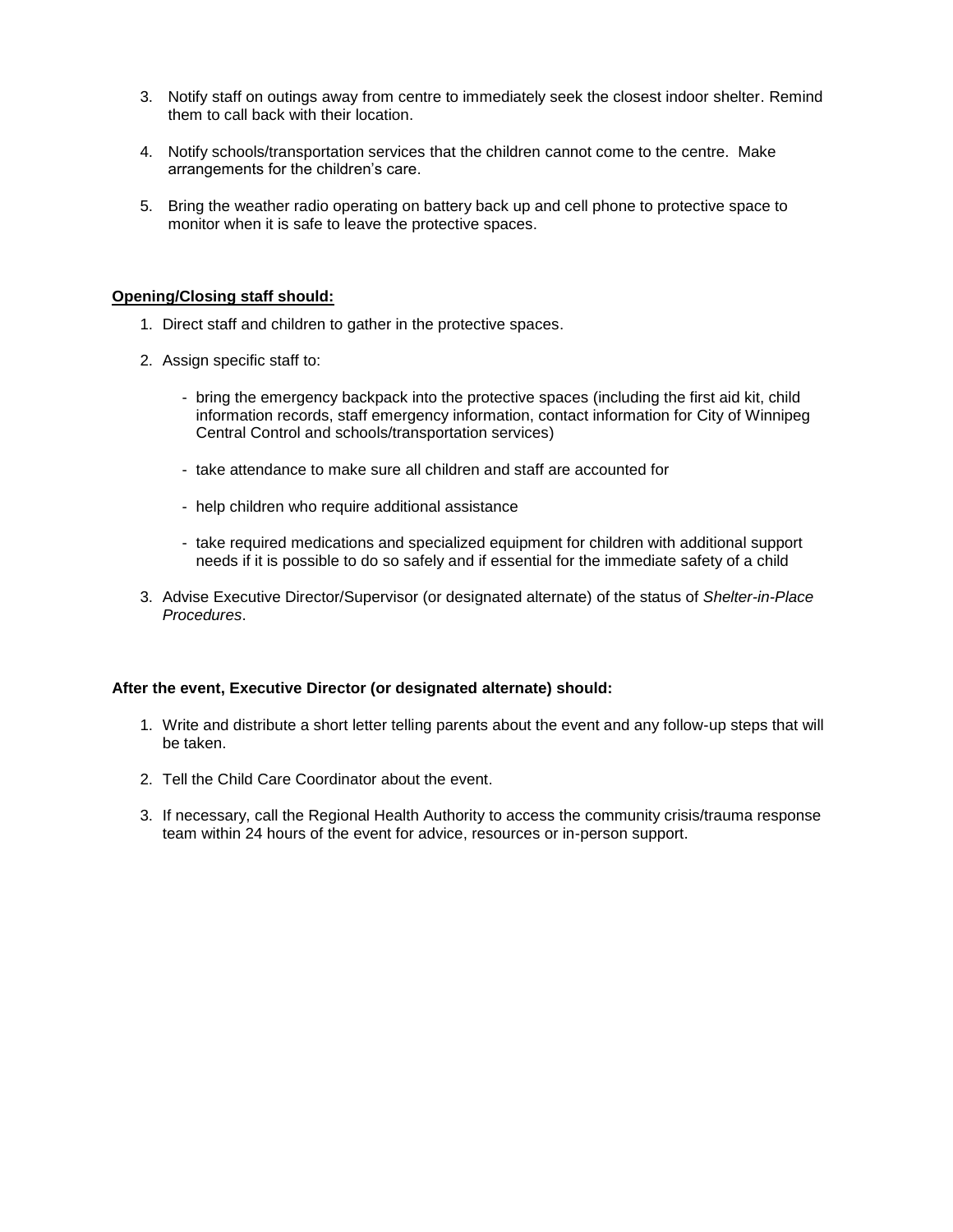## **HEALTH-RELATED EMERGENCIES**

The following procedures and communication policies will be used in the event of an emergency due to:

- a child's medical condition
- communicable or food-borne illness in the centre or larger community
- serious injury of a child
- utility failure or sewage backup

Freight House Early Learning & Care Inc. developed a Pandemic Plan which is reviewed annually by the Executive Director, board and staff. The plan outlines guidelines in the event of a Pandemic: Plan is attached as an appendix to this document.

## **A Child's Medical Condition**

#### **When a child enrols with a medical condition or is diagnosed while attending the centre the Executive Director (or designated alternate) should:**

- 1. Make sure Unified Referral Intake System (URIS) applications are submitted.
- 2. Arrange staff training by a registered nurse related to the URIS *Individual Health Care Plan/Emergency Response Plan*.
- 3. Update the centre's safety plan with any special considerations required for the child.
- 4. Store *Individual Health Care Plan/Emergency Response Plans* in the appropriate staff communication area while considering the importance of confidentiality.
- 5. Make sure there are processes to monitor when a child's URIS plan will expire.
- 6. Arrange for plan to be updated and staff retraining to be conducted every year.
- 7. See the Anaphylaxis section for additional policies and procedures related specifically to lifethreatening allergies.
- 8. Forms attached in appendix for reference

## **Communicable or Food-Borne Illness**

#### **Prevention**

The following procedures are used to prevent outbreaks of communicable or food-borne illness:

- routine health practices
- cleaning and sanitizing schedules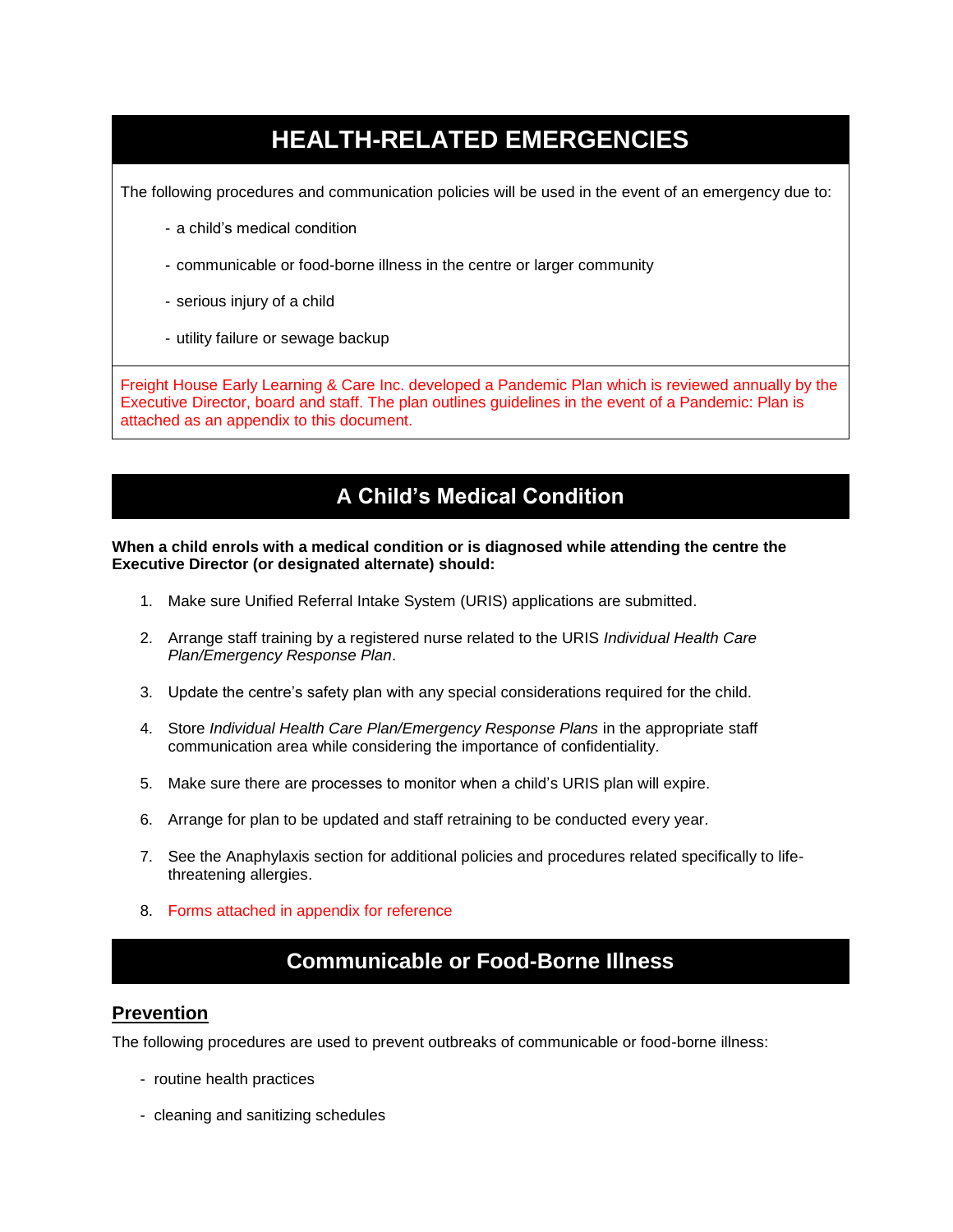- safe food handling practices
- disposable gloves are worn any time staff's hands may come in direct contact with blood (or body fluids containing blood) or staff have open cuts or sores on their hands
- staff monitor children's health and ask parents about unusual symptoms observed in children (diarrhea, vomiting, abdominal pain, etc.)
- staff encourage parents to inform the centre of diagnosed illness after a visit to the doctor
- staff document symptoms, diagnosed illnesses or absences due to illness in the daily incident record
- a toileting log book is maintained to help identify children with diarrhea as a simple warning system of an illness outbreak

### **Outbreak of communicable or food-borne illness in centre**

#### **Executive Director (or designated alternate) should:**

- 1. Contact the public health nurse for requirements for specific illnesses. Be sure to ask about any special precautions for non-immunized children or pregnant staff/family members.
- 2. Contact the public health inspector if directed to do so by the public health nurse.
- 3. Inform the child care coordinator of the situation and public health authority's requirements and recommendations.
- 4. Provide regular updates to the child care coordinator and public health authorities.
- 5. Review the following procedures with all staff and make sure procedures are diligently followed:
	- proper sneezing and coughing etiquette
	- adult hand washing procedures
	- children's hand washing procedures
	- diapering and toileting procedures
	- cleaning and sanitizing procedures
	- procedures for the proper storage, handling and serving of food
- 6. Notify parents of illnesses present in the centre and the symptoms to look for in their child.
- 7. Share resources and information with parents.
- 8. Advise staff of requirements from public health or other authorities and make sure requirements are followed.

#### **Staff should:**

1. Review proper hand washing procedures with the children.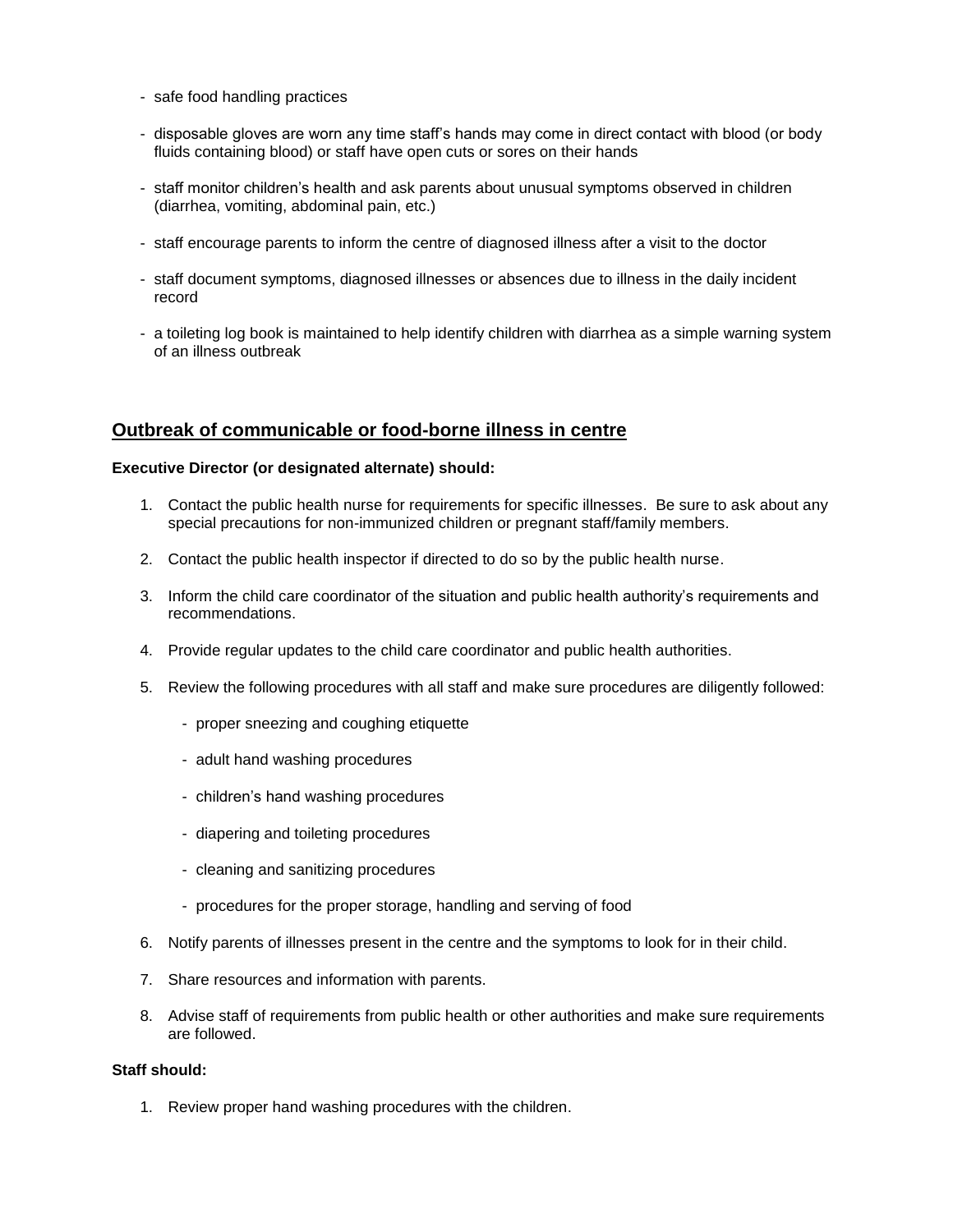- 2. Go over sneezing and coughing techniques with the children.
- 3. Monitor bathroom visits to make sure procedures are followed.
- 4. Clean and sanitize toys, equipment and surfaces.
- 5. Encourage parents to discuss any health concerns, symptoms or diagnosed illnesses.
- 6. Document health concerns, symptoms or diagnosed illnesses in the daily incident record.

#### **Parents should:**

- 1. Discuss any health concerns or symptoms with staff.
- 2. Tell staff about any diagnosed illnesses.

### **Contact with Public Health**

The public health authority will be contacted for advice and direction if any of the following illnesses are present in the centre:

- any illness prevented by routine immunizations: diphtheria, measles, mumps, pertussis (whooping cough), polio and rubella
- gastrointestinal infections such as a diagnosed case of campylobacter, E. coli, giardia, rotavirus, typhoid fever, salmonella gastroenteritis, shigella gastroenteritis and yersinia gastroenteritis
- diarrhea, if there are 2 to 3 or more children within 48 hours, because it could be a serious gastrointestinal infection
- group A streptococcus (invasive diseases such as toxic shock syndrome and flesh-eating disease)
- haemophilus influenzae type b (Hib)
- hepatitis A virus (HAV)
- impetigo, if there is more than one diagnosed case in the same room within a month
- meningitis
- meninggococcal disease
- strep throat and scarlet fever, if there are more than two diagnosed cases within a month
- tuberculosis

Public health will also be contacted about any bite that breaks the skin as blood tests may be required.

## **Notification to Parents and Staff**

1. Parents and staff will be advised of any of the illnesses requiring contact with public health (above).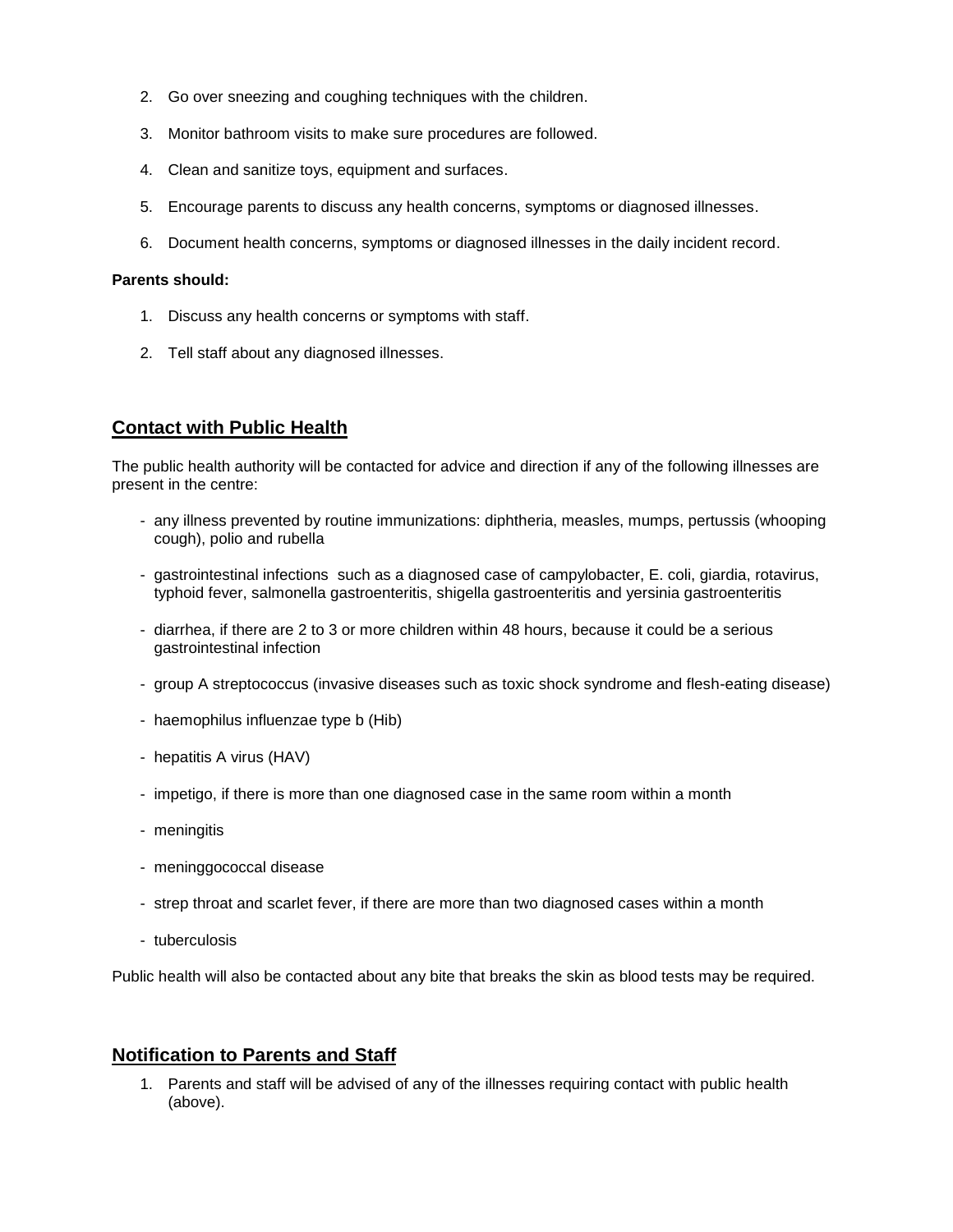- 2. The notice will specifically advise parents to talk to their doctor and check their own child's immunization records about the following illnesses prevented by routine immunizations:
	- diphtheria
	- measles
	- mumps
	- pertussis (whooping cough)
	- polio
	- rubella
- 3. The notice will specifically advise staff or family members who are or may become pregnant that they should talk to their doctor and check their immunization status for the following illnesses:
	- chicken pox
	- parvovirus B19 (fifth disease or "slapped cheek" syndrome)
	- rubella
	- measles
	- mumps
	- CMV (cytomegalo virus)

## **Additional steps: Outbreak of communicable or food borne illness in larger community**

#### **Executive Director (or designated alternate) should:**

- 1. Monitor and respond to warnings from Manitoba Health and Healthy Living, Health Canada or the Canadian Food Inspection Agency. Be sure to visit their websites for additional information.
- 2. Advise all staff of recommendations from Manitoba Health, Health Canada, the Food Inspection Agency, the public health inspector or the child care coordinator. Make sure staff follow recommendations.

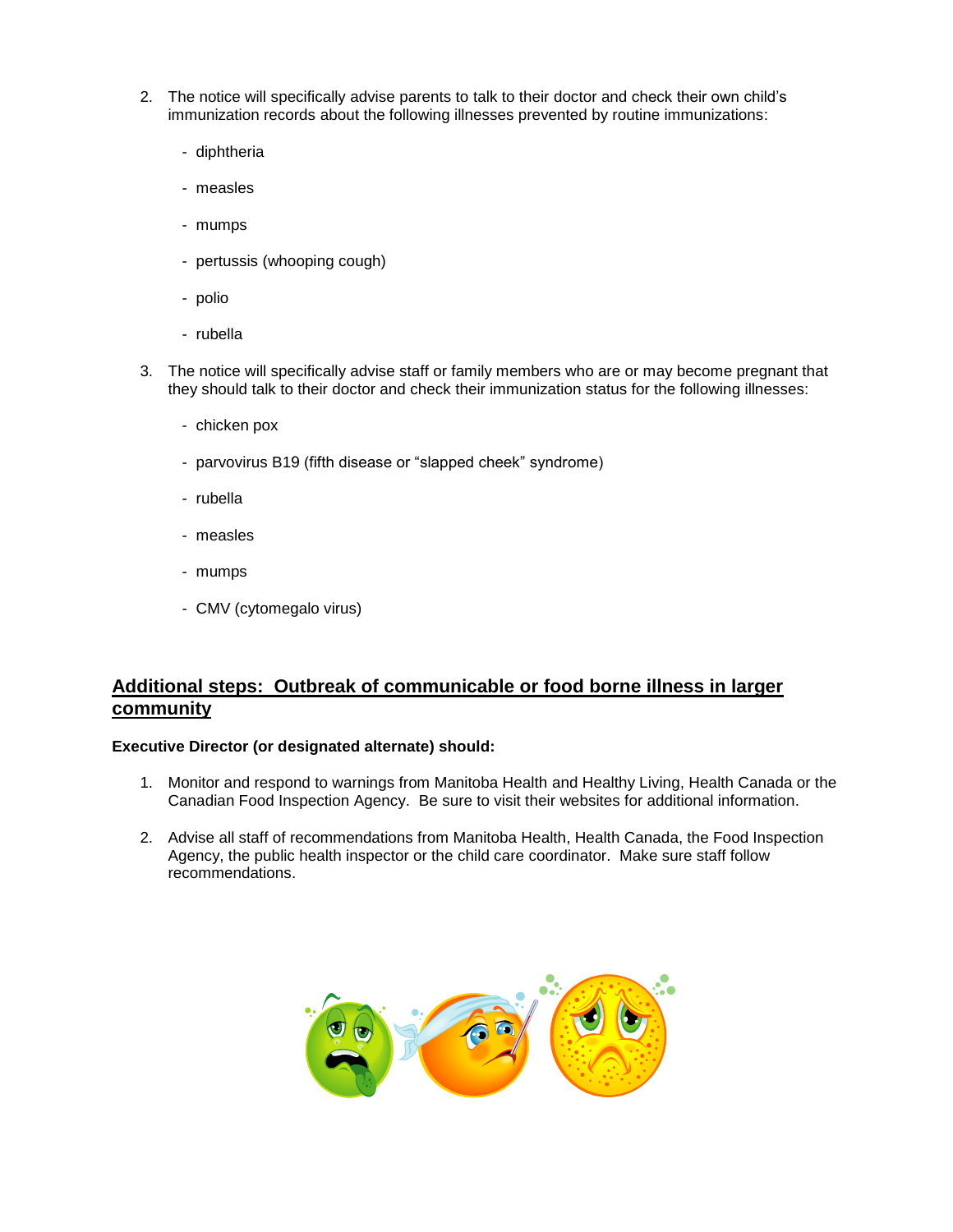## **Serious Injury of a Child**

#### **Executive Director/Supervisor (or designated alternate) should:**

- 1. Help make the decision to provide first aid at the centre or call an ambulance.
- 2. Contact the parents or emergency contacts if parents cannot be reached.

### **Injury requiring first aid**

#### **Staff should:**

- 1. Provide first aid according to the principles learned in their first aid training.
- 2. Document the incident as quickly as possible and provide an incident report to the parents and Executive Director/Supervisor (or designated alternate).
- 3. Complete an assessment of the factors related to the incident. If necessary, make changes to prevent injuries.

#### **Injury requiring medical attention**

#### **Executive Director/Supervisor (or designated alternate) should:**

- 1. Call 911 for an ambulance.
- 2. Provide a copy of the parent's permission for emergency medical treatment.
- 3. Accompany the child to the hospital with a copy of the parent's permission for emergency medical treatment, if parents are not at the centre.
- 4. Supervisor should notify Executive Director (if not on-site) as soon as possible.
- 5. Provide an incident report to the parents.

#### **Staff should:**

- 1. Attend to the child according to the principles learned in their first aid training until paramedics arrive.
- 2. Document the incident as quickly as possible.
- 3. Provide an incident report to the parents and Executive Director/Supervisor (or designated alternate).

#### **After the event, Executive Director (or designated alternate) should:**

- 1. Complete an assessment of the factors related to the incident. If necessary, make changes to prevent future injuries. Work with City of Winnipeg Central Control if necessary changes are the City's responsibility.
- 2. Notify the child care coordinator within 24 hours by submitting a Serious Injury Notification on-line or by telephone, the centre's insurance provider and the board chair.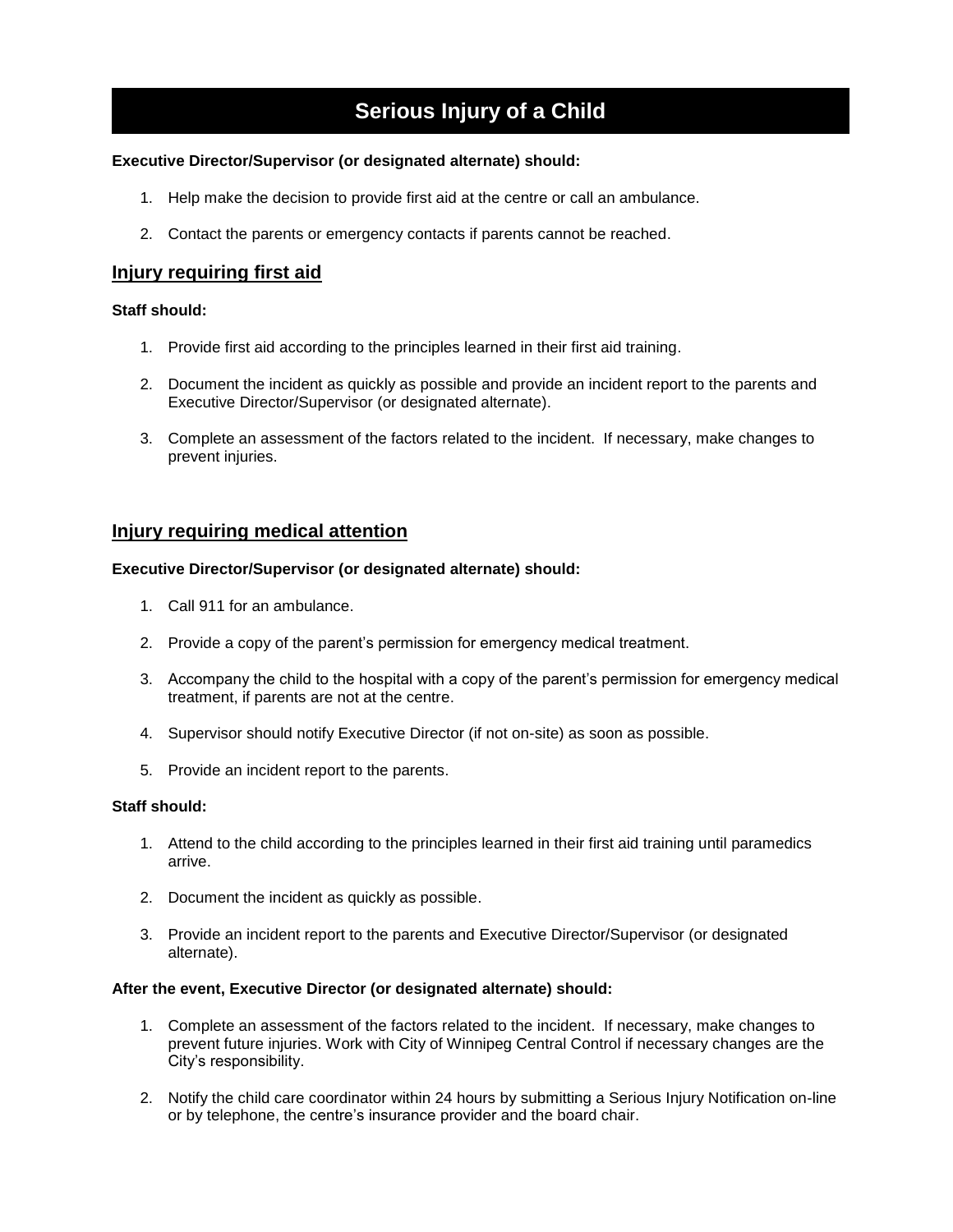## **Utility Failure or Sewage Back up**

The following procedures will be used in the event of sewage back-up or the loss of one of the following utilities:

- heat
- water
- hot water
- electricity
- natural gas

#### **Executive Director/Supervisor (or designated alternate) should:**

- 1. In the case of a loss of electrical power, figure out if it is specific to the centre or if the area is without power.
- 2. Contact City of Winnipeg Central Control to contact the appropriate utility or repair service immediately to report the problem and get an estimated length of time without service.
- 3. Supervisor should notify and consult with Executive Director if not on-site.
- 4. Contact the public health inspector to complete a risk assessment. The loss of any utility or sewage back-up may present a health risk to the children, staff and families.
- 5. Contact the local fire authority to determine if the loss of the utility or sewage back-up presents a fire safety risk (for example, fire protection systems/life safety equipment or access to exits is compromised) and if there are alternative requirements during a loss of fire protection.
- 6. Advise staff on procedural changes required by public health (for example, the use of hand sanitizers and single-use food handling and service items) or the fire authority (such as the requirement for a fire watch).
- 7. Enact *Evacuation Procedures or Emergency Closure Procedures* if required by the public health authority or fire authority.
- 8. Follow *Evacuation Procedures or Emergency Closure Procedures*, if required.
- 9. Inform the child care coordinator of situation and the requirements and recommendations from public health or fire authority.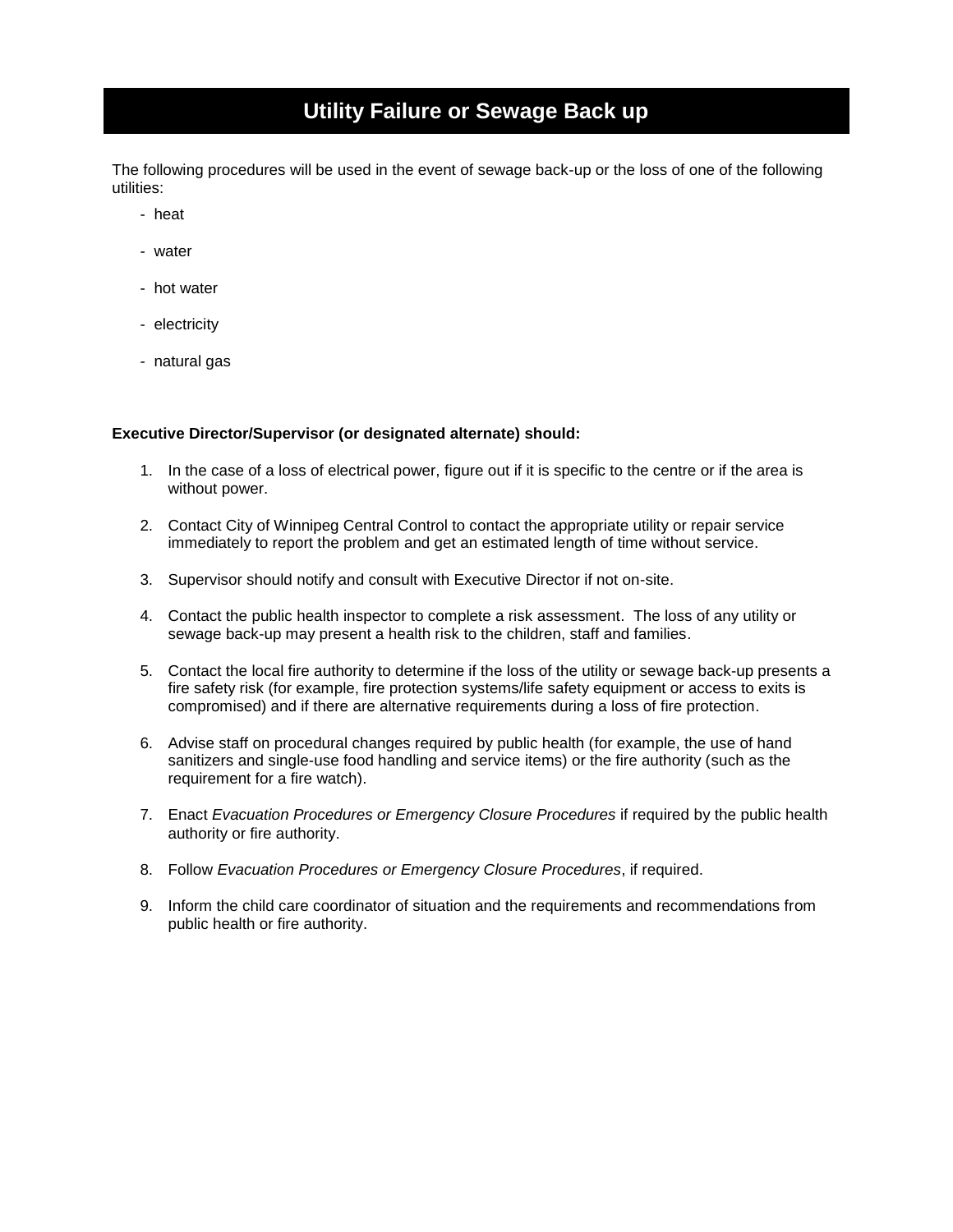## **ANAPHYLAXIS (LIFE-THREATENING ALLERGIES)**

The following roles and responsibilities outline the procedures that will be followed if:

- a child currently in the centre has been diagnosed with a life-threatening allergy
- a child about to enrol in the centre has been diagnosed with a life-threatening allergy

#### **IMPORTANT**

**Call an ambulance immediately to take the child to the hospital when an adrenaline auto-injector is used.**

When planning field trips, be aware of the distance to the nearest Hospital. If more than 10 mins, child will be required to carry 2 epipens.

NOTE: child specific avoidance strategies will be detailed in each individual Health Care Plan

## **Child Care Facility Response**

When *Freight House Early Learning & Care Inc*. is notified that a child has been diagnosed with a life-threatening allergy and may require the immediate injection of adrenaline by auto-injector, the following procedure will be implemented:

- 1. When *Freight House Early Learning & Care Inc.* is notified that a child has a life-threatening allergy and carries an adrenaline auto-injector, appropriate planning can begin. Based on this information, a URIS application should be submitted.
- 2. *Freight House Early Learning & Care Inc.* will advise the Parents/Guardians of the child that:
	- (a) A URIS (Unified Referral and Intake System) application will be completed on an annual basis.
	- (b) Parents/Guardians of the child with the life-threatening allergy are required to sign an *"Authorization for the Release of Information"* form to *Freight House Early Learning & Care Inc.*  on behalf of URIS, Regional Health Authority and/or nursing agency.
	- (c) Parents/Guardians of the child with the life-threatening allergy must complete the *Authorization Form for Administration of Adrenaline Auto-Injector"* form.
	- (d) A Health Care Plan/Emergency Response Plan will be developed in consultation with the Parents/Guardians of the child on an annual basis.
	- (e) When an adrenaline by auto-injector is used, an ambulance is to be called immediately and the child will be transported to the hospital.
	- (f) **Freight House Early Learning & Care Inc. Executive Director (or designate) will submit the URIS Application to URIS for approval.**
- 3. Once the URIS application has been approved, the Freight House Early Learning & Care Inc. Executive Director (or designate) is responsible for telephone contact with the nurse to notify him/her of the approved URIS application and request their services for staff training and Health Care Plan development. The director (or designate) will ensure that the Public Health Nurse (or contracted nursing agency if Public Health Nurse is not available) develops an Individual Health Care Plan /Emergency Response Plan. This is completed in collaboration with the Parents/Guardians, administration/provider and other appropriate and relevant personnel. The plan will be specific to the age and maturity level of the child, the specific properties of the allergen and the parameters of the program.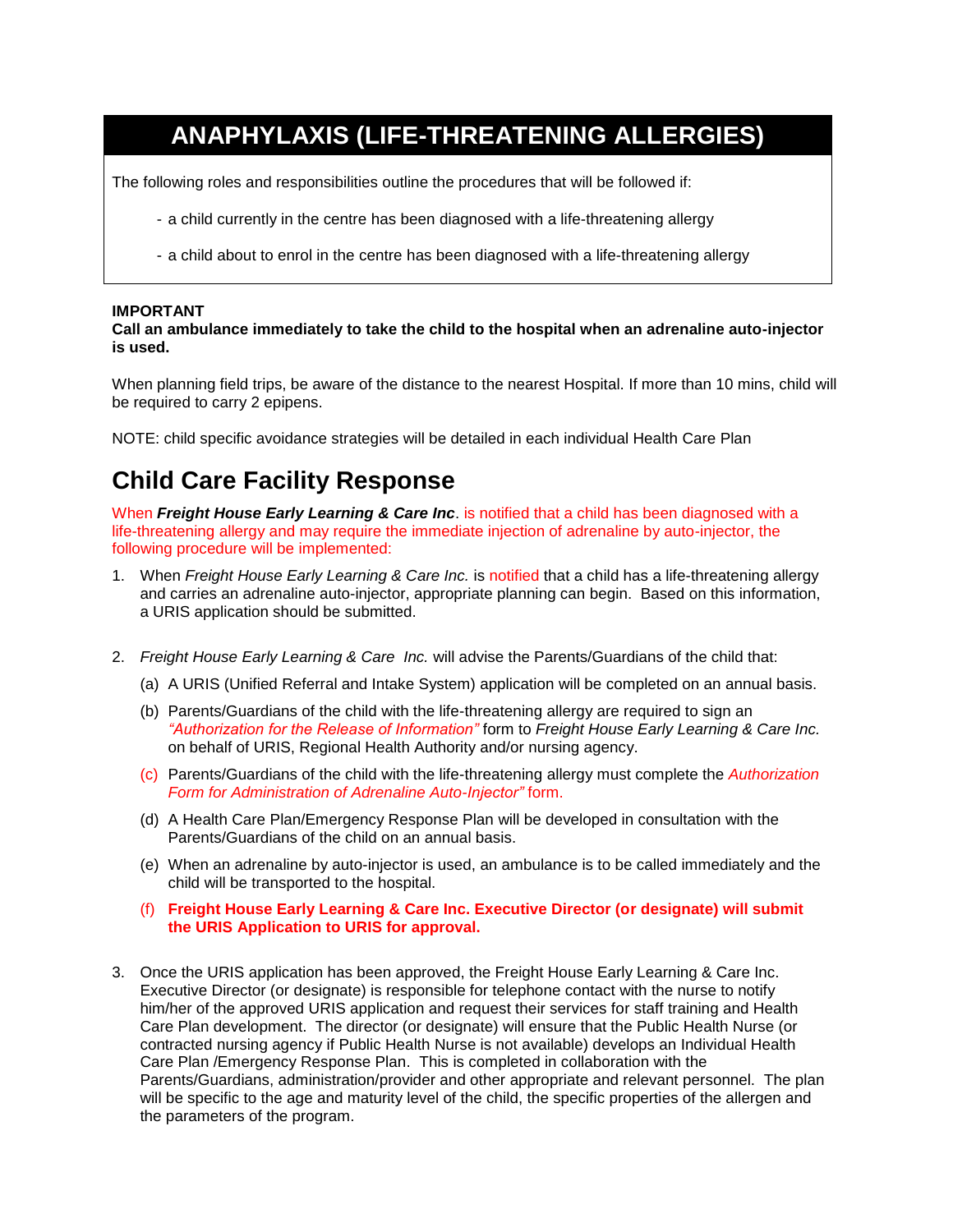## **Roles and Responsibilities**

Ensuring the safety of children with known risk of anaphylaxis in a community setting depends on the cooperation of the entire community. To minimize risk of exposure, and to ensure rapid response to an emergency, parents/guardians, children and program personnel/provider must all understand and fulfil their responsibilities. The interrelatedness of these roles is vital, for failure of any group to respond appropriately will negatively impact upon all others.

## **1. Responsibilities of the child with a life-threatening allergy:**

- (a) Take as much responsibility as possible for avoiding allergens, including checking labels and monitoring intake (developmentally appropriate).
- (b) Eat foods provided by the daycare and all foods brought from home must be in unopened labelled packaging.
- (c) Wash hands before and after eating.
- (d) Learn to recognize symptoms of an anaphylactic reaction (developmentally appropriate).
- (e) **Promptly** inform an adult, as soon as accidental exposure occurs or symptoms appear (developmentally appropriate).
- (f) Wear a medical identification bracelet.
- (g) Keep an auto-injector on their person at all times i.e. fanny pack (developmentally appropriate).
- (h) Know how to use the auto-injector (developmentally appropriate).

### **2. Responsibilities of the Parents/Guardians of a child with a "life-threatening allergy":**

- (a) Identify their child's allergies and needs to *Freight House Early Learning & Care Inc.* Executive Director, prior to their start date at the centre.
- (b) Ensure that their child has and carries an up-to-date auto-injector (developmentally appropriate), the auto-injector is in a specified location, or on the person of the adult responsible for the care of the child.
- (c) Ensure their child has and wears a medical identification bracelet.
- (d) Submit all necessary documentation as required.
- (e) Provide the centre with adrenaline auto-injectors (pre-expiry date).
- (f) Ensure that auto-injectors are taken on field trips.
- (g) Participate in the development of a written Individual Health Care Plan for their child, updated annually.
- (h) The day care will provide food for field trips.
- (i) Provide support to the facility and staff as required.
- (j) Teach their child: (developmentally appropriate)
	- $\triangleright$  to recognize the first signs of an anaphylactic reaction;
	- $\triangleright$  to know where their medication is kept and who can get it;
	- $\triangleright$  to communicate clearly when he or she feels a reaction starting;
	- $\triangleright$  to carry his/her own auto-injector on their person (e.g. fanny pack); developmentally appropriate
	- $\triangleright$  not to share snacks, lunch or drinks
	- $\triangleright$  to understand the importance of hand washing;
	- $\triangleright$  to cope with teasing and being left out;
	- $\triangleright$  to report bullying and threats to an adult in authority; and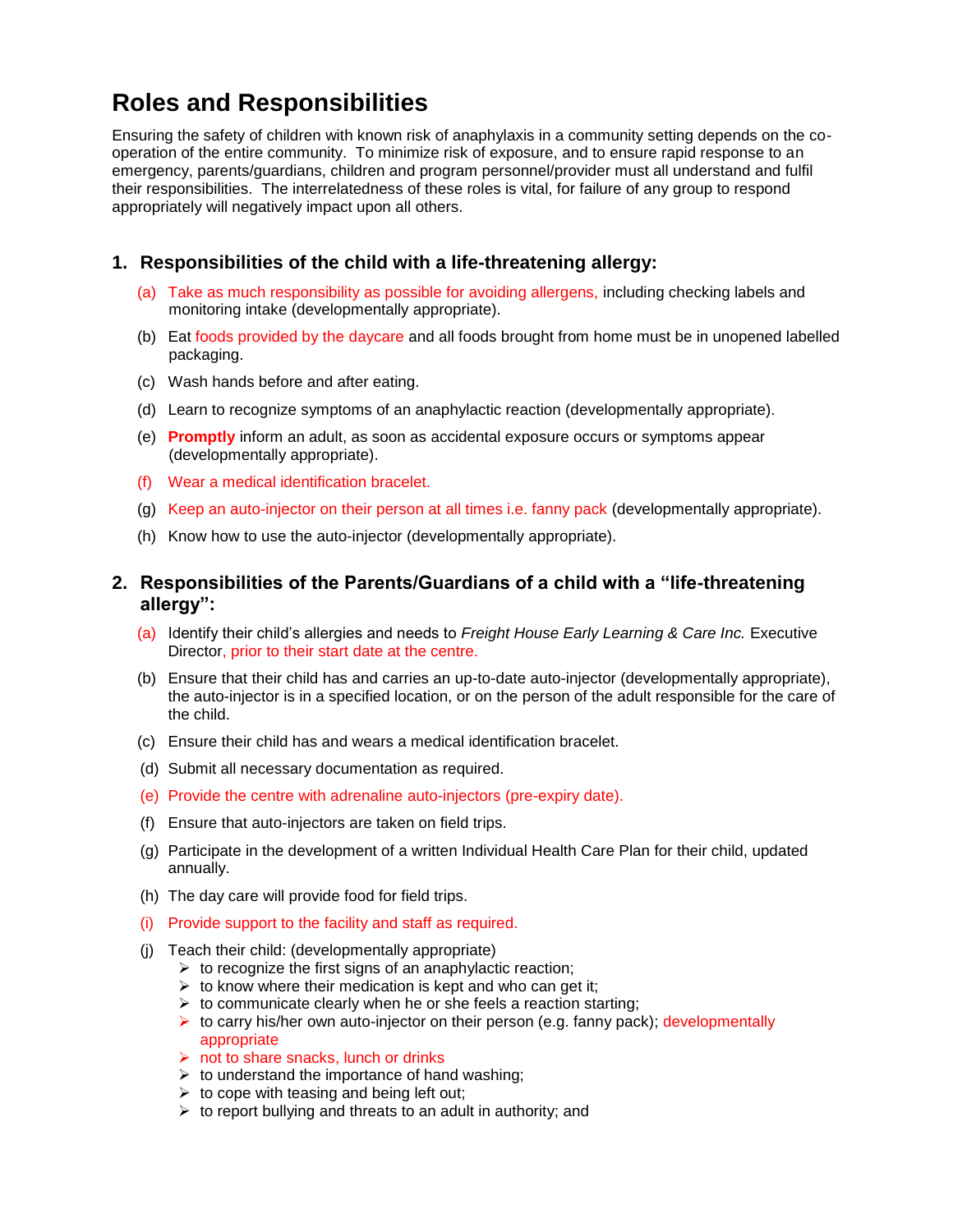$\triangleright$  to take as much responsibility as possible for his/her own safety. (developmentally appropriate)

### **3. Responsibilities of the Executive Director (designate)**

- (a) Obtain a signed Release of Information Form from parent/guardian.
- (b) Annually submit a URIS Application form to URIS.
- (c) Ensure the parents/guardians have completed all the necessary consent and authorization forms.
- (d) Identify a contact person to liase with the contracted health care professional, if other than him/herself.
- (e) Assist with the implementation of policies and procedures for reducing risk in the centre.
- (f) Work as closely as possible with the Parents/Guardians of the child with known risk of anaphylaxis.
- (g) Notify staff of the child with known risk of anaphylaxis, the allergens and the treatment.
- (h) Post allergy alert forms with photograph, in the staff room and/or appropriate location (with parent approval).
- (i) Maintain up-to-date emergency contacts and telephone numbers.
- (j) Ensure all staff have received instruction in the use of the auto-injector.
- (k) Ensure all substitute staff are informed of the presence of a child with known risk of anaphylaxis, and that appropriate support/response is available should an emergency occur.
- (l) Inform Parents/Guardians that a child with a life-threatening allergy is in direct contact with their child, and ask for their support and co-operation (with parent approval).
- (m) Arrange an annual in-service through the Public Health Nurse/Nursing Agency to train staff and monitor personnel involved with the child with life-threatening allergies.
- (n) Ensure an Individual Health Care Plan, which includes an Emergency Response Plan, is completed and reviewed annually for each child with a life-threatening allergy.
- (o) If it is not developmentally appropriate for the child to carry an auto-injector, ensure the adult responsible for that child wears it in a fanny pack, or it is in a safe, UNLOCKED location accessible only to the adult(s) responsible. Ensure that child is not separated from staff carrying auto-injector.
- (p) Ensure safety procedures are developed for field trips and extra-curricular activities. When planning field trips, be aware of the distance to the nearest Hospital. If more than 10 mins, child will be required to carry 2 epipens.
- (q) *Freight House Early Learning & Care Inc.* provides all meals and will provide safe foods for special occasions.

## **4. Responsibilities of the Child Care Staff**

- (a) Ensure you receive annual training in caring for a child with anaphylaxis.
- (b) Display a photo-poster in the centre (with parent approval).
- (c) Discuss anaphylaxis with the other children, in age-appropriate terms.
- (d) Encourage children not to share lunches or trade snacks.
- (e) Choose products that are safe for all children in the program (parental input is recommended).
- (f) Reinforce hand washing to all children before and after eating.
- (g) Facilitate communication with other parents.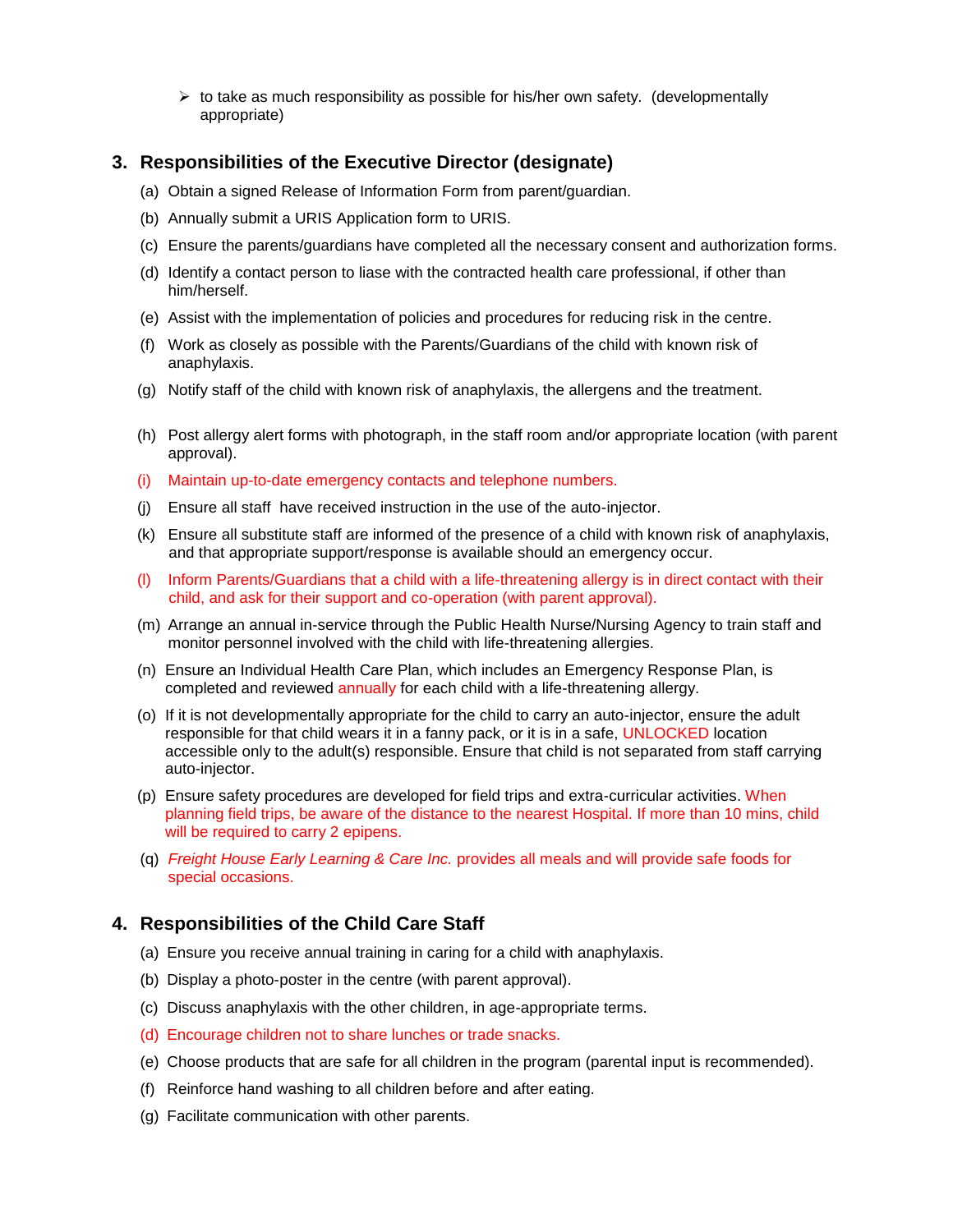- (h) Follow policies for reducing risk. Ensure that foods and other products containing allergens are not brought into the centre. Example- hand lotions
- (i) Enforce rules about bullying and threats.
- (j) Leave information in an organized, prominent and accessible format for staff.
- (k) Plan appropriately for field trips. Ensure that auto-injectors are taken on field trips and emergency response plans are considered when planning the trip. Location of nearest Hospital If more than 10 mins 2 auto-injectors required.

### **5. Responsibility of Registered Nurse:**

- (a) **Consult with and provide information to parents/guardians, children and centre personnel/providers.**
- (b) **Provide anaphylaxis training to personnel.**
- (c) In collaboration with Parents/Guardians, develop an Individual Health Care Plan and an Emergency Response Plan for the child with known risk of anaphylaxis.
- (d) Facilitate staff training and provide monitoring to personnel involved with children with known risk of anaphylaxis.

### **6. Responsibilities of All Parents:**

- (a) **Respond co-operatively to requests from the centre/family home to eliminate allergens from any food brought to the centre.**
- (b) Participate in parent information sessions.
- (c) Encourage children to respect the child with known risk of anaphylaxis and program policies.
- (d) Parents/Guardians will not distribute food products to any children in the Program all food brought into the centre must be in unopened labelled packaging.

### **7. Responsibilities of All Children (developmentally appropriate):**

- (a) **Learn to recognize symptoms of anaphylactic reaction.**
- (b) Avoid sharing food, especially with children with known risk of anaphylaxis.
- (c) Follow rules about keeping allergens out of the centre/home and washing hands (developmentally appropriate).
- (d) Refrain from bullying or teasing a child with known risk of anaphylaxis.

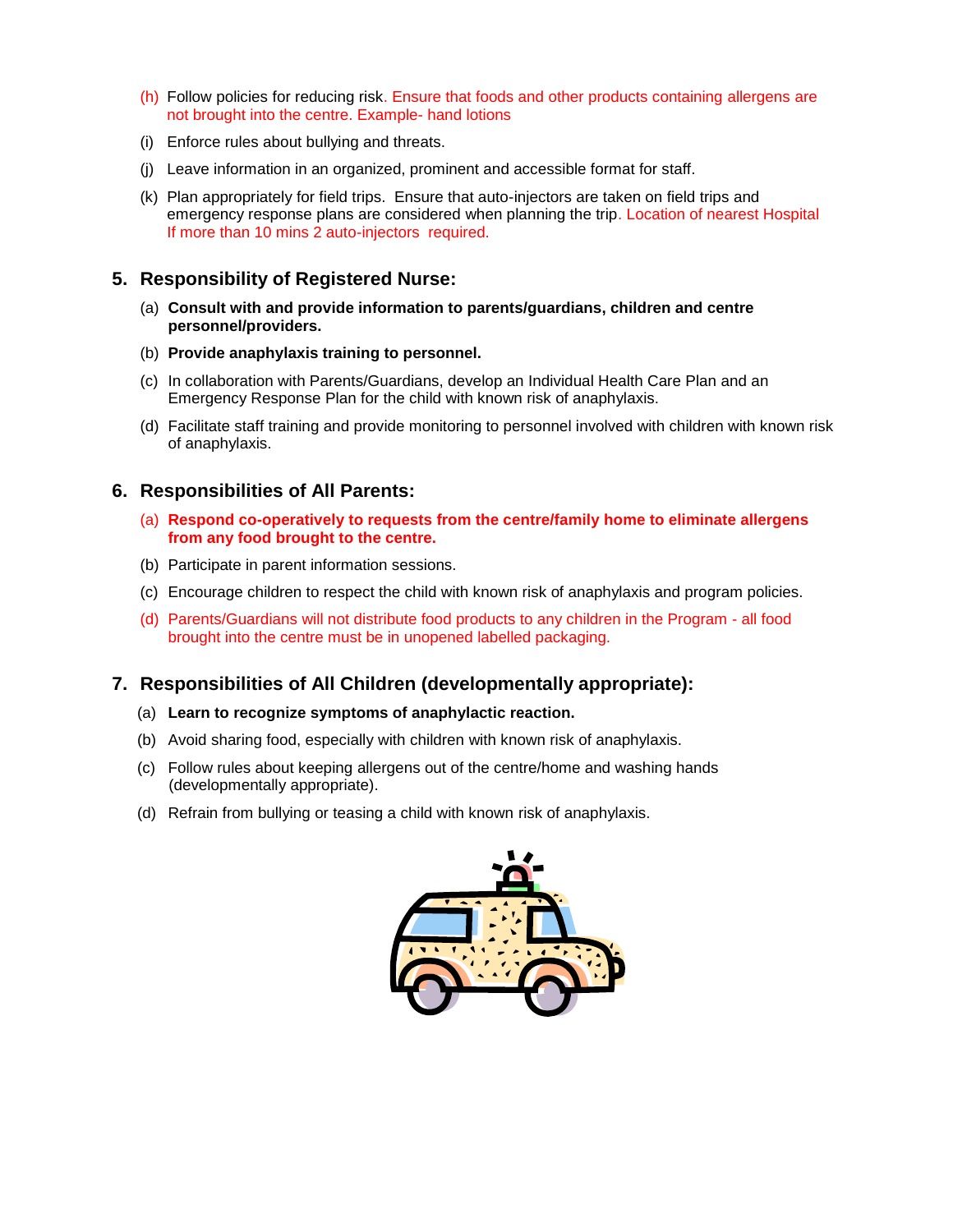## **CHEMICAL ACCIDENT PROCEDURES**

The following procedures will be used in the event of a chemical accident:

- inside of the centre (for example, the inappropriate mix of household cleaners)
- in the area outside of the centre

## **Chemical Accident Inside of Child Care Building**

#### **Executive Director/Supervisor (or designated alternate) should:**

- 1. Enact evacuation procedures immediately.
- 2. Call 911 for the fire department.
- 3. Direct staff to follow *Evacuation Procedures*.
- 4. Notify City of Winnipeg Central Control.
- 5. Supervisor should notify Executive Director if not on-site.

## **Chemical Accident Outside of Child Care Building**

#### **Executive Director/Supervisor (or designated alternate) should:**

- 1. Enact *Shelter-in-Place Procedures* **or** *Evacuation Procedures* based on instructions from the emergency response personnel
- 2. Follow: *Evacuation Procedures* **or** *Shelter-in-Place Procedures: Chemical Accident Outside of Building*

## **Shelter-in-Place Procedures: Chemical Accident Outside of Building**

Shelter-In-Place Chemical Accident Outside the building is to be implemented upon direction from emergency response personnel. Shelter-In-Place procedure is to lock all doors, windows and turn off all systems that move air in and out of the building. Ensure all staff and children outside or away from the centre are informed to come into the centre or go to the nearest building of shelter. All staff must remain calm and prepare in case an evacuation is ordered by emergency response personnel.

**You must wait until you are told it is safe to leave the building by emergency response personnel.**

#### **Executive Director/Supervisor (or designated alternate) should:**

1. Supervisor should notify Executive Director (if not on-site) and make sure that all Freight House centres are aware of the situation.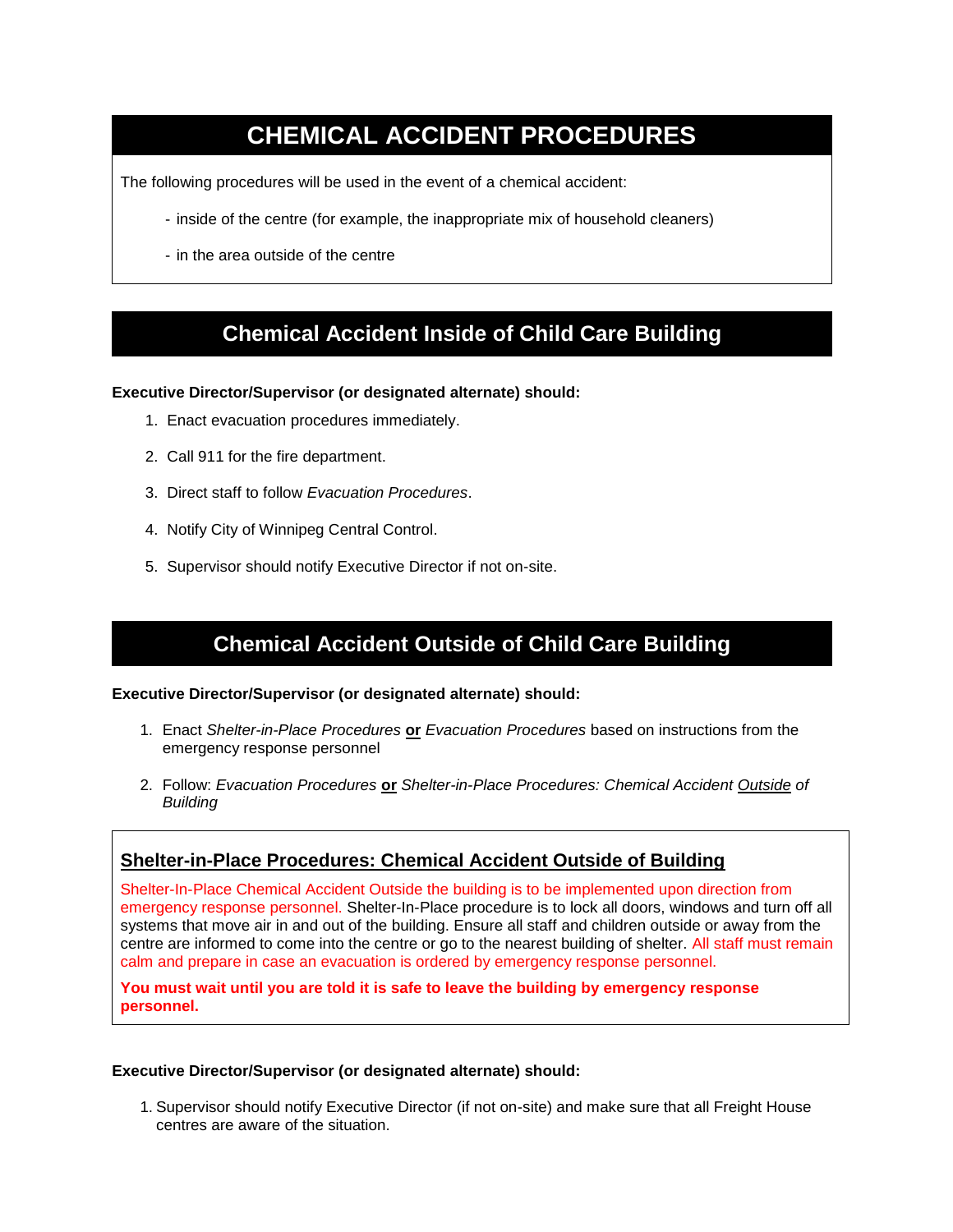- 2. Verbally direct Opening/Closing staff to lead *Shelter-in-Place Procedures* and close windows and as many internal doors as possible.
- 3. Notify staff in playground to return indoors immediately.
- 4. Make sure all exterior doors are closed and locked.
- 5. In summer, turn off air conditioner.
- 6. Notify staff on outings away from centre to immediately seek the closest indoor shelter and call back with their location.
- 7. Notify schools and transportation services that the children cannot come to the centre until further notice. Make arrangements for the children's care.
- 8. Inform parents by phone, e-mail or text message as quickly as possible. Use a scripted message, if possible.
- 9. Direct parents to stay away from the area and listen to the local media for further updates on the situation.
- 10. If there is time and it is needed, assign specific staff to cover and seal bathroom exhaust and grilles, stove fan vent, dryer vents and other openings to protect indoor air as much as possible.
- 11. Inform staff and children when emergency response personnel say it is safe to leave the building.

#### **Opening/Closing staff should:**

- 1. Lead *Shelter-in-Place Procedures*.
- 2. Direct specific staff to close and lock exterior windows and to close as many internal doors as possible.
- 3. Take attendance to account for all children, staff and visitors.
- 4. Advise the Executive Director/Supervisor (or designated alternate) of the status of *Shelter-in-Place Procedures*.
- 5. Assign specific staff to prepare for evacuation by:
	- Having the emergency backpack (including the first aid kit, child information records, staff emergency information, contact information for City of Winnipeg Central Control and schools/transportation services) ready to go, should evacuation be ordered
	- Having required medications and specialized equipment for individual children with additional support needs ready.

#### **After the event, Executive Director (or designated alternate) should:**

- 1. Write and distribute a short letter telling parents about the event and any follow-up steps that will be taken.
- 2. Tell the Child Care Coordinator about the event.
- 3. If necessary, call the Regional Health Authority to access the community crisis/trauma response team within 24 hours of the event for advice, resources or in-person support.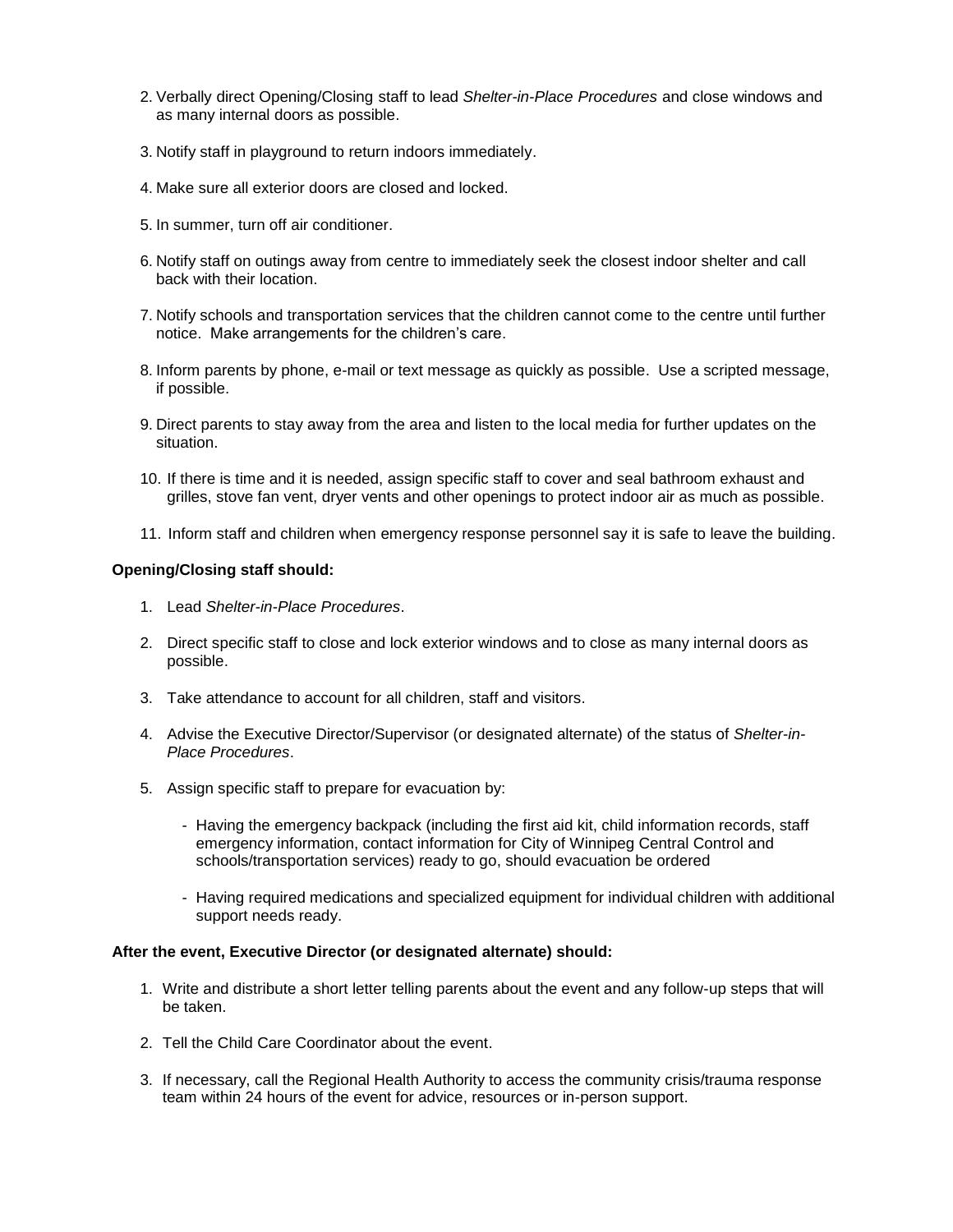## **BOMB THREAT PROCEDURES**

The following procedures describe how we will respond to:

- a bomb threat received by telephone or in writing
- a bomb threat received and suspicious item found

**IMPORTANT** If a bomb threat is received and/or a suspicious package is found:

- DO NOT use any form of wireless communication (cordless phones, pagers, cell phones, Blackberries, two-way radios, etc.).
- Contact the Executive Director/Supervisor (or designated alternate) immediately to assess the situation.

## **Bomb Threat Received by Telephone or in Writing**

#### **Staff member receiving a bomb threat by telephone should:**

- 1. Use the Threatening Telephone Call form to record as much information as possible.
- 2. Notify Executive Director/Supervisor (or designated alternate) IMMEDIATELY after the call and discuss information on the *Threatening Telephone Call* form.

#### **Staff member finding a bomb threat in writing should:**

- 1. Leave the note where it is and do NOT touch or move it (even if it has already been moved).
- 2. Notify Executive Director/Supervisor (or designated alternate) IMMEDIATELY.

#### **Executive Director/Supervisor (or designated alternate) should:**

- 1. Direct staff NOT to use any form of wireless communication.
- 2. Supervisor should consult with Executive Director (if not on-site). Determine if there is an immediate threat to safety based on the information available.
- 3. Call **911** using a land phone. Consult with police for further steps.
- 4. In consultation with police, determine if there is an immediate threat to safety based on the information available and decide whether or not to evacuate.
- 5. Notify police of the caller's phone number if call display or call trace was successful.
- 6. Make sure the person who answered the threatening phone call or found the written message is available to be interviewed by police.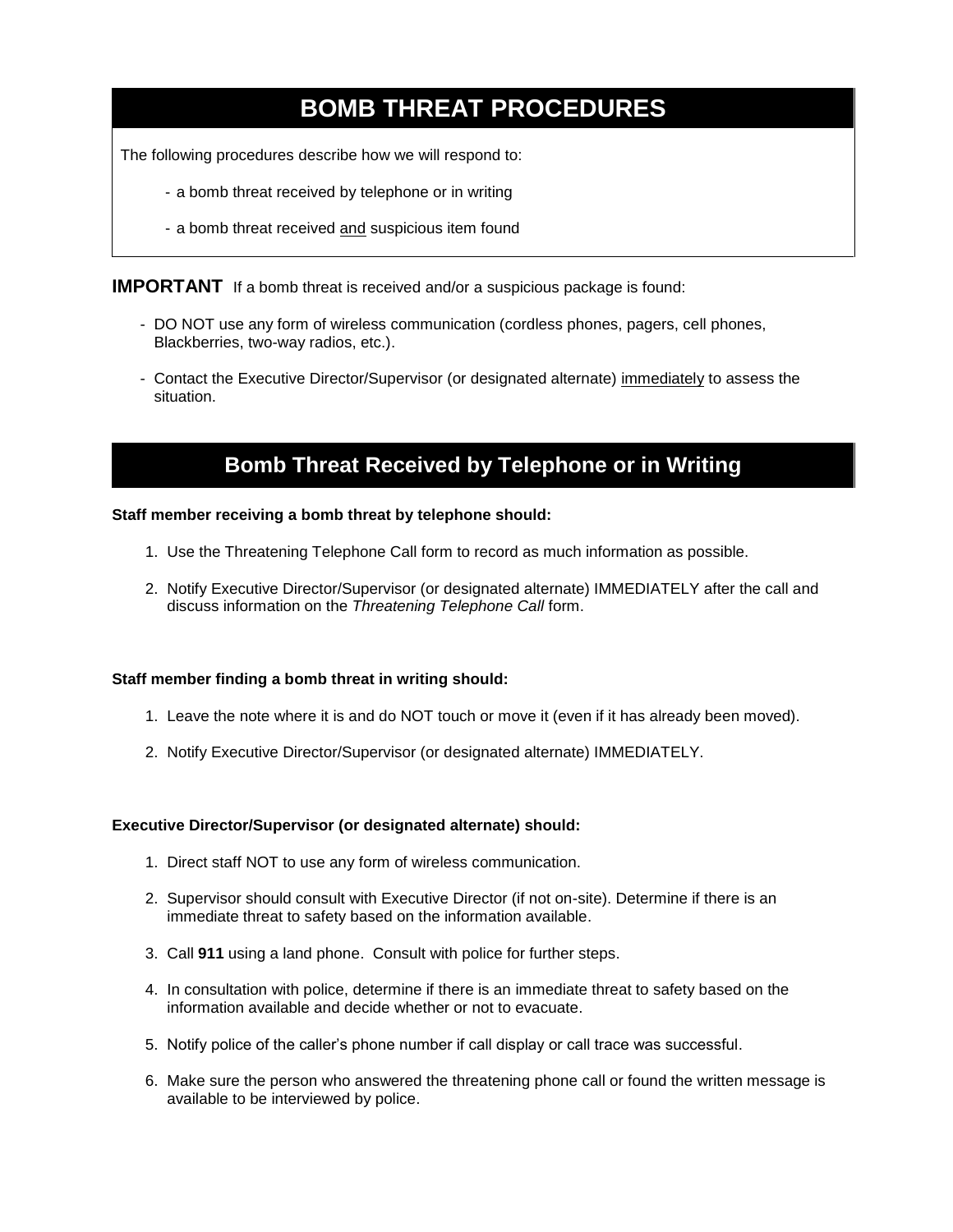- 7. If there is an imminent threat to safety:
	- Enact Evacuation Procedures. Do NOT use fire alarm.
	- Direct **Opening/Closing** staff to lead *Evacuation Procedures*.
- 8. Assign specific staff to:
	- Go to the playground and tell staff to remain there or proceed to designated place of shelter.
	- Call staff and children on outings away from centre (using a land line). Advise staff not to return to centre until further notice or to proceed to designated place of shelter.
	- Contact City of Winnipeg Central Control. Do NOT use wireless communication.

#### **Opening/Closing staff should:**

1. Lead *Evacuation Procedures* if enacted.

#### **After the event, the Executive Director (or designated alternate) should:**

- 1. Write and distribute a short letter telling parents about the event and any follow-up steps that will be taken.
- 2. Tell the Child Care Coordinator about the event.
- 3. If necessary, call the Regional Health Authority to access the community crisis/trauma response team within 24 hours of the event for advice, resources or in-person support.

**If suspicious item is found but no bomb threat has been received, the Executive Director/Supervisor (or designated alternate) should:**

- 1. Advise staff NOT to touch or move it (even if it has already been moved).
- 2. Evacuate the immediate area and close door.
- 3. Supervisor should consult with Executive Director (if not on-site). Try to determine if it is suspicious and dangerous or if it is an ordinary item.
- 4. Call 911 using a land phone and consult with police for further steps.
- 5. In consultation with police, determine if there is an immediate threat to safety based on the information available and decide whether or not to evacuate.

**In the case of a suspicious powdery substance, all persons believed to have had contact with it must:**

- 1. Gather together in a separate area away from those who did not have contact.
- 2. Stay to get the appropriate medical assessment and treatment.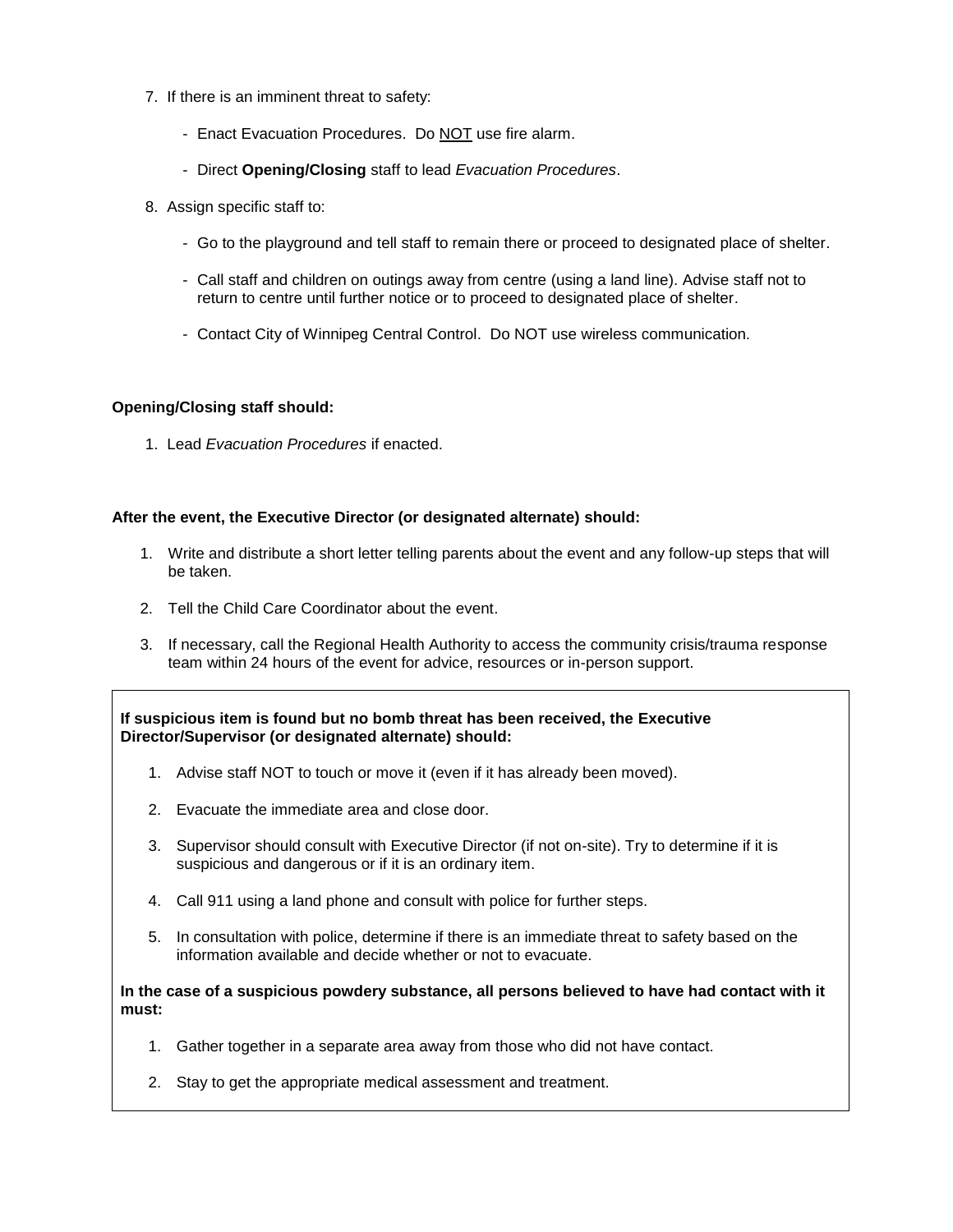## **Bomb Threat and Suspicious Item**

If a bomb threat is received and suspicious package, letter or object is found, there is an immediate threat to safety.

#### **Executive Director/Supervisor (or designated alternate) should:**

- 1. Evacuate the immediate area where the suspicious item was found. Close the door to the area.
- 2. Direct staff not to use any form of wireless communication.
- 3. Enact the *Evacuation Procedures*. Do NOT use fire alarm.
- 4. Direct Opening/Closing staff to lead *Evacuation Procedures* using only exits routes and areas that are free of suspicious items.
- 5. Call **911** using a land phone and state the nature of the emergency.
- 6. Notify police of the caller's phone number if call display or call trace was successful.
- 7. Supervisor should notify and consult with Executive Director (if not on-site) as soon as possible.
- 8. Make sure the person who answered the threatening phone call (or found the written message) and found the suspicious package is available to be interviewed by police.

#### **Opening/Closing staff should:**

- 1. Lead the *Evacuation Procedures*.
- 2. Assign specific staff to:
	- Go to playground and advise staff to remain there or proceed to designated place of shelter.
	- Call staff and children on outings away from centre using a land line and advise staff not to return to centre and to proceed to designated place of shelter.
	- Contact City of Winnipeg Central Control. Do NOT use wireless communication.

#### **After the event, the Executive Director (or designated alternate) should:**

- 1. Write and distribute a short letter telling parents about the event and any follow-up steps that will be taken.
- 2. Tell the Child Care Coordinator about the event.
- 3. If necessary, call the Regional Health Authority to access the community crisis/trauma response team within 24 hours of the event for advice, resources or in-person support.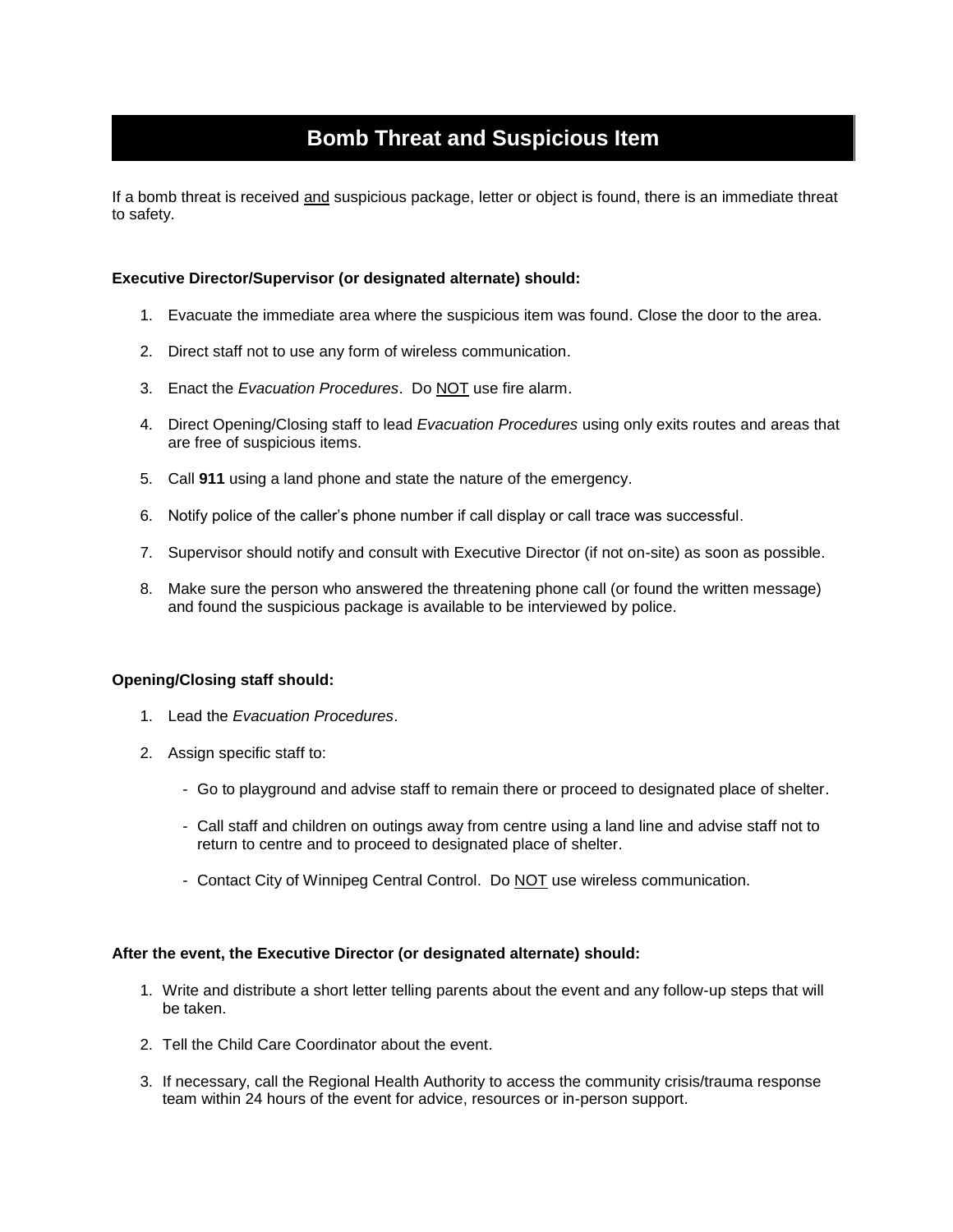## **THREATENING BEHAVIOUR PROCEDURES**

The following procedures describe the response to threatening behaviour:

- inside the centre or on the property
- in the neighbourhood

#### **Staff should:**

- 1. Notify the Executive Director/Supervisor (or designated alternate) immediately when aware of:
	- threatening behaviour inside the centre or on the property
	- threatening behaviour in the neighbourhood (either by seeing it or being told by the police)
	- a threat made in writing or received by telephone (do not move, touch or delete the evidence)
- 2. Call **911** for the police immediately if there is a threat to safety.

#### **Executive Director (or designated alternate) should:**

- 1. Remind the staff of the **code phrase** to contact the Executive Director/Supervisor (or designated alternate) immediately if a person who may become threatening arrives at the centre. For example, if a person has made a threat or is extremely upset such as: **A Code Phrase**: "Anything with the word peanut butter"
	- a recently fired staff person
	- a parent concerned about a situation at the centre
	- a parent who has become angry, violent or made threats to take a child with respect to a custody dispute
- 2. If the threat is received in writing, by telephone or voice mail:
	- Call the police immediately. The police can help assess the level of risk to your safety and help you decide on next steps.
	- Do not touch, move or delete the threat or evidence so the police can investigate properly.
- 3. Supervisor should notify and consult with Executive director (if not on-site) about any threatening behaviour.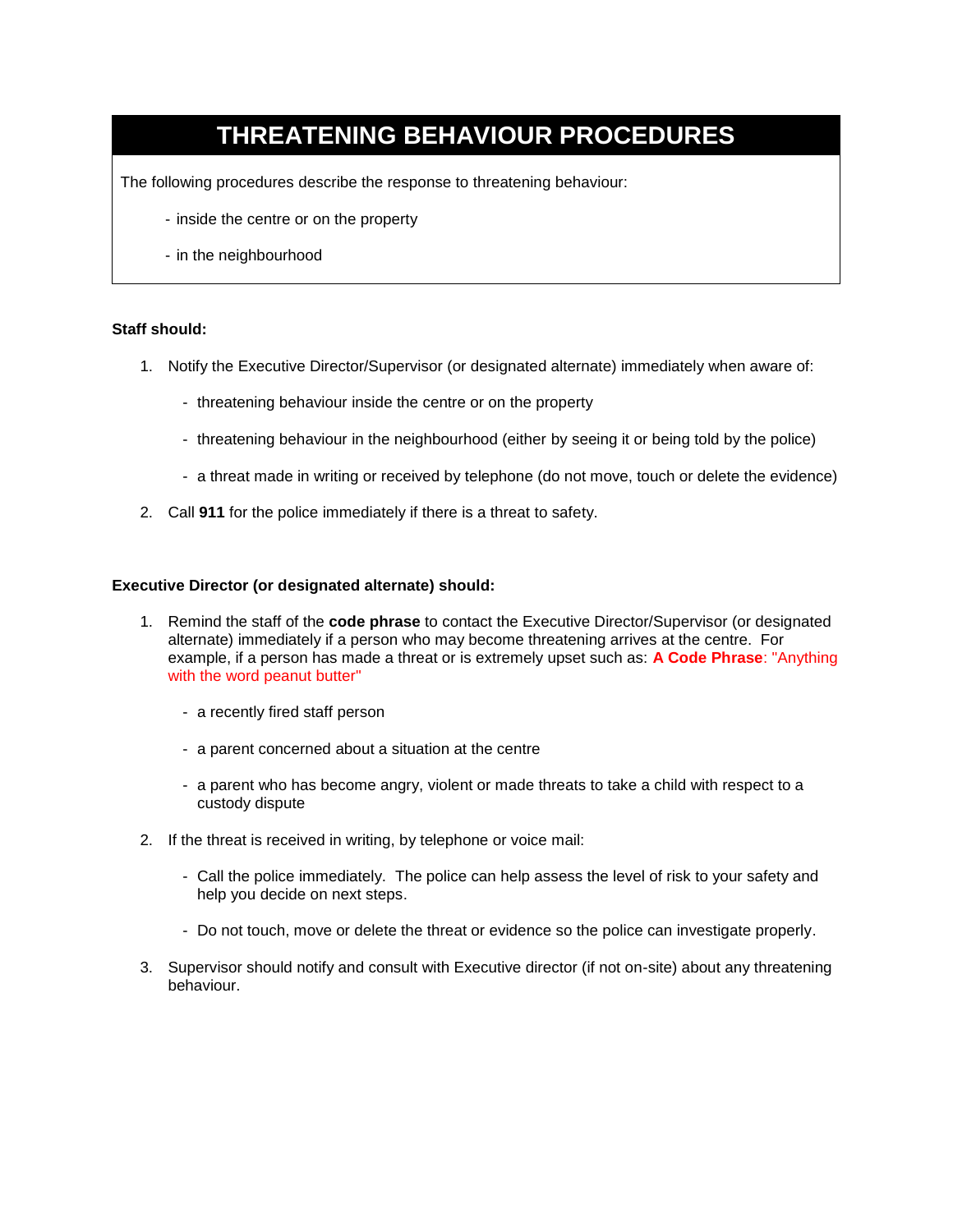## **SHELTER-IN-PLACE PROCEDURES Threatening Behaviour Inside Centre or On Property**

Shelter-In-Place Threatening Person Inside the Centre or on Property is to be implemented immediately when notice of threat is received. Shelter-In-Place procedure is to remove the children away from the threat calmly and as quickly as possible. Executive Director (or designated alternate) attempts to deescalate the situation. Police are called immediately. All staff must remain calm and prepare for an emergency evacuation if the threat is inside.

**You must wait until someone has checked to see if it is safe to leave the building. Once police arrive on the scene they are in charge.**

#### **Executive Director/Supervisor (or designated alternate) should:**

- 1. Make the decision to enact *Shelter-in-Place Procedures*.
- 2. Direct Opening/Closing staff to lead the *Shelter-in-Place Procedures.*
- 3. Tell Opening/Closing staff where the threatening person is and whether they seem to have a weapon or not.
- 4. If the person does not have a weapon:
	- Direct a staff member to call 911 for the police and call Executive Director (if not on-site).
	- Talk to the person. Try to calm them down.
- 5. If the person has a weapon:
	- Call 911 for the police immediately and call Executive Director (if not on-site) if possible.
	- Take cover in the closest protective space.
- 6. Follow directions from the police about what to do next.
- 7. Give the police floor plans and information about the number of children and staff and where they are.
- 8. As soon as possible, notify staff on outings to stay where they are or to look for indoor shelter.
- 9. As soon as possible, notify schools and transportation services that the children cannot come to the centre until further notice. Make plans for the children's care.
- 10. As soon as possible, Supervisor should contact the Executive Director if not able to contact previously.

#### **Opening/Closing staff should:**

1. Quietly direct staff to gather with children into the protective spaces as far away from the threatening person as possible.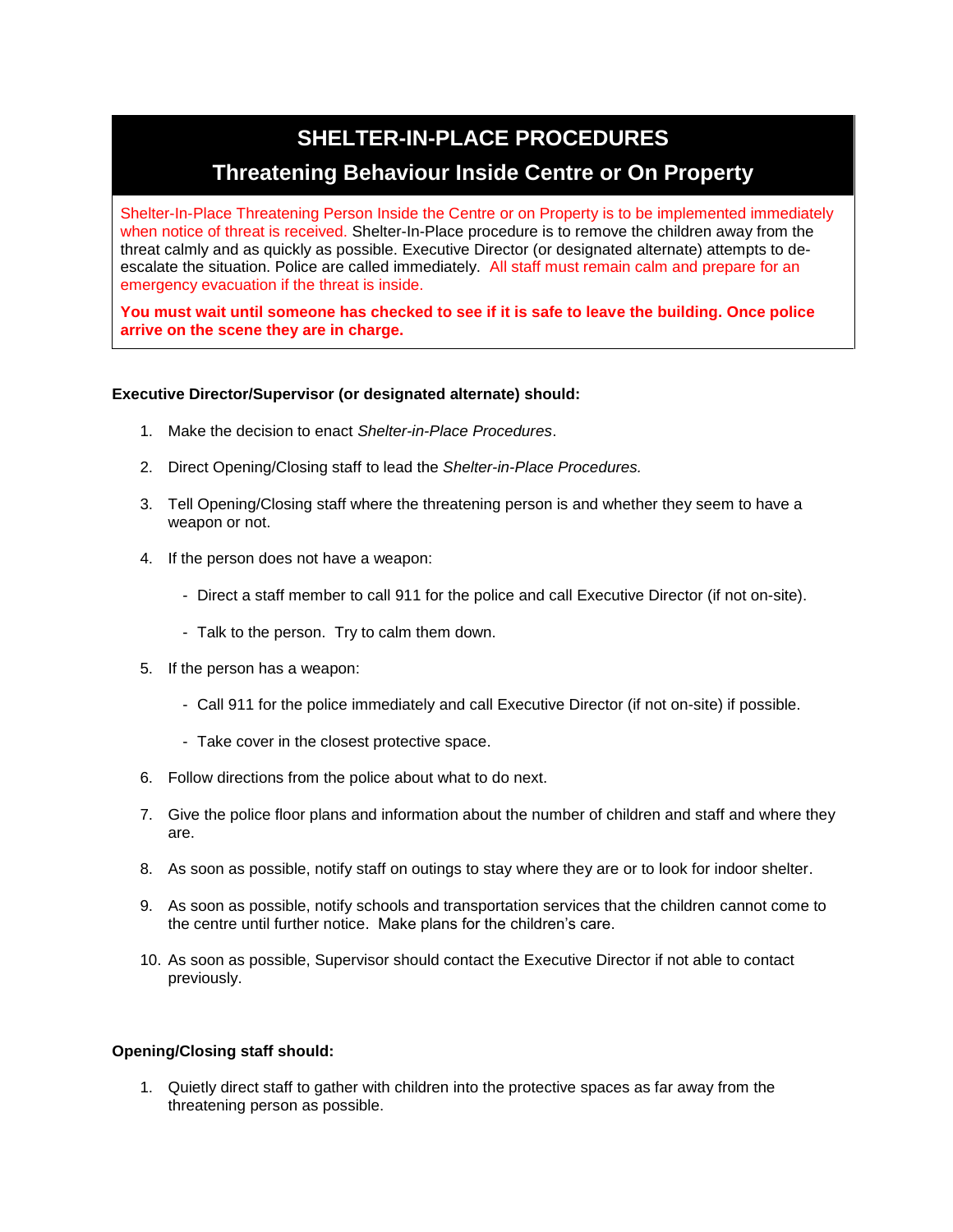- If the threat is on the property, direct staff and children to quickly move inside, take cover or drop to the ground, depending on the situation. **Staff will direct children to the Gym area, close gym doors.**
- If the threat is inside the centre, direct staff and children in the playground to go to the designated place of shelter immediately. **Staff inside will calmly direct the children to designated place of shelter inside and then proceed with an emergency evacuation to the designated shelter away from the centre.**
- 2. Assign specific staff to:
	- take attendance to account for all children and staff **Opening/Closing staff**
	- help children who need additional assistance
	- take required medications and specialized equipment for children with additional support needs if essential to their immediate safety and it is safe to do so - **Opening/Closing staff**
- *3.* If safe to do so, advise Executive Director/Supervisor (or designated alternate) about the status of *Shelter-in-Place Procedures.*

#### **Staff should:**

- 1. Gather children in the nearest protective space away from the threatening person.
- 2. Lock the door to the room and cover door windows.
- 3. Turn off lights.
- 4. Close and lock exterior windows.
- 5. If the threat is inside the centre, DO NOT close exterior blinds or curtains. Police need to see inside the centre.
- 6. Stay in protective spaces that are out of sight from doors and windows.
- 7. DO NOT leave protective spaces until told by the Executive Director/Supervisor (or designated alternate).

#### **After the event, the Executive Director (or designated alternate) should:**

- 1. Write and distribute a short letter telling parents about the event and any follow-up steps that will be taken.
- 2. Tell the Child Care Coordinator about the event.
- 3. If necessary, call the Regional Health Authority to access the community crisis/trauma response team within 24 hours of the event for advice, resources or in-person support.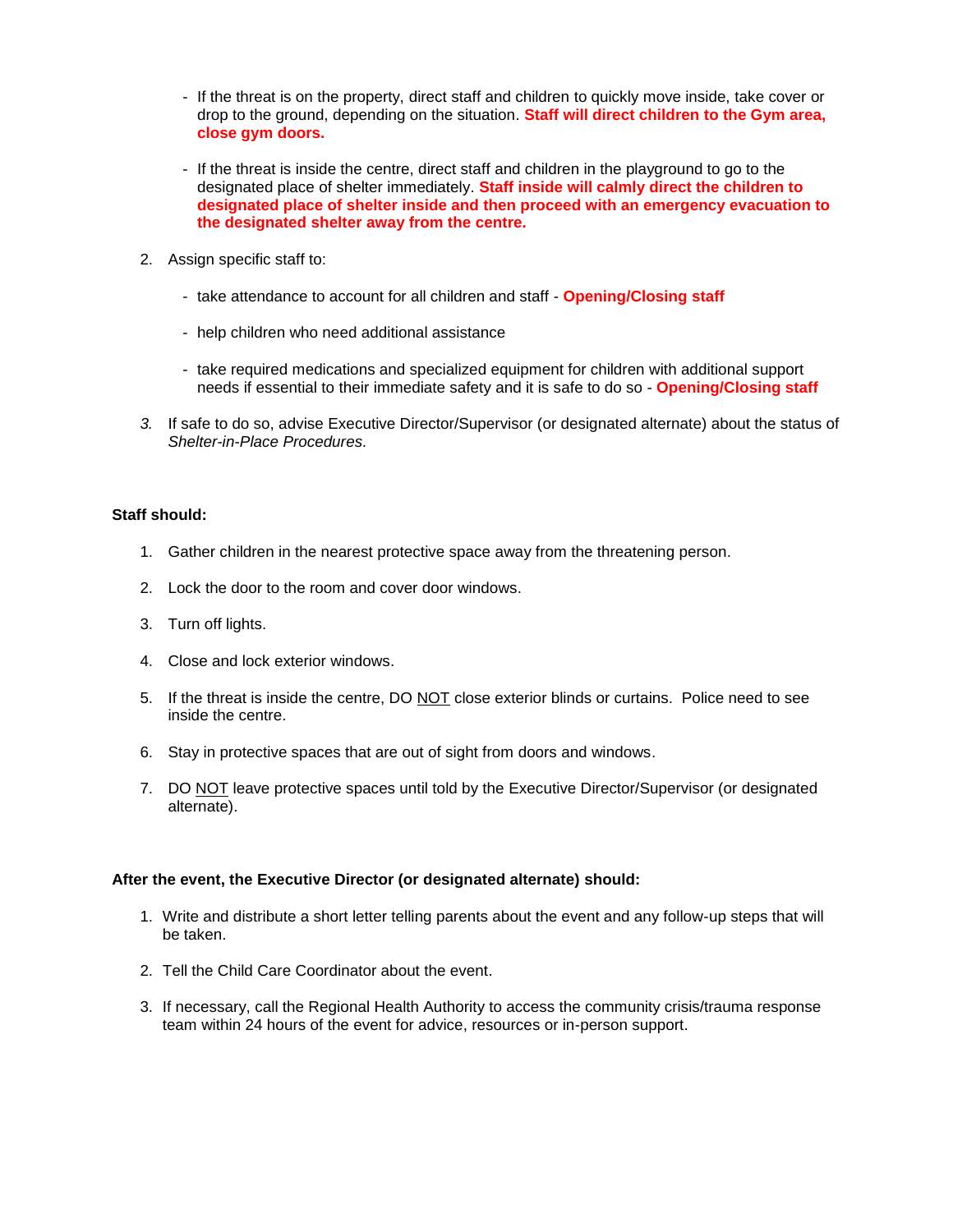## **SHELTER-IN-PLACE PROCEDURES Threatening Behaviour in Neighbourhood**

Shelter-In-Place Threatening Person In the Neighbourhood is to be implemented immediately when notice of threat is received. Shelter - In - Place procedure is to ensure that everyone comes inside immediately. All doors are locked, windows closed, blinds closed and children are moved the areas designated. Staff and children away from the centre are instructed to find shelter, depending on their location and situation. All staff must remain calm.

**You must wait until police tell you when it is safe to leave the building.**

#### **Executive Director/Supervisor (or designated alternate) should:**

- 1. Direct Opening/Closing staff to lead *Shelter-in-Place Procedures.* Tell them the threat is in the neighbourhood.
- 2. Notify staff and children in the playground to come inside immediately.
- 3. Make sure exterior doors are closed and locked.
- 4. Notify staff with children on outings to stay where they are (if safe to do so) or find the closest indoor shelter. Have staff call back to say where they are.
- 5. Look at attendance records provided by staff to make sure all children and staff are accounted for.
- 6. Supervisor should notify Executive Director (if not on-site) and make sure all Freight House centres are aware of the situation.
- 7. Notify schools and transportation services that the children cannot come to centre until further notice. Make plans for the children's care.
- 8. Call **911** to make sure police know about the situation.
- 9. Follow directions from the police about what to do next.
- 10. Tell staff when it is safe to leave the protective spaces as directed by the police.

#### **Opening/Closing staff should:**

- 1. Direct staff to gather with children away from exterior windows and doors. **Children and staff to stay out of the Nursery, only occupy gym, red room, staff room, office.**
- 2. Assign specific staff to help children who need additional assistance.
- 3. Take attendance to account for all children.
- 4. Advise Executive Director/Supervisor (or designated alternate) of status of *Shelter-in-Place Procedures.*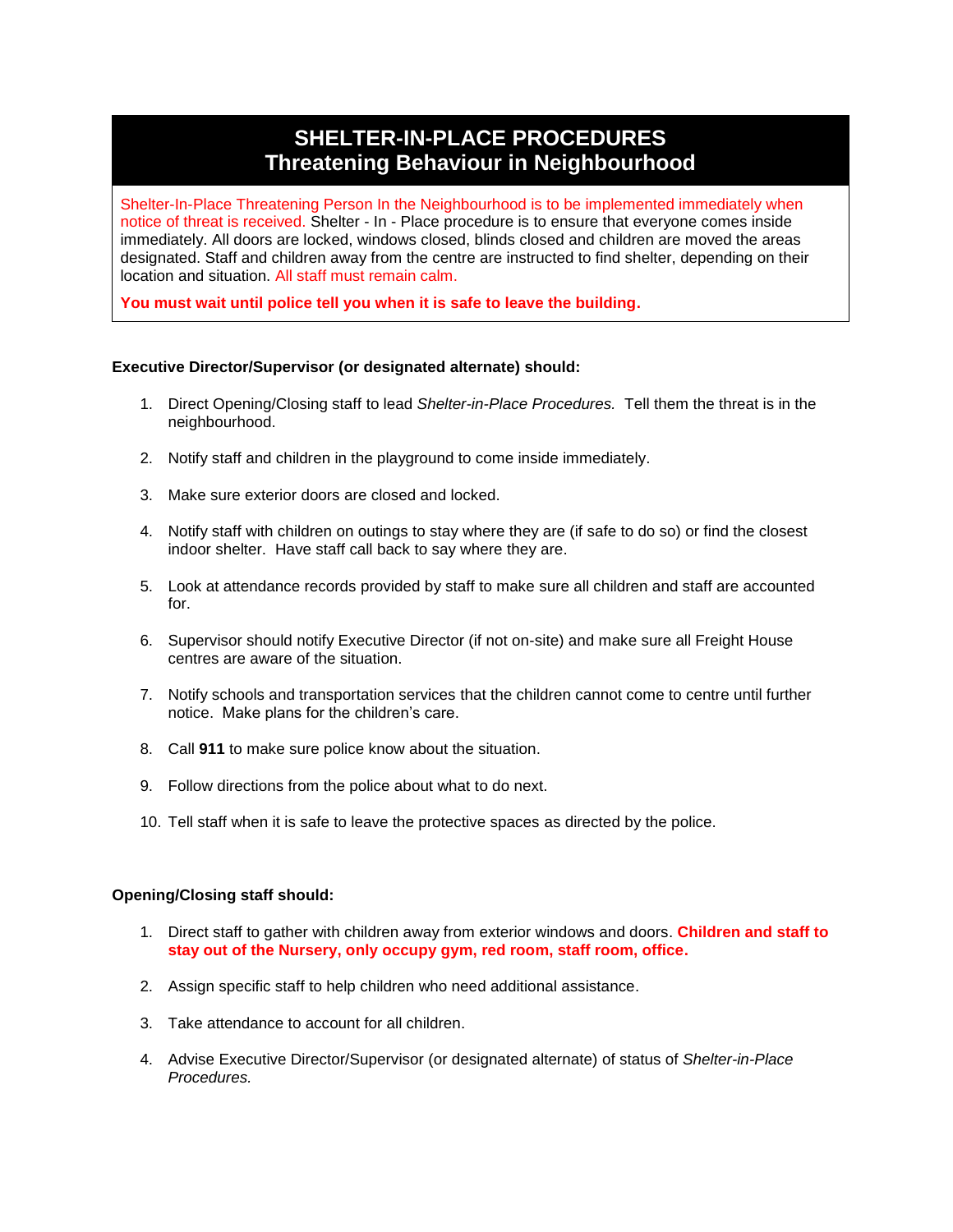#### **Staff should:**

- 1. Gather with children in areas away from exterior doors and windows.
- 2. Close and lock exterior windows. If possible, close blinds or curtains.
- 3. DO NOT leave centre until advised by the Executive Director/Supervisor (or designated alternate).

#### **After the event, the Executive Director (or designated alternate) should:**

- 1. Write and distribute a short letter telling parents about the event and any follow-up steps that will be taken.
- 2. Tell the Child Care Coordinator about the event.
- 3. If necessary, call the Regional Health Authority to access the community crisis/trauma response team within 24 hours of the event for advice, resources or in-person support.

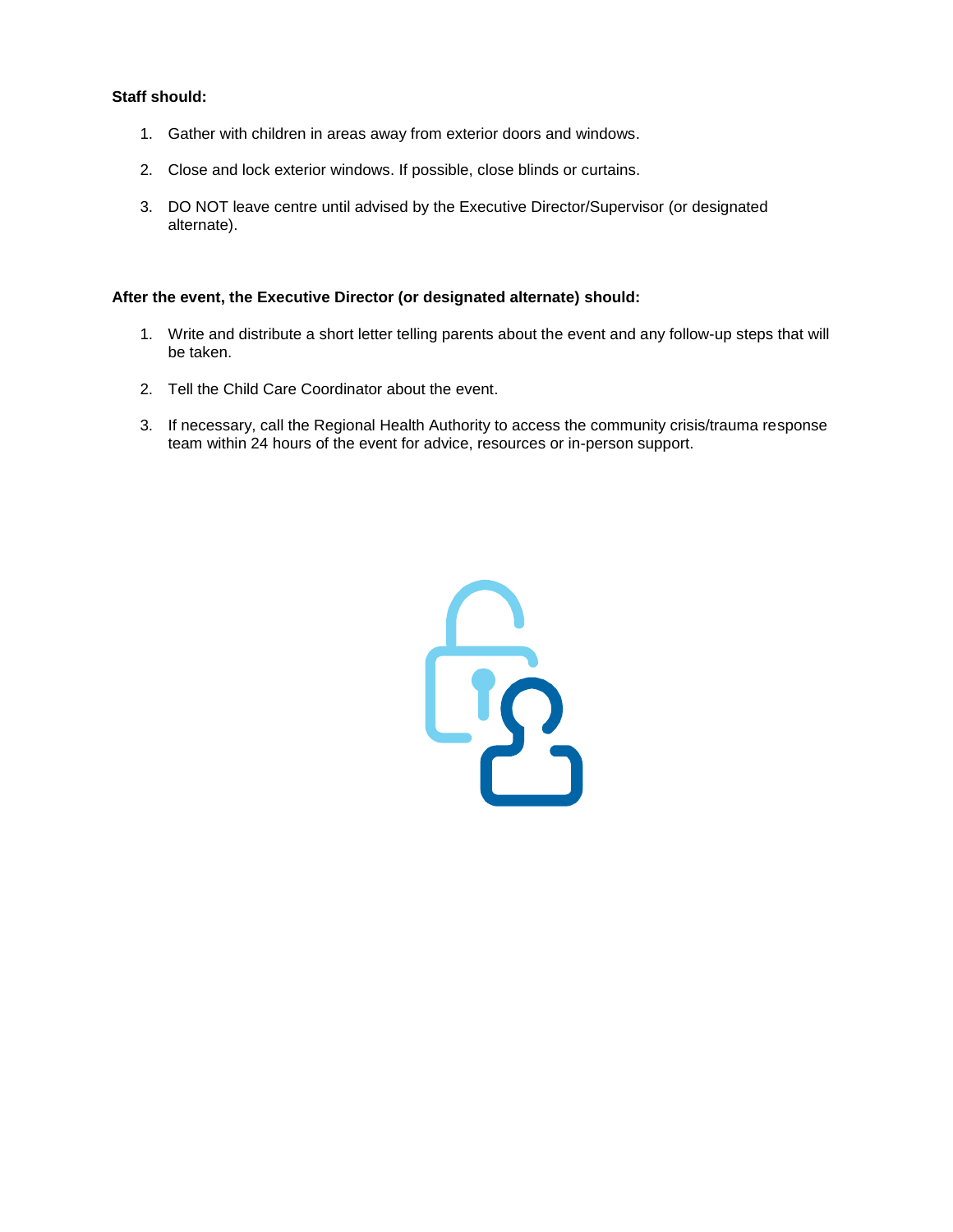## **CONTROLLING VISITOR ACCESS**

The following procedures describe how we control and monitor visitor access to ensure:

- staff are aware when parents and children arrive or depart
- staff are aware of expected or unexpected visitors
- people who do not belong in the centre are prevented from entering unnoticed

#### **Preparation**

- There are policies that ask parents to tell staff when someone else will pick up their child. If staff don't know the person, they will ask for ID.
- Staff are told about custody arrangements and what to do if the non-custodial parent arrives at a time outside of the arrangements.
- Parents are informed in the parent policy manual that staff need to be told when there are changes to who is allowed to pick up their child. Staff then update the designated pick up list for that child.
- When visitors are expected, staff note it in the staff log book so all staff are aware. For example, this may include a different pick-up person, a utility repair person or practicum supervisor for an early childhood education student.
- If the visitor is unknown to the staff, staff must ask to see identification.
- Expected visitors are welcomed and escorted to the appropriate area in the centre.
- When we learn during the enrolment process, in an Inclusion Support Program meeting or through observation, that a child has a tendency to leave areas unescorted or is not fearful of strangers, all staff are informed. Staff are also required to pay particular attention to make sure the child remains safe.

### **Controlling and Monitoring Visitor Access**

- 1. All outside doors are locked throughout the day.
- 2. When arriving at the centre, all staff, parents and visitors must use the designated front entrance which is equipped with a door bell, camera and audio intercom system.
- 3. The interior substation with door release button is located in the main nursery room. Staff monitor the camera and must identify the person before releasing the doors to let them in. If the person is not known to the staff, they must use the intercom to ask who they are and their reason for gaining access prior to opening the door.
- 4. The staff in the main nursery room is responsible for responding to intercom. New staff and substitutes are not to respond to the intercom until they are familiar with the children.
- 5. During primary parental pick up and drop off times, a nursery staff monitors the intercom and answer as quickly as possible. They identify the person before allowing access. They visually identify the person as walk into the centre.
- 6. Staff are required to welcome parents and children into the centre, share pertinent information and help the child to get involved in the centre's activities.
- 7. All staff are required to sign children in and out on the attendance record.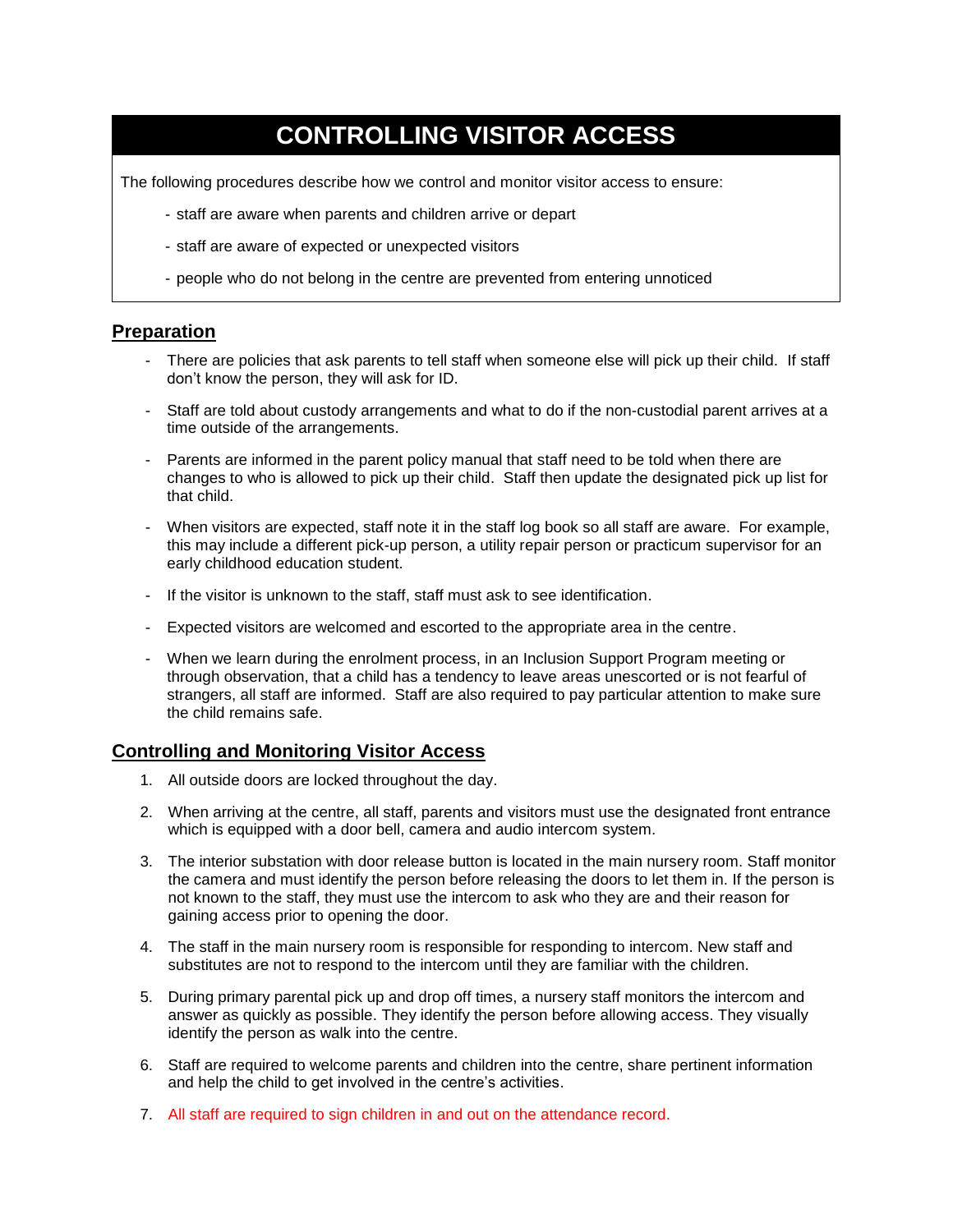- 8. Parents are required to directly tell a staff member when they are leaving the building, with or without their children.
- 8. The doors are equipped with chimes. Staff are required to visually check when they hear the chime to make sure a child is not leaving without an appropriate adult.
- 9. When children and staff are playing outside, staff have a key to re-enter quickly as needed.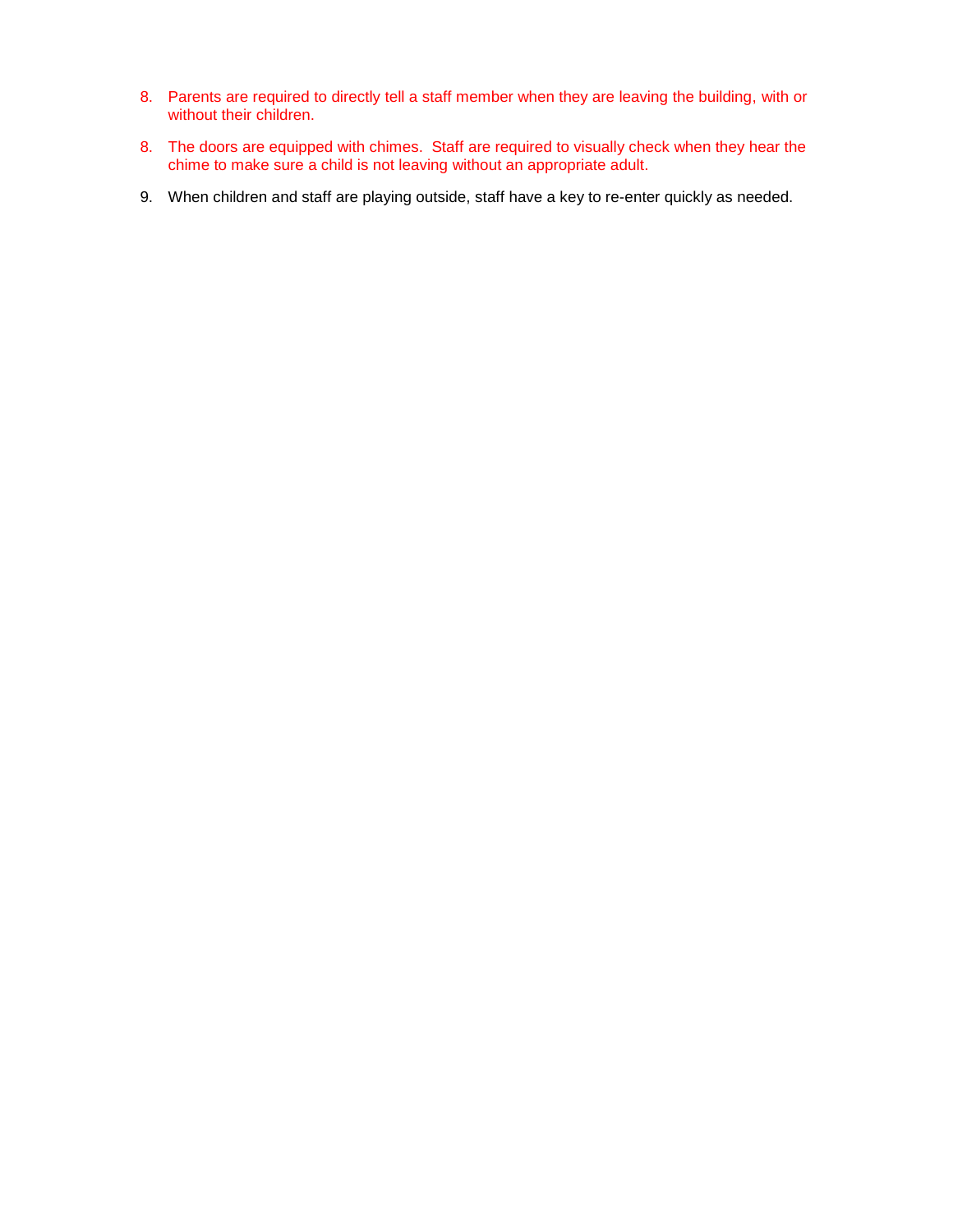## **SAFE INDOOR AND OUTDOOR SPACE PROCEDURES**

The following procedures describe how we ensure:

- safe indoor spaces
- safe outdoor spaces

#### **Staff should:**

- Watch for any safety concerns throughout the day.
- Correct the situation to the best of their abilities and document what was done.
- Bring concerns to the attention of the Executive Director/Supervisor (or designated alternate). Make sure action is taken, if needed.
- Note any safety concerns and related reminders about appropriate procedures in daily staff communication log book.
- Watch for suspicious activity in the neighbourhood and report it to the Executive Director/Supervisor and the police, if necessary.
- Stay alert to their surroundings when in the playground or on outings.
- Trust their instincts and, if they feel uncomfortable in a place or situation, to gather the children and leave immediately.

#### **Staff on opening shift should:**

- 1. Complete the *Daily Safety Checklist – Indoor* and *Daily Safety Checklist – Outdoor*.
- 2. Correct any safety concerns to the best of their abilities and document what was done.
- 3. Give the checklists to the Executive Director/Supervisor (or designated alternate).
- 4. Make sure the Executive Director/Supervisor is aware of any concerns and things that need to be done.
- 5. Note any safety concerns and related reminders about appropriate procedures in the daily staff communication log book.

#### **Staff on the closing shift should:**

- 1. Do a walk-through and make sure all appliances are unplugged, the stove is turned off, etc.
- 2. Note any safety concerns and related reminders about appropriate procedures in the daily staff communication log book.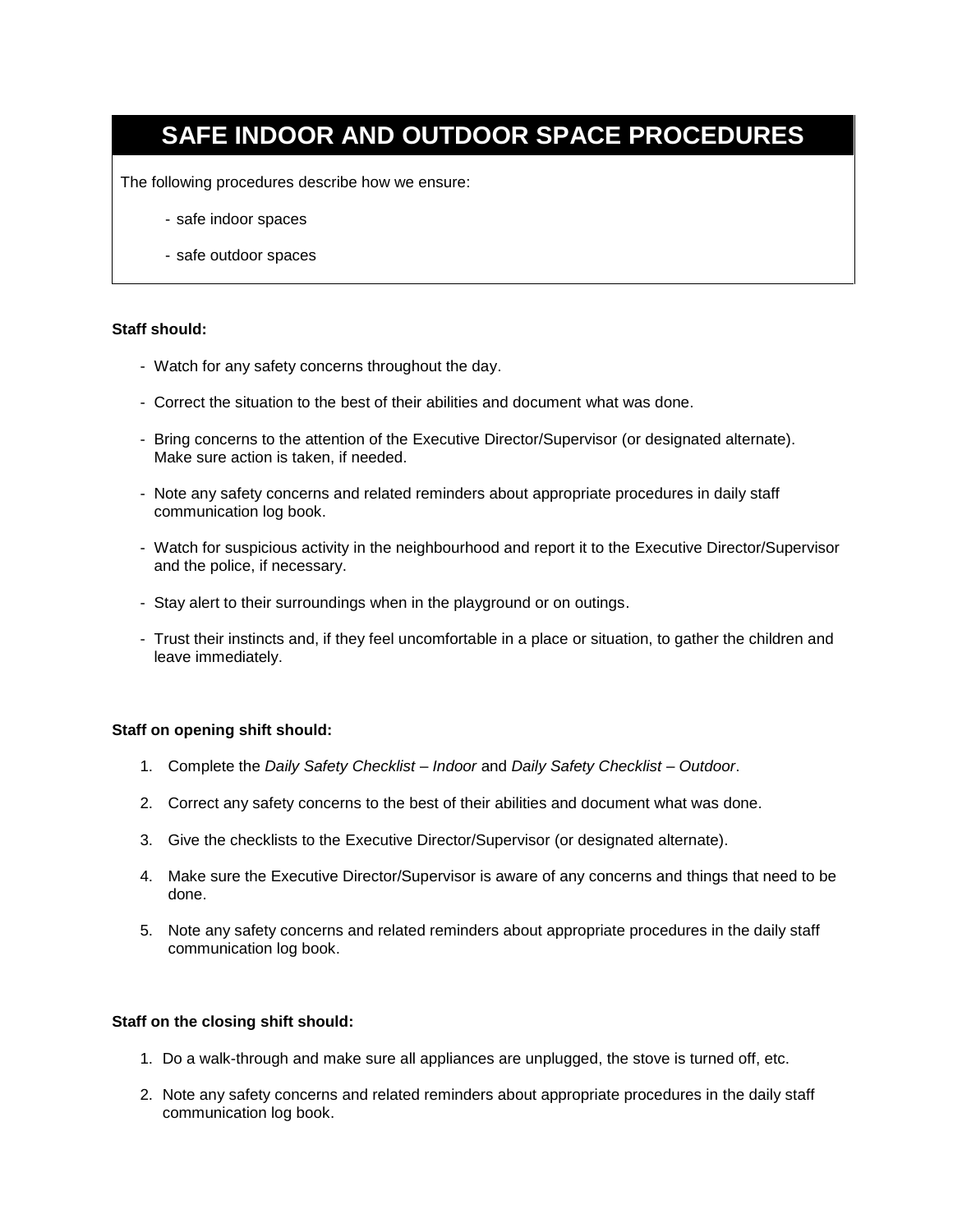#### **Executive Director/Supervisor (or designated alternate) should:**

- 1. Make sure monthly and annual inspections are completed and documented on the appropriate checklists.
- 2. Complete and document any required repairs or actions. Work with City of Winnipeg if action required is the City's responsibility.
- 3. Review enrolment forms, Inclusion Support Program intake and review meeting minutes and URIS *Individual Health Care/Emergency Response Plan* as applicable for any specific requirements for a child with additional support needs.
- 4. Make any necessary changes to indoor or outdoor spaces to make sure children with additional support needs are safe. Work with City of Winnipeg if action required is the City's responsibility.
- 5. Communicate safety concerns or changes to procedures to all staff:
	- Note concerns in the daily communication log book.
	- Review at a staff meeting and, depending on how serious the situation is, share with the board of directors.
- 6. Make sure safety concerns that relate directly to parents or require a change in their behaviour are posted in a prominent area. If the concern is serious, write a letter to each parent.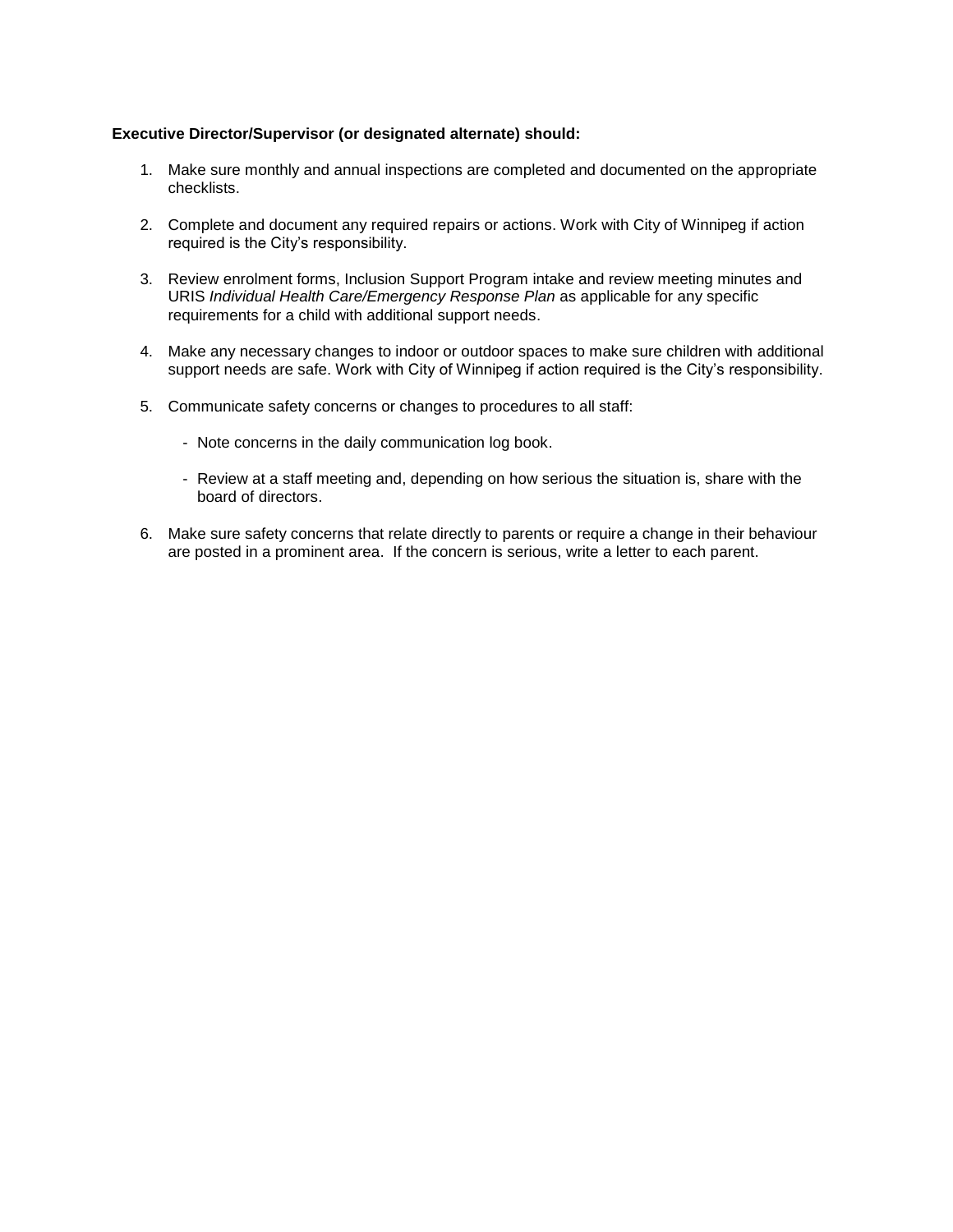## **STAFF TRAINING**

The enhanced safety plan will be reviewed and specific responsibilities will be discussed with the Executive Director (or designated alternate) when a staff member is given responsibilities for fire safety or emergency response procedures.

## **Training for New Staff**

#### **New staff are required to:**

- 1. Read the enhanced safety plan and discuss it with the Executive Director (or designated alternate).
- 2. Review the *Daily and Monthly Indoor Safety Checklists* with the Executive Director (or designated alternate) to learn how to control fire hazards and their responsibility to address any fire safety issues that they see. Staff are instructed to bring fire safety issues to the attention of the Executive Director. Issues not resolved by the Executive Director can be taken to the board.
- 3. Review *Individual Health Care Plan/Emergency Response Plans* for all children enrolled with anaphylaxis (life-threatening allergies). Be trained in the use of a child's auto-injector and childspecific avoidance strategies detailed in each individual plan.
- 4. Review several practice drills with the Executive Director (or designated alternate) to learn how to improve their participation and to have their questions answered.

#### **The Executive Director (or designated alternate) will show new staff the locations of:**

- staff communication log book (containing important information to read daily and a list of code words for emergency procedures found in the front cover)
- emergency phone number list including:
	- > the centre's location address
	- > designated place of shelter
	- > contact information for City of Winnipeg Central Control
	- > contact information for schools serviced by the centre
- fire alarm pull stations
- fire extinguishers
- emergency backpacks that contain child information records and staff emergency information
- first aid kits
- a copy of the enhanced safety plan
- *Individual Health Care Plan/Emergency Response Plans* for all children enrolled with anaphylaxis (life-threatening allergies) or other applicable health conditions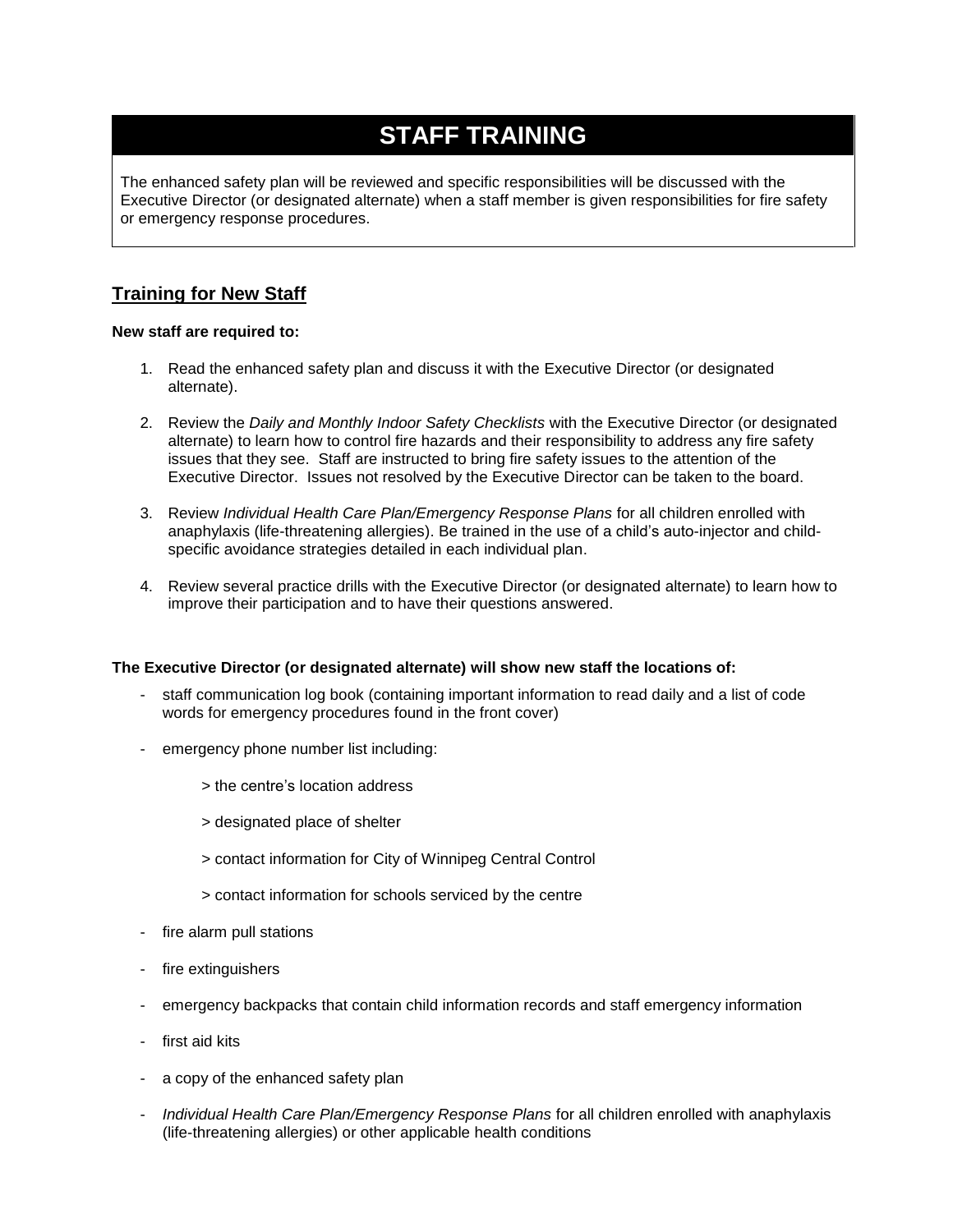- adrenaline auto-injectors for children with anaphylaxis

#### **The Executive Director (or designated alternate) will discuss and demonstrate to new staff:**

- when to use a fire extinguisher
- what type of fire extinguisher to use
- how to use the PASS method in the use of a fire extinguisher

## **Training for All Staff**

#### **All staff will:**

- 1. Review their actions, as well as the actions of the children, after each practice evacuation or shelter-in-place drill and discuss ways for improvement.
- 2. Review how to use a fire extinguisher at least once a year.
- 3. Be retrained in the use of a child's auto-injector and child-specific avoidance strategies detailed in each *Individual Health Care/Emergency Response Plan* for children with anaphylaxis (lifethreatening allergies) at least annually.
- 4. Be retrained in specific plans detailed in each *Individual Health Care/Emergency Response Plan*  for children with other applicable health conditions at least annually.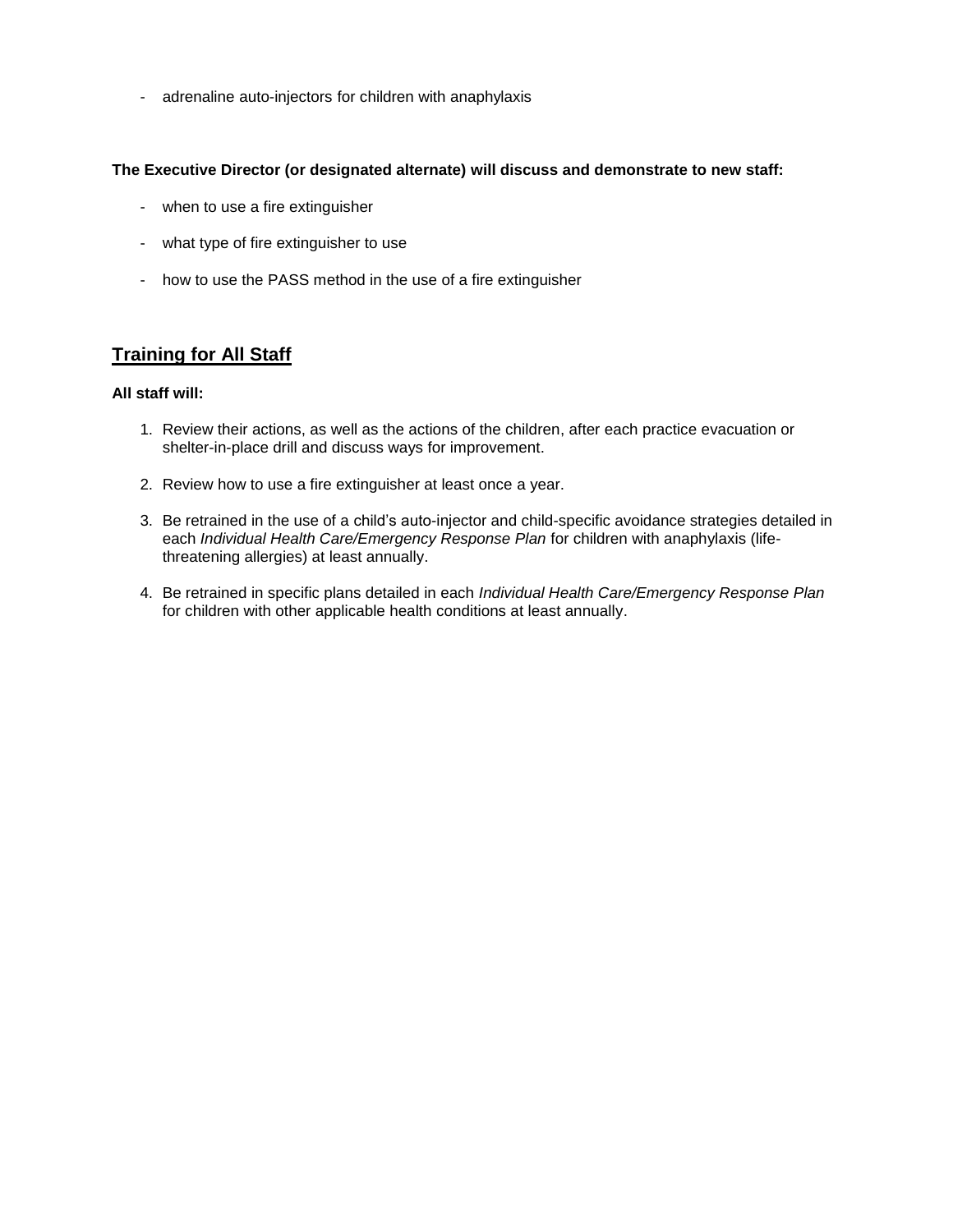## **BOARD OF DIRECTORS ROLES AND RESPONSIBILITIES**

#### **The roles and responsibilities of board members are outlined in our board orientation package indicating:**

- 1. New board members are required to read the enhanced safety plan and to discuss it with the Executive Director (or designated alternate).
- 2. The board will review and discuss the enhanced safety plan at board meetings at least annually.
- 3. Board members will review annual fire, public health and child care centre inspection checklists to ensure that the Executive Director (or designated alternate):
	- addresses any fire safety issues
	- monitors that all procedures to control fire hazards are completed
	- makes sure all required inspections and maintenance of fire safety equipment are completed and documented as required
	- addresses any public health concerns
	- addresses any child care licensing non-compliance issues or other concerns
- 4. The board will encourage staff to bring fire safety or other safety issues to their attention as stated in personnel policies, during employment orientations and during annual reviews of enhanced safety plan with all staff.